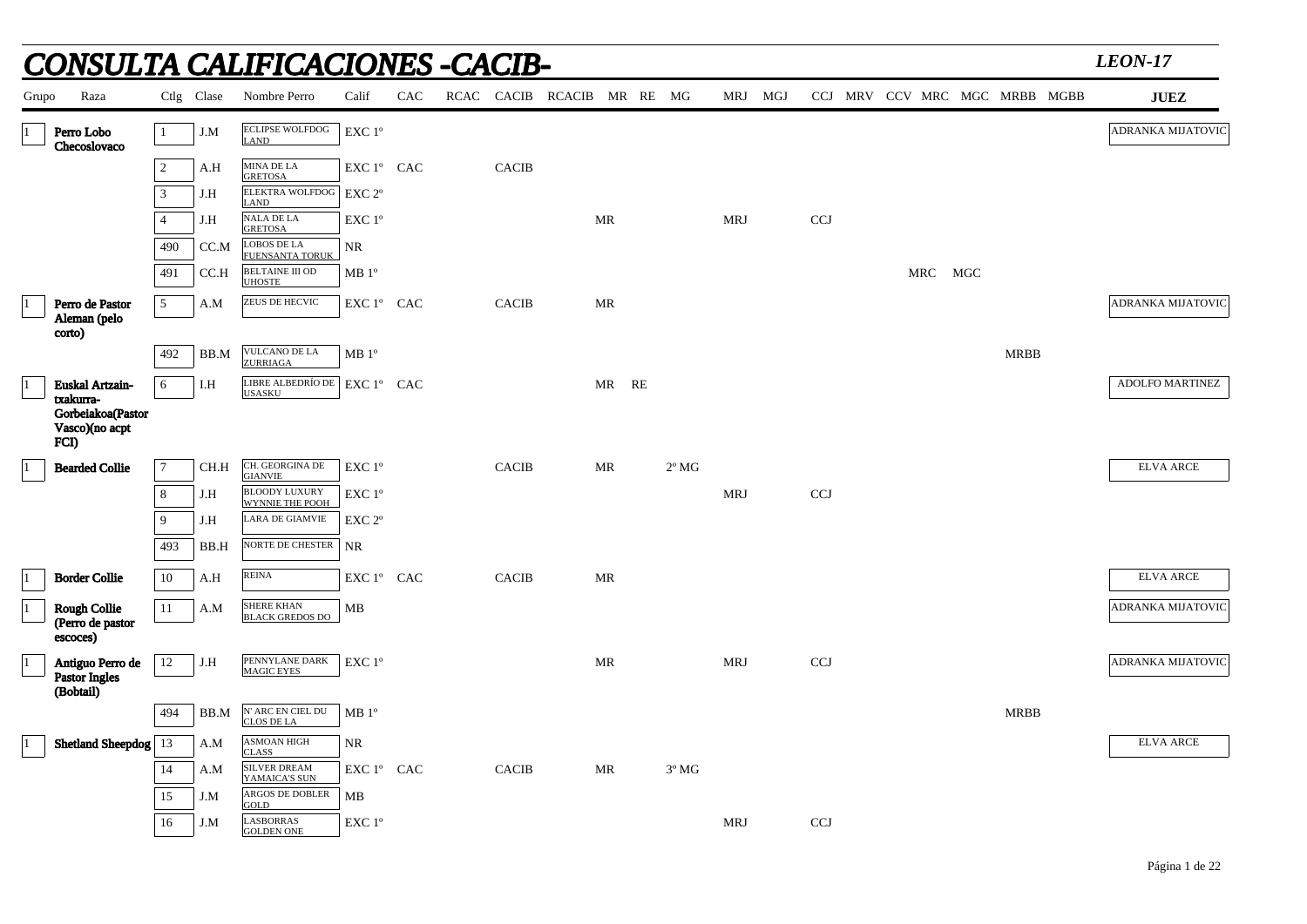| Grupo                | Raza                                   |        | Ctlg Clase | Nombre Perro                                   | Calif                                      | CAC |             |              | RCAC CACIB RCACIB MR RE MG |    |           | MRJ MGJ    |     |            |  |            | CCJ MRV CCV MRC MGC MRBB MGBB |           | <b>JUEZ</b>              |
|----------------------|----------------------------------------|--------|------------|------------------------------------------------|--------------------------------------------|-----|-------------|--------------|----------------------------|----|-----------|------------|-----|------------|--|------------|-------------------------------|-----------|--------------------------|
|                      | Shetland Sheepdog                      | 17     | I.H        | <b>CRUMB'S</b><br>ZARAGOZA                     | $\ensuremath{\mathrm{EXC}}$ $1^\mathrm{o}$ |     | <b>RCAC</b> |              | <b>RCACIB</b>              |    |           |            |     |            |  |            |                               |           | <b>ELVA ARCE</b>         |
|                      |                                        | 18     | A.H        | CH LET ME SHINE<br><b>LOHRIEN</b>              | EXC 1° CAC                                 |     |             | <b>CACIB</b> |                            |    |           |            |     |            |  |            |                               |           |                          |
|                      |                                        | 19     | J.H        | <b>BLUE WITCH</b><br><b>MIDNIGHT IN PARIS</b>  | EXC 1°                                     |     |             |              |                            |    |           |            |     | <b>CCJ</b> |  |            |                               |           |                          |
|                      |                                        | 495    | CC.H       | ASTURSHELKIE IT<br>HAD TO BE YOU               | <b>NR</b>                                  |     |             |              |                            |    |           |            |     |            |  |            |                               |           |                          |
| 11                   | Welsh Corgi<br>Pembroke                | 20     | A.H        | HERMIONE DES<br><b>SALINES DE GOUPIL</b>       | EXC 1° CAC                                 |     |             | <b>CACIB</b> |                            | MR | <b>NR</b> |            |     |            |  |            |                               |           | <b>ADRANKA MIJATOVIC</b> |
|                      |                                        | $21\,$ | A.H        | MAKAHA MELEE DE NR<br>LA ROUTE JACQUES         |                                            |     |             |              |                            |    |           |            |     |            |  |            |                               |           |                          |
|                      | Perro de Pastor<br><b>Blanco Suizo</b> | $22\,$ | I.M        | <b>BLUES DE</b><br><b>PLEYADES DEI</b>         | <b>NR</b>                                  |     |             |              |                            |    |           |            |     |            |  |            |                               |           | ADRANKA MIJATOVIC        |
|                      |                                        | 23     | I.M        | <b>DJANGO</b>                                  | EXC 1º CAC                                 |     |             | <b>CACIB</b> |                            |    |           |            |     |            |  |            |                               |           |                          |
|                      |                                        | 24     | J.M        | <b>OSCAR CHICO OD</b><br><b>BIJELIH ANDELA</b> | EXC 1°                                     |     |             |              |                            | MR | MG        | MRJ        | MGJ | CCJ        |  |            |                               |           |                          |
|                      |                                        | 25     | J.M        | TBRAVE ARES DE<br>REAL DEL OCEJON              | EXC 2 <sup>o</sup>                         |     |             |              |                            |    |           |            |     |            |  |            |                               |           |                          |
|                      |                                        | 26     | I.H        | <b>AUDREY VON</b><br><b>BARON HAUS</b>         | EXC 1º CAC                                 |     |             | <b>CACIB</b> |                            |    |           |            |     |            |  |            |                               |           |                          |
|                      |                                        | 496    | BB.M       | <b>BALU VON BARON</b><br><b>HAUS</b>           | MB 1 <sup>o</sup>                          |     |             |              |                            |    |           |            |     |            |  |            |                               | MRBB MGBB |                          |
|                      | Perro de Pastor<br>Australiano         | 27     | A.M        | ANENKE DEL ALTA<br><b>SANABRIA</b>             | EXC 1° CAC                                 |     |             | <b>CACIB</b> |                            | MR |           |            |     |            |  |            |                               |           | <b>ELVA ARCE</b>         |
|                      | (Australian<br>Shepherdog)             |        |            |                                                |                                            |     |             |              |                            |    |           |            |     |            |  |            |                               |           |                          |
|                      |                                        | $28\,$ | CH.M       | INT CH MULTI CH<br><b>GOLD RUSH OF</b>         | EXC 1°                                     |     |             |              | <b>RCACIB</b>              |    |           |            |     |            |  |            |                               |           |                          |
|                      |                                        | 29     | J.M        | <b>FOLLOW YOUR</b><br><b>DREAMS DE LA</b>      | EXC 1 <sup>o</sup>                         |     |             |              |                            |    |           | <b>MRJ</b> |     | <b>CCJ</b> |  |            |                               |           |                          |
|                      |                                        | 30     | J.H        | <b>FALLING IN LOVE</b><br>ERINE DE LA NOVAL    | EXC 1 <sup>°</sup>                         |     |             |              |                            |    |           |            |     | <b>CCJ</b> |  |            |                               |           |                          |
|                      |                                        | 497    | BB.H       | D'AZUMOON<br><b>ECLIPSE IN MY</b>              | MB 1 <sup>o</sup>                          |     |             |              |                            |    |           |            |     |            |  |            | <b>MRBB</b>                   |           |                          |
|                      |                                        | 498    | CC.H       | <b>BLUE DE LAS</b><br><b>MERINDADES</b>        | MB 1 <sup>o</sup>                          |     |             |              |                            |    |           |            |     |            |  | <b>MRC</b> |                               |           |                          |
|                      | Australian<br>Cattledog                | $31\,$ | A.H        | CH. ALHAMBRA<br><b>MEDINA FIORITA</b>          | EXC                                        |     |             |              |                            |    |           |            |     |            |  |            |                               |           | ADRANKA MIJATOVIC        |
|                      |                                        | $32\,$ | A.H        | LILLI PILLI OF<br><b>LITTLE BOMBER</b>         | ${\rm EXC}$                                |     |             |              |                            |    |           |            |     |            |  |            |                               |           |                          |
| $\vert$ 1            | <b>Bouvier de Flandes</b>              | 499    | CC.M       | <b>ZENAHT DE</b><br>VALLDEGHUESA               | MB 1 <sup>o</sup>                          |     |             |              |                            |    |           |            |     |            |  | <b>MRC</b> |                               |           | ADRANKA MIJATOVIC        |
| $ 1\rangle$          | Boxer dorado                           | 61     | J.M        | <b>GLOCK DE</b><br><b>BEARHUNTER</b>           | EXC <sub>3°</sub>                          |     |             |              |                            |    |           |            |     |            |  |            |                               |           | <b>JUAN NAVEDA</b>       |
| $\vert$ <sub>2</sub> | Dobermann (negro<br>y fuego)           | 33     | A.M        | <b>BRUTUS</b>                                  | MB                                         |     |             |              |                            |    |           |            |     |            |  |            |                               |           | <b>ELVA ARCE</b>         |
|                      |                                        | 34     | A.M        | <b>CASA DI FERA FOX</b>                        | EXC 1° CAC                                 |     |             | <b>CACIB</b> |                            | MR | МG        |            |     |            |  |            |                               |           |                          |
|                      |                                        | 35     | CH.M       | LUCUS AUGUSTI<br><b>DANTE</b>                  | EXC 1°                                     |     |             |              |                            |    |           |            |     |            |  |            |                               |           |                          |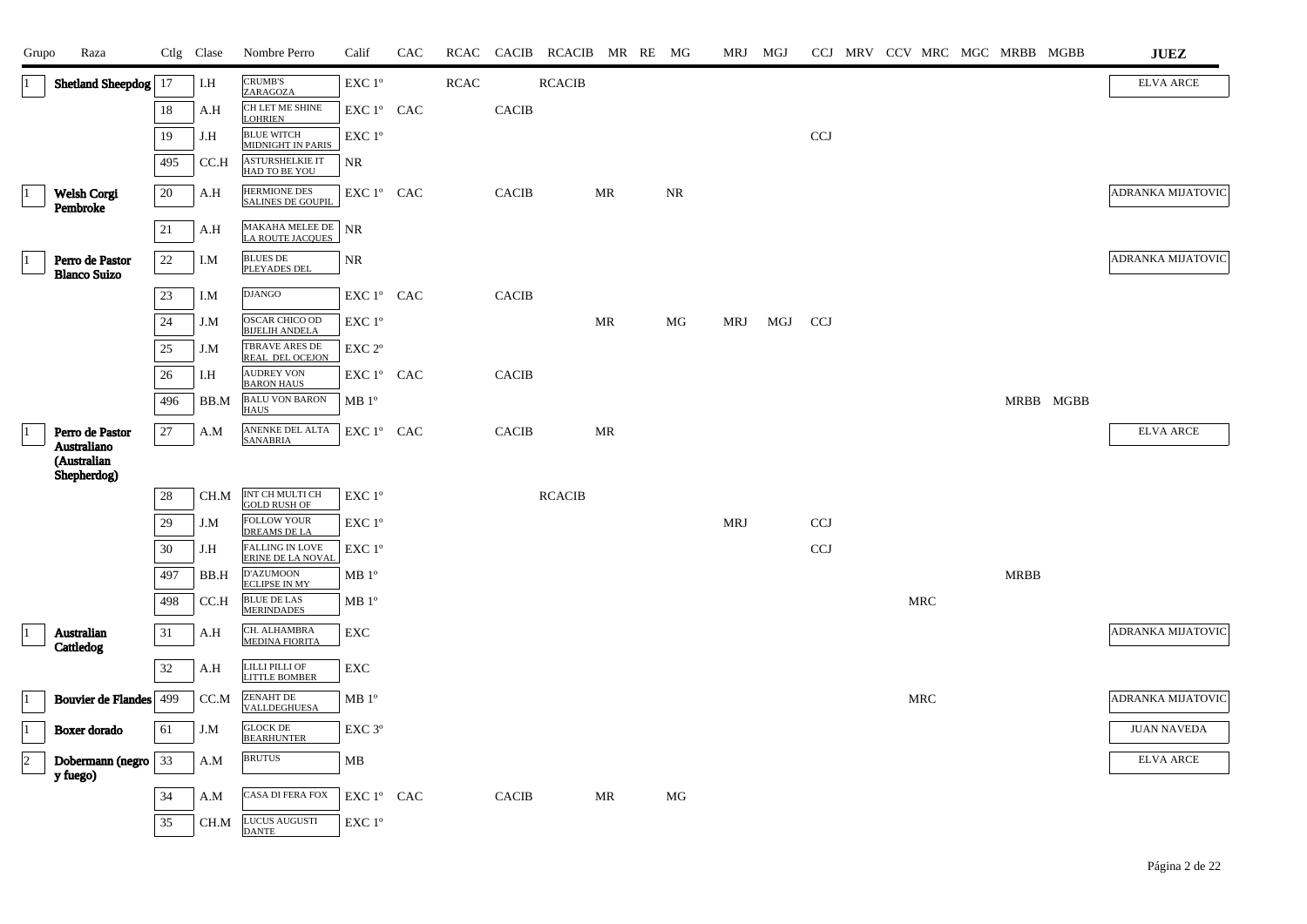| Grupo          | Raza                              |        | Ctlg Clase   | Nombre Perro                                 | Calif                                                              | CAC | RCAC |              | CACIB RCACIB MR RE MG |           |                | MRJ MGJ    |     |            |         |  |            | CCJ MRV CCV MRC MGC MRBB MGBB | ${\bf JUEZ}$       |
|----------------|-----------------------------------|--------|--------------|----------------------------------------------|--------------------------------------------------------------------|-----|------|--------------|-----------------------|-----------|----------------|------------|-----|------------|---------|--|------------|-------------------------------|--------------------|
| $ 2\rangle$    | Dobermann (negro<br>y fuego)      | 36     | $_{\rm J.M}$ | AMULET LUCK DE<br>ASTUR GALIAN               | $\ensuremath{\mathrm{EXC}}$ $2^{\mathrm{o}}$                       |     |      |              |                       |           |                |            |     |            |         |  |            |                               | <b>ELVA ARCE</b>   |
|                |                                   | 37     | V.M          | C.H. GUGGENHEIM                              | EXC 1°                                                             |     |      |              |                       |           |                |            |     |            | MRV CCV |  |            |                               |                    |
|                |                                   | $38\,$ | I.H          | DE MOTXOGAN<br><b>NANA</b>                   | EXC 1° CAC                                                         |     |      |              |                       |           |                |            |     |            |         |  |            |                               |                    |
|                |                                   | 39     | CH.H         | <b>LIFE ESSENCE</b>                          | EXC 1°                                                             |     |      | <b>CACIB</b> |                       |           |                |            |     |            |         |  |            |                               |                    |
|                |                                   | $40\,$ | J.H          | <b>CALIOPE</b><br>CASA DI FERA GALA          | EXC 1°                                                             |     |      |              |                       |           |                |            |     | <b>CCJ</b> |         |  |            |                               |                    |
|                |                                   | 41     | J.M          | <b>ARRBASS ZEUS</b>                          | EXC 1°                                                             |     |      |              |                       |           |                | <b>MRJ</b> |     | <b>CCJ</b> |         |  |            |                               |                    |
| $ 2\rangle$    | Dobermann                         | 42     | J.H          | ANGEL EYES DE<br>ASTUR GALIAN                | $\ensuremath{\mathrm{EXC}}$ $1^\mathrm{o}$                         |     |      |              |                       |           |                |            |     | <b>CCJ</b> |         |  |            |                               | <b>ELVA ARCE</b>   |
|                | (marrón y fuego)                  |        |              | <b>LEGEND GOES ON</b>                        |                                                                    |     |      |              |                       |           |                |            |     |            |         |  |            |                               |                    |
|                |                                   | 500    | BB.M         | <b>ASTOR</b>                                 | MB 1 <sup>o</sup>                                                  |     |      |              |                       |           |                |            |     |            |         |  |            | MRBB MGBB                     |                    |
| $\overline{2}$ | Schnauzer Gigante   43<br>(negro) |        | I.M          | LE COUTRE DE<br><b>CANDAMO</b>               | <b>NR</b>                                                          |     |      |              |                       |           |                |            |     |            |         |  |            |                               | <b>JUAN NAVEDA</b> |
| $\vert$ 2      | Schnauzer<br>mediano(sal y        | 44     | J.H          | <b>CHANTAL SALTUS</b><br><b>ZE ZAHRABSKE</b> | EXC 1°                                                             |     |      |              |                       | MR        |                | MRJ        |     | <b>CCJ</b> |         |  |            |                               | <b>JUAN NAVEDA</b> |
|                | pimienta)                         |        |              |                                              |                                                                    |     |      |              |                       |           |                |            |     |            |         |  |            |                               |                    |
| $\vert$ 2      | Schnauzer<br>miniatura(sal y      | 45     | A.M          | <b>AUXIMUM UTO</b><br>UGHI-PS                | ${\rm EXC}\ 1^{\circ}$ $\hbox{ CAC}$                               |     |      | <b>CACIB</b> |                       |           |                |            |     |            |         |  |            |                               | <b>ELVA ARCE</b>   |
|                | pimienta)                         |        |              |                                              |                                                                    |     |      |              |                       |           |                |            |     |            |         |  |            |                               |                    |
|                |                                   | 46     | J.M          | <b>DEN SCHWARZEN</b><br>WIRBEL REPEAT MY     | $\rm NR$                                                           |     |      |              |                       |           |                |            |     |            |         |  |            |                               |                    |
|                |                                   | 47     | I.H          | CAMPODON WANNA<br>BE                         | EXC 1° CAC                                                         |     |      | <b>CACIB</b> |                       | MR        |                |            |     |            |         |  |            |                               |                    |
|                |                                   | 48     | A.H          | MANIT'SDIAMOND<br><b>FOREVER</b>             | EXC 1°                                                             |     | RCAC |              | <b>RCACIB</b>         |           |                |            |     |            |         |  |            |                               |                    |
|                |                                   | 49     | J.H          | <b>BIMBA DE</b><br><b>BERROCAL</b>           | EXC 1°                                                             |     |      |              |                       |           |                | <b>MRJ</b> |     | CCJ        |         |  |            |                               |                    |
|                |                                   | 501    | CC.M         | DREAMKISS TWIST<br>OF FATE                   | MB 1 <sup>o</sup>                                                  |     |      |              |                       |           |                |            |     |            |         |  | MRC 3º MGC |                               |                    |
| $ 2\rangle$    | Schnauzer<br>miniatura(negro)     | 50     | J.M          | <b>BLACK DEL REAL</b><br><b>EBANO</b>        | EXC 1°                                                             |     |      |              |                       | MR        | $2^{\circ}$ MG | MRJ        | MGJ | <b>CCJ</b> |         |  |            |                               | <b>ELVA ARCE</b>   |
|                |                                   | 51     | A.H          | <b>CHELINES BILLIE</b><br><b>HOLIDAY</b>     | EXC 1° CAC                                                         |     |      | <b>CACIB</b> |                       |           |                |            |     |            |         |  |            |                               |                    |
| $\vert$ 2      | Schnauzer<br>miniatura(negro y    | $52\,$ | I.M          | STABLEMASTERS<br>ONE DIRECTION               | $\mathop{\rm EXC}\nolimits 1^{\circ }$ $\mathop{\rm CAC}\nolimits$ |     |      | <b>CACIB</b> |                       | <b>MR</b> |                |            |     |            |         |  |            |                               | <b>ELVA ARCE</b>   |
|                | plata)                            |        |              |                                              |                                                                    |     |      |              |                       |           |                |            |     |            |         |  |            |                               |                    |
| $ 2\rangle$    | Schnauzer<br>miniatura(blanco)    | 53     | A.H          | DEHIANIRA'S<br>ELIZABETH TAYLOR              | EXC 1° CAC                                                         |     |      | <b>CACIB</b> |                       | <b>MR</b> |                |            |     |            |         |  |            |                               | <b>ELVA ARCE</b>   |
| $\vert$ 2      | <b>Terrier Negro</b>              | 54     | I.H          | MADRIDSKI<br><u>MEDVED FANTASIA</u>          | ${\rm EXC}$                                                        |     |      |              |                       |           |                |            |     |            |         |  |            |                               | VALERIA BOBIKOVA   |
|                | Ruso (Tchiorny<br>Terrier)        |        |              |                                              |                                                                    |     |      |              |                       |           |                |            |     |            |         |  |            |                               |                    |
| $\overline{2}$ | <b>Shar Pei</b>                   | 55     | A.M          | <b>EKI ZIMURRAK</b><br><b>LITTLE DIPPER</b>  | <b>NR</b>                                                          |     |      |              |                       |           |                |            |     |            |         |  |            |                               | ADOLFO MARTINEZ    |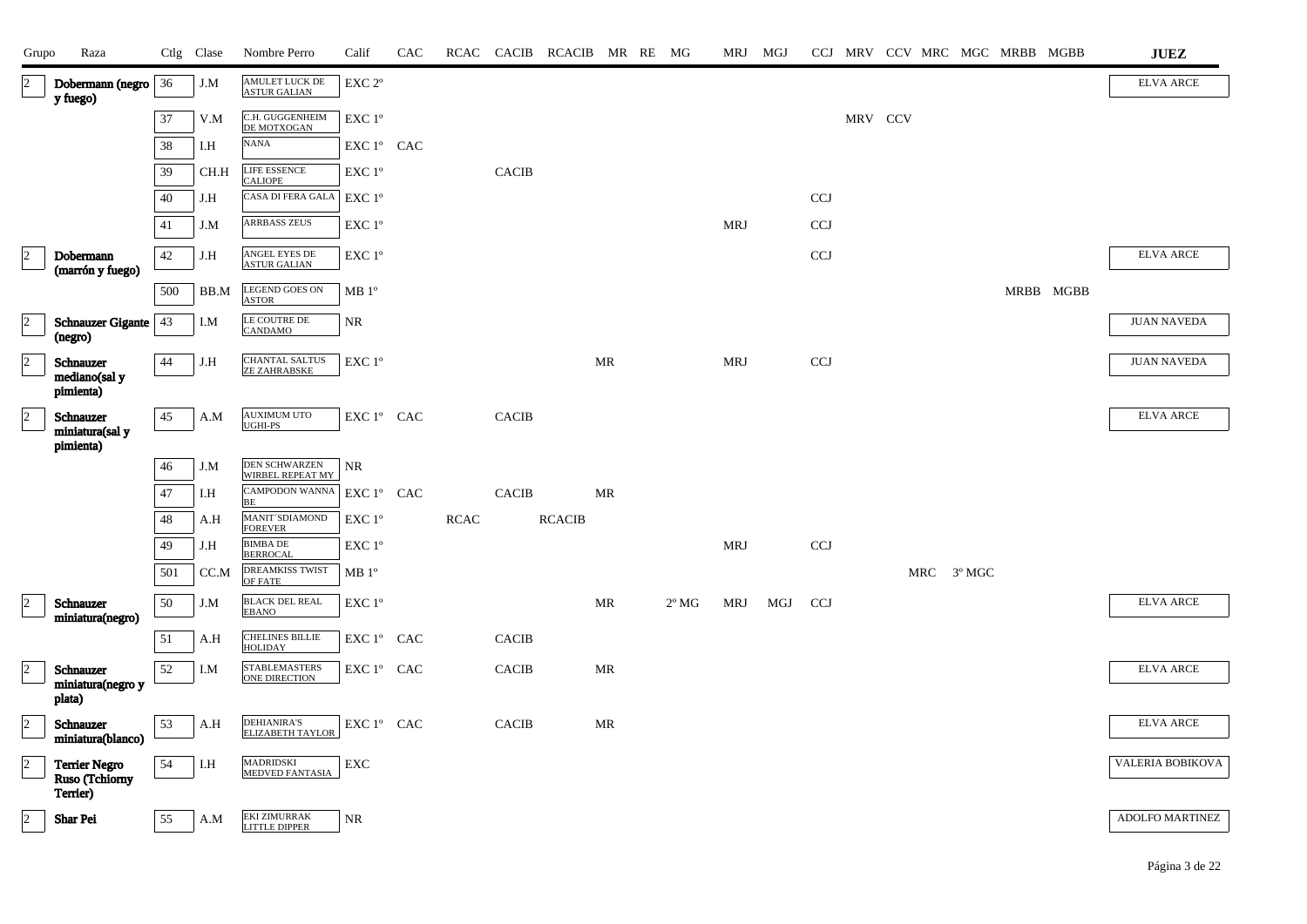| Grupo                      | Raza                       |          | Ctlg Clase | Nombre Perro                                | Calif                        | CAC | RCAC        |              | CACIB RCACIB MR RE MG |           |    |                | MRJ MGJ    |            |                           |  |  | CCJ MRV CCV MRC MGC MRBB MGBB | <b>JUEZ</b>        |
|----------------------------|----------------------------|----------|------------|---------------------------------------------|------------------------------|-----|-------------|--------------|-----------------------|-----------|----|----------------|------------|------------|---------------------------|--|--|-------------------------------|--------------------|
| $ 2\rangle$                | <b>Shar Pei</b>            | 56       | A.M        | QUESTION OF THE<br>QUESTIONS DE             | EXC 1° CAC                   |     |             | <b>CACIB</b> |                       | MR        |    |                |            |            |                           |  |  |                               | ADOLFO MARTINEZ    |
|                            |                            | 57       | A.H        | <b>EKI ZIMURRAK</b><br><b>GREAT DIAMOND</b> | EXC 1° CAC                   |     |             | <b>CACIB</b> |                       |           |    |                |            |            |                           |  |  |                               |                    |
|                            |                            | 58       | A.H        | JEWEL NORTH DE<br><b>TERRA DOS CELTAS</b>   | NR                           |     |             |              |                       |           |    |                |            |            |                           |  |  |                               |                    |
|                            |                            | 502      | CC.H       | TERRA DOS CELTAS<br><b>MARKS OF THE</b>     | $\mathbf{B}$                 |     |             |              |                       |           |    |                |            |            |                           |  |  |                               |                    |
| 2                          | Boxer dorado               | 59       | J.M        | AIN DEL CORAZON<br>DE ESPADAN               | EXC 1°                       |     |             |              |                       |           |    |                | <b>MRJ</b> |            | $\ensuremath{\text{CCJ}}$ |  |  |                               | <b>JUAN NAVEDA</b> |
|                            |                            | 60       | J.M        | <b>ALMEDIJAR DEL</b><br><b>CORAZON DE</b>   | EXC <sub>2°</sub>            |     |             |              |                       |           |    |                |            |            | <b>RCCJ</b>               |  |  |                               |                    |
|                            |                            | 62       | J.H        | ARTANA DEL<br><b>CORAZON DE</b>             | EXC 1°                       |     |             |              |                       |           |    |                |            |            | <b>CCJ</b>                |  |  |                               |                    |
| $\vert$ <sup>2</sup>       | Boxer atigrado             | 63       | I.M        | XOVENKAN ZOHAN                              | EXC 1 <sup>o</sup>           |     | <b>RCAC</b> |              | <b>RCACIB</b>         |           |    |                |            |            |                           |  |  |                               | <b>JUAN NAVEDA</b> |
|                            |                            | 64       | A.M        | CH. JR. LEGIO VII DE<br>VILLA DE SAHAGUN    | EXC 1° CAC                   |     |             | <b>CACIB</b> |                       | MR        |    |                |            |            |                           |  |  |                               |                    |
| $\vert$ <sub>2</sub>       | Dogo Aleman                | 65       | A.M        | UOHO DE MAYESTE                             | EXC 1° CAC                   |     |             |              | <b>RCACIB</b>         |           |    |                |            |            |                           |  |  |                               | <b>JUAN NAVEDA</b> |
|                            | dorado                     |          |            | HAITI-F DELLA BAIA                          |                              |     |             |              |                       |           |    |                |            |            |                           |  |  |                               |                    |
|                            |                            | 66<br>67 | I.H        | <b>AZZURA</b><br>VERA DELLA RUPE            | EXC 1° CAC                   |     |             | <b>CACIB</b> |                       | MR        |    |                |            |            |                           |  |  |                               |                    |
|                            |                            |          | J.H        | <b>DEL BASSO</b>                            | NR.                          |     |             |              |                       |           |    |                |            |            |                           |  |  |                               |                    |
| $\sqrt{2}$                 | Dogo Aleman<br>atigrado    | 68       | A.M        | <b>CARES DEL SARDEU</b>                     | EXC 1° CAC                   |     |             | <b>CACIB</b> |                       |           |    |                |            |            |                           |  |  |                               | <b>JUAN NAVEDA</b> |
| $\overline{\phantom{a}}^2$ | Dogo Aleman                | 69       | CH.H       | <b>MIAMI DE CASA</b><br><b>ALANIA</b>       | $EXC1^{\circ}$               |     |             | <b>CACIB</b> |                       | MR        |    |                |            |            |                           |  |  |                               | <b>JUAN NAVEDA</b> |
|                            | negro                      | 503      | BB.H       | <b>BYVELVET ALTO</b>                        | MB 1 <sup>o</sup>            |     |             |              |                       |           |    |                |            |            |                           |  |  | <b>MRBB</b>                   |                    |
| $\vert$ <sup>2</sup>       | Rottweiler                 | 70       | A.M        | <b>IMPERIO</b><br>LANCELOT DEL              | NR                           |     |             |              |                       |           |    |                |            |            |                           |  |  |                               | ADOLFO MARTINEZ    |
|                            |                            | 71       | CH.M       | <b>NORTE</b><br>JERRY DEL NORTE             | EXC 1 <sup>o</sup>           |     |             | <b>CACIB</b> |                       |           |    |                |            |            |                           |  |  |                               |                    |
|                            |                            | $72\,$   | A.H        | <b>BLUMA DE</b>                             | EXC 1° CAC                   |     |             | <b>CACIB</b> |                       |           |    |                |            |            |                           |  |  |                               |                    |
|                            |                            | 73       | A.H        | <b>BREOGAN</b><br><b>HAVA I DE</b>          | NR                           |     |             |              |                       |           |    |                |            |            |                           |  |  |                               |                    |
|                            |                            | 74       | J.H        | <b>BREOGAN</b><br>PERLA DEL NORTE           | EXC 1°                       |     |             |              |                       | <b>MR</b> |    |                | <b>MRJ</b> |            | <b>CCJ</b>                |  |  |                               |                    |
| $\sqrt{2}$                 | Ca de Bou (Dogo            | 75       | J.M        | ARON MY LOVE                                | EXC 1°                       |     |             |              |                       |           |    |                | MRJ        |            | <b>CCJ</b>                |  |  |                               | ADOLFO MARTINEZ    |
|                            | Mallorquin)                |          |            | ZARA<br><b>IDEAL DOGS GIV</b>               |                              |     |             |              |                       |           |    |                |            |            |                           |  |  |                               |                    |
|                            |                            | 76<br>77 | A.H        | <b>FEKLA GRAFENOVA</b><br>MYA CAZADOR DEL   | EXC 1° CAC<br>$EXC1^{\circ}$ |     |             | <b>CACIB</b> |                       | MR RE     |    |                |            |            | CCJ                       |  |  |                               |                    |
|                            |                            |          | J.H        | <b>TORROS</b>                               |                              |     |             |              |                       |           |    |                |            |            |                           |  |  |                               |                    |
| $\vert$ <sub>2</sub>       | Alano (No<br>aceptado FCI) | 78       | A.M        | PINTOR DE LAS<br><b>TINIEBLAS</b>           | EXC 1º CAC                   |     |             |              |                       |           |    |                |            |            |                           |  |  |                               | ADOLFO MARTINEZ    |
|                            |                            | 79       | J.M        | TABERNERO DE LAS<br><b>TINIEBLAS</b>        | $EXC1^{\circ}$               |     |             |              |                       | MR        | RE | $3^{\rm o}$ MG | MRJ        | 2º MGJ CCJ |                           |  |  |                               |                    |
|                            |                            | $80\,$   | A.H        | <b>LANA DE LAS</b><br><b>TINIEBLAS</b>      | EXC 1° CAC                   |     |             |              |                       |           |    |                |            |            |                           |  |  |                               |                    |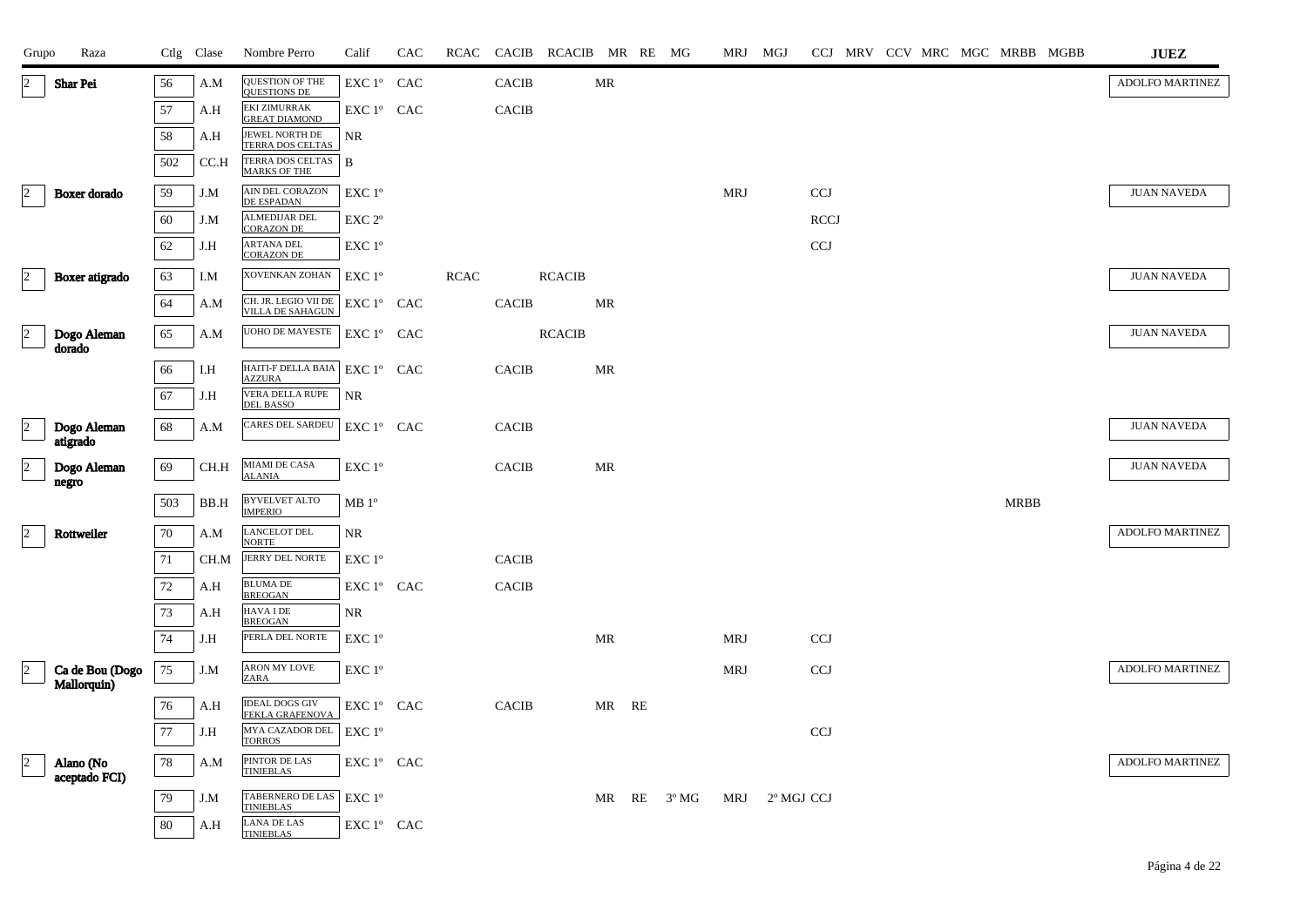| Grupo          | Raza                       |     | Ctlg Clase | Nombre Perro                                  | Calif              | CAC |             |              | RCAC CACIB RCACIB MR RE MG |    |  |            | MRJ MGJ |            |  |            | CCJ MRV CCV MRC MGC MRBB MGBB |              | <b>JUEZ</b>        |
|----------------|----------------------------|-----|------------|-----------------------------------------------|--------------------|-----|-------------|--------------|----------------------------|----|--|------------|---------|------------|--|------------|-------------------------------|--------------|--------------------|
| $\overline{2}$ | Alano (No<br>aceptado FCI) | 81  | J.H        | TARANTA DE LAS<br><b>TINIEBLAS</b>            | <b>NR</b>          |     |             |              |                            |    |  |            |         |            |  |            |                               |              | ADOLFO MARTINEZ    |
| $\overline{2}$ | Dogo de Burdeos            | 82  | I.M        | <b>DOMINIQUE</b>                              | EXC 1° CAC         |     |             | <b>CACIB</b> |                            |    |  |            |         |            |  |            |                               |              | <b>JUAN NAVEDA</b> |
|                |                            | 83  | J.M        | <b>RED VINTAGE</b><br><b>VINTAGE THE SHOW</b> | EXC 1°             |     |             |              |                            | MR |  | MRJ        |         | <b>CCJ</b> |  |            |                               |              |                    |
|                |                            | 84  | I.H        | <b>BARILOCHE</b><br>SHERYL LEE                | EXC 1° CAC         |     |             | <b>CACIB</b> |                            |    |  |            |         |            |  |            |                               |              |                    |
|                |                            | 85  | I.H        | <b>BARILOCHE SIENNA</b><br><b>MILLER</b>      | EXC 2 <sup>o</sup> |     | <b>RCAC</b> |              | <b>RCACIB</b>              |    |  |            |         |            |  |            |                               |              |                    |
|                |                            | 86  | A.H        | <b>FABIOLA DE</b><br><b>LOUREVILA</b>         | EXC 1°             |     |             |              |                            |    |  |            |         |            |  |            |                               |              |                    |
|                |                            | 504 | BB.M       | POPEYE DOS CANS<br><b>DA AURIA</b>            | MB 1 <sup>o</sup>  |     |             |              |                            |    |  |            |         |            |  |            |                               | MRBB 3º MBB  |                    |
|                |                            | 505 | BB.H       | <b>ADORA DOS CANS</b><br><b>DA AURIA</b>      | $MB 2^{\circ}$     |     |             |              |                            |    |  |            |         |            |  |            |                               |              |                    |
|                |                            | 506 | BB.H       | ATENEA DOS CANS<br><b>DA AURIA</b>            | MB 1 <sup>o</sup>  |     |             |              |                            |    |  |            |         |            |  |            |                               |              |                    |
|                |                            | 507 | CC.H       | CORA                                          | MB <sup>o</sup>    |     |             |              |                            |    |  |            |         |            |  | <b>MRC</b> |                               |              |                    |
| $\sqrt{2}$     | <b>Bulldog Ingles</b>      | 87  | A.M        | MONTAÑA MISTICA<br><b>GRIZZLY ADAMS</b>       | $EXC1^{\circ}$ CAC |     |             | <b>CACIB</b> |                            |    |  |            |         |            |  |            |                               |              | <b>JUAN NAVEDA</b> |
|                |                            | 88  | A.M        | THAT'S THE WAY<br><b>BULLS MILORD</b>         | EXC 2 <sup>o</sup> |     | <b>RCAC</b> |              | <b>RCACIB</b>              |    |  |            |         |            |  |            |                               |              |                    |
|                |                            | 89  | CH.M       | JWW16 CH.<br><b>CASANOVA DE OS</b>            | NR                 |     |             |              |                            |    |  |            |         |            |  |            |                               |              |                    |
|                |                            | 90  | J.M        | <b>DOGBULLS U1</b><br><b>CASSIUS CLAY</b>     | EXC 1°             |     |             |              |                            |    |  |            |         | <b>CCJ</b> |  |            |                               |              |                    |
|                |                            | 91  | J.M        | <b>HEROBULLS</b><br><b>ILLUMINATED BY A</b>   | NR                 |     |             |              |                            |    |  |            |         |            |  |            |                               |              |                    |
|                |                            | 92  | J.M        | PHEORM NO<br><b>REGRESTS</b>                  | NR                 |     |             |              |                            |    |  |            |         |            |  |            |                               |              |                    |
|                |                            | 93  | J.M        | REMBOMBORY EROS NR                            |                    |     |             |              |                            |    |  |            |         |            |  |            |                               |              |                    |
|                |                            | 94  | A.H        | <b>BULKYBULL</b><br><b>BROWN SUGAR AT</b>     | $MB 3^{\circ}$     |     |             |              |                            |    |  |            |         |            |  |            |                               |              |                    |
|                |                            | 95  | A.H        | DE LEMAVOSBULL<br><b>DAKOTA</b>               | EXC 2 <sup>o</sup> |     | <b>RCAC</b> |              | <b>RCACIB</b>              |    |  |            |         |            |  |            |                               |              |                    |
|                |                            | 96  | A.H        | <b>ESTRELLA DE</b><br><b>RITUELLO</b>         | EXC 1° CAC         |     |             | <b>CACIB</b> |                            | MR |  |            |         |            |  |            |                               |              |                    |
|                |                            | 97  | A.H        | <b>MUTTLEY BULLS</b><br><b>JANIS JOPLIN</b>   | $MB 4^{\circ}$     |     |             |              |                            |    |  |            |         |            |  |            |                               |              |                    |
|                |                            | 98  | J.H        | <b>BULKYBULL SOPHIA</b>                       | $EXC1^{\circ}$     |     |             |              |                            |    |  | <b>MRJ</b> |         | <b>CCJ</b> |  |            |                               |              |                    |
|                |                            | 99  | J.H        | ORZABULL GRAN<br><b>SELENIA</b>               | EXC <sub>2°</sub>  |     |             |              |                            |    |  |            |         | RCCJ       |  |            |                               |              |                    |
|                |                            | 508 | BB.M       | <b>GUPPY GUARDIAN</b><br><b>DE RITUELLO</b>   | MB <sup>o</sup>    |     |             |              |                            |    |  |            |         |            |  |            |                               | MRBB 3º MGBB |                    |
|                |                            | 509 | BB.H       | THAT'S THE WAY<br><b>BULLS MIA ROYAL</b>      | NR                 |     |             |              |                            |    |  |            |         |            |  |            |                               |              |                    |
|                |                            | 510 | CC.M       | <b>BULKYBULL OWEN</b>                         | MB 1 <sup>o</sup>  |     |             |              |                            |    |  |            |         |            |  | MRC MGC    |                               |              |                    |
|                |                            | 511 | CC.M       | DE LEMAVOSBULL<br><b>FIGO</b>                 | $MB 2^{\circ}$     |     |             |              |                            |    |  |            |         |            |  |            |                               |              |                    |
|                |                            | 512 | CC.H       | <b>BULKY-BULL</b><br><b>WANDA</b>             | $MB 1^{\circ}$     |     |             |              |                            |    |  |            |         |            |  |            |                               |              |                    |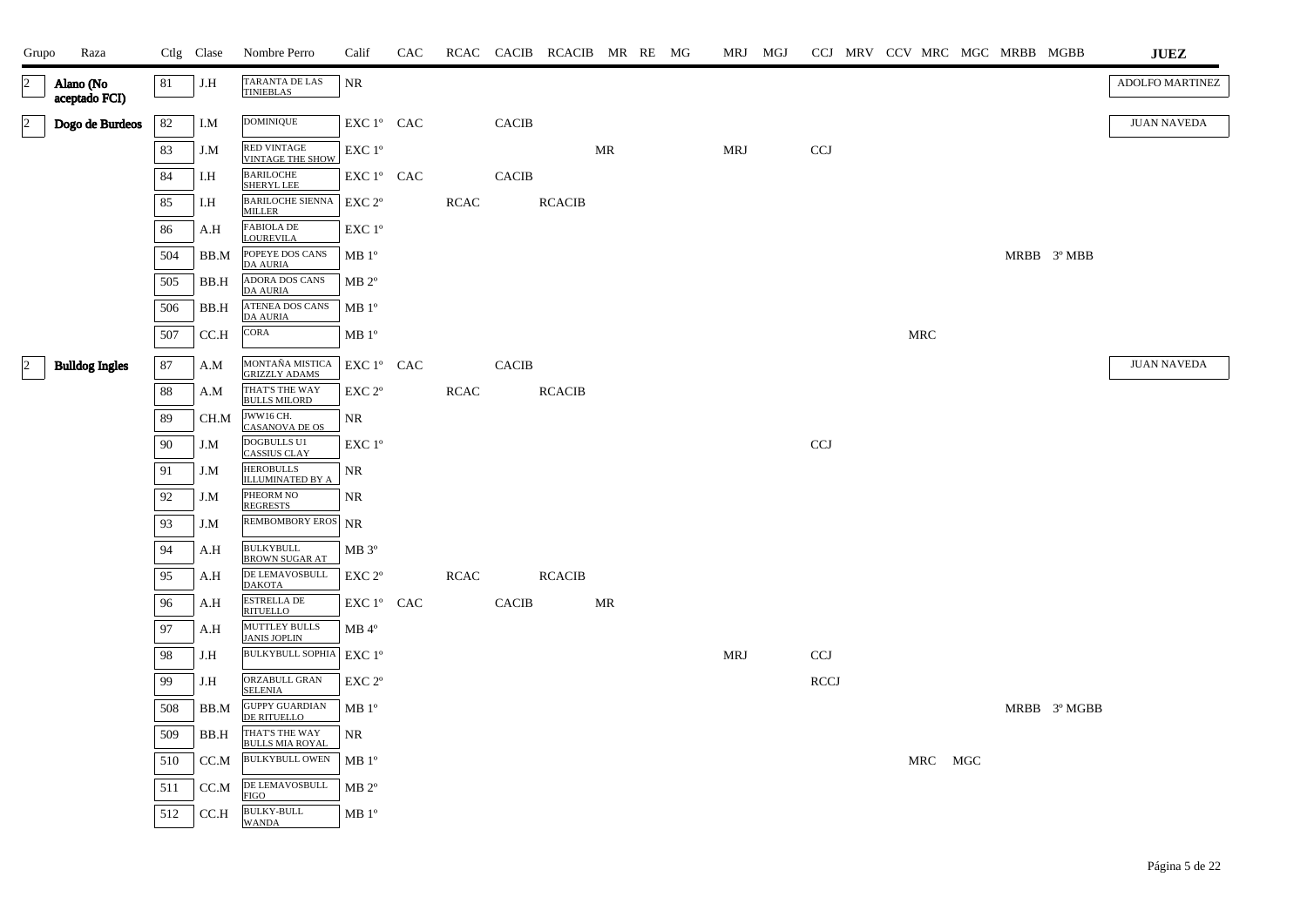| Grupo        | Raza                     |     | Ctlg Clase | Nombre Perro                                  | Calif              | CAC |             |              | RCAC CACIB RCACIB MR RE MG |       |  | MRJ MGJ |             |  |            |  |             | CCJ MRV CCV MRC MGC MRBB MGBB | <b>JUEZ</b>        |
|--------------|--------------------------|-----|------------|-----------------------------------------------|--------------------|-----|-------------|--------------|----------------------------|-------|--|---------|-------------|--|------------|--|-------------|-------------------------------|--------------------|
| $ 2 \rangle$ | <b>Bullmastiff</b>       | 100 | CH.M       | <b>HERCULES DE</b><br>PEÑAMELLERA             | EXC 1°             |     |             | <b>CACIB</b> |                            | MR    |  |         |             |  |            |  |             |                               | <b>JUAN NAVEDA</b> |
|              |                          | 101 | A.H        | HEIDI DE<br>PEÑAMELLERA                       | EXC 1° CAC         |     |             | <b>CACIB</b> |                            |       |  |         |             |  |            |  |             |                               |                    |
|              |                          | 102 | A.H        | LOS CÉSPEDES UNA<br>Y NO MAS                  | EXC 2 <sup>o</sup> |     | <b>RCAC</b> |              | <b>RCACIB</b>              |       |  |         |             |  |            |  |             |                               |                    |
|              |                          | 103 | A.H        | TORO DIAVOLO<br><b>CIBONA FOR JANA</b>        | EXC <sub>3°</sub>  |     |             |              |                            |       |  |         |             |  |            |  |             |                               |                    |
|              |                          | 513 | CC.M       | <b>BACARDI DA CASA</b><br>DA PEDRA BELA       | MB <sup>o</sup>    |     |             |              |                            |       |  |         |             |  | <b>MRC</b> |  |             |                               |                    |
| $ 2\rangle$  | <b>Mastin Napolitano</b> | 104 | I.M        | <b>GHOLIATH</b><br><b>BLOODLINE OF</b>        | EXC 1° CAC         |     |             | <b>CACIB</b> |                            | MR    |  |         |             |  |            |  |             |                               | AMEDEO BOTTERO     |
|              |                          | 105 | A.H        | <b>SANTANA DE</b><br><b>SANTO PATRONE</b>     | NR                 |     |             |              |                            |       |  |         |             |  |            |  |             |                               |                    |
|              |                          | 514 | BB.H       | <b>MORRIGAN</b>                               | MB 1 <sup>o</sup>  |     |             |              |                            |       |  |         |             |  |            |  | <b>MRBB</b> |                               |                    |
| $\vert$ 2    | Terranova                | 106 | I.M        | L'AMI DE TOUJOURS<br><b>DU SENTIER DES</b>    | EXC 1° CAC         |     |             | <b>CACIB</b> |                            | MR    |  |         |             |  |            |  |             |                               | <b>JUAN NAVEDA</b> |
|              |                          | 107 | A.M        | LEON DE LA TERRE<br>DE NEAURE                 | $EXC1^{\circ}$     |     | <b>RCAC</b> |              | <b>RCACIB</b>              |       |  |         |             |  |            |  |             |                               |                    |
| $\vert$ 2    | Leonberger               | 108 | I.H        | PERLITA DE<br><b>HUELVA DJT</b>               | EXC 1° CAC         |     |             | <b>CACIB</b> |                            | MR    |  |         |             |  |            |  |             |                               | ADOLFO MARTINEZ    |
| $ 2\rangle$  | Mastín Español           | 109 | I.M        | <b>DANKO DE LOS</b>                           | EXC 1°             |     |             |              |                            |       |  |         |             |  |            |  |             |                               | LUIS ESQUIRO       |
|              |                          | 110 | A.M        | <b>ARANDANOS</b><br><b>AQUILES 1 DE LA</b>    | EXC 2 <sup>o</sup> |     | <b>RCAC</b> |              | <b>RCACIB</b>              |       |  |         |             |  |            |  |             |                               |                    |
|              |                          | 111 | A.M        | <b>MAJADA LOS</b><br><b>BRÍO DE FILANDÓN</b>  | EXC 4°             |     |             |              |                            |       |  |         |             |  |            |  |             |                               |                    |
|              |                          | 112 | A.M        | CAÍN DE LA<br><b>VICHERIZA</b>                | EXC 3°             |     |             |              |                            |       |  |         |             |  |            |  |             |                               |                    |
|              |                          | 113 | A.M        | <b>FORNO DE</b><br><b>RECIECHO</b>            | EXC                |     |             |              |                            |       |  |         |             |  |            |  |             |                               |                    |
|              |                          | 114 | A.M        | <b>GIRÓN DE TIERRA</b><br>DE ÓRBIGO           | EXC                |     |             |              |                            |       |  |         |             |  |            |  |             |                               |                    |
|              |                          | 115 | A.M        | <b>GORDON DE LA</b><br><b>CALELLA DE OTUR</b> | NR                 |     |             |              |                            |       |  |         |             |  |            |  |             |                               |                    |
|              |                          | 116 | A.M        | HIDALGO DE LOS<br><b>ZUMBOS</b>               | NR                 |     |             |              |                            |       |  |         |             |  |            |  |             |                               |                    |
|              |                          | 117 | A.M        | HOOMER DE<br><b>TSACIANA</b>                  | <b>NR</b>          |     |             |              |                            |       |  |         |             |  |            |  |             |                               |                    |
|              |                          | 118 | A.M        | HURGÓN DE TIERRA<br>DE ÓRBIGO                 | EXC                |     |             |              |                            |       |  |         |             |  |            |  |             |                               |                    |
|              |                          | 119 | A.M        | LEON I DE LA VEGA<br><b>DEL PORMA</b>         | EXC 1° CAC         |     |             | <b>CACIB</b> |                            | MR RE |  |         |             |  |            |  |             |                               |                    |
|              |                          | 120 | A.M        | <b>OSIRIS DE AMDECE</b><br>DE NAVA            | NR.                |     |             |              |                            |       |  |         |             |  |            |  |             |                               |                    |
|              |                          | 121 | A.M        | SIL DE RIOLAGO                                | $EXC 5^{\circ}$    |     |             |              |                            |       |  |         |             |  |            |  |             |                               |                    |
|              |                          | 122 | A.M        | TOFU DE<br><b>ANTALMUHEY</b>                  | NR                 |     |             |              |                            |       |  |         |             |  |            |  |             |                               |                    |
|              |                          | 123 | J.M        | <b>GALO DE LA VEGA</b><br><b>DEL PORMA</b>    | NR.                |     |             |              |                            |       |  |         |             |  |            |  |             |                               |                    |
|              |                          | 124 | J.M        | JAGGER DE TIERRA<br>DE ÓRBIGO                 | EXC 3 <sup>o</sup> |     |             |              |                            |       |  |         |             |  |            |  |             |                               |                    |
|              |                          | 125 | J.M        | <b>SOLO DE RECIECHO</b>                       | EXC 2 <sup>o</sup> |     |             |              |                            |       |  |         | <b>RCCJ</b> |  |            |  |             |                               |                    |
|              |                          | 126 | J.M        | TORO DE BUXIONTE   EXC 1º                     |                    |     |             |              |                            |       |  | MRJ     | <b>CCJ</b>  |  |            |  |             |                               |                    |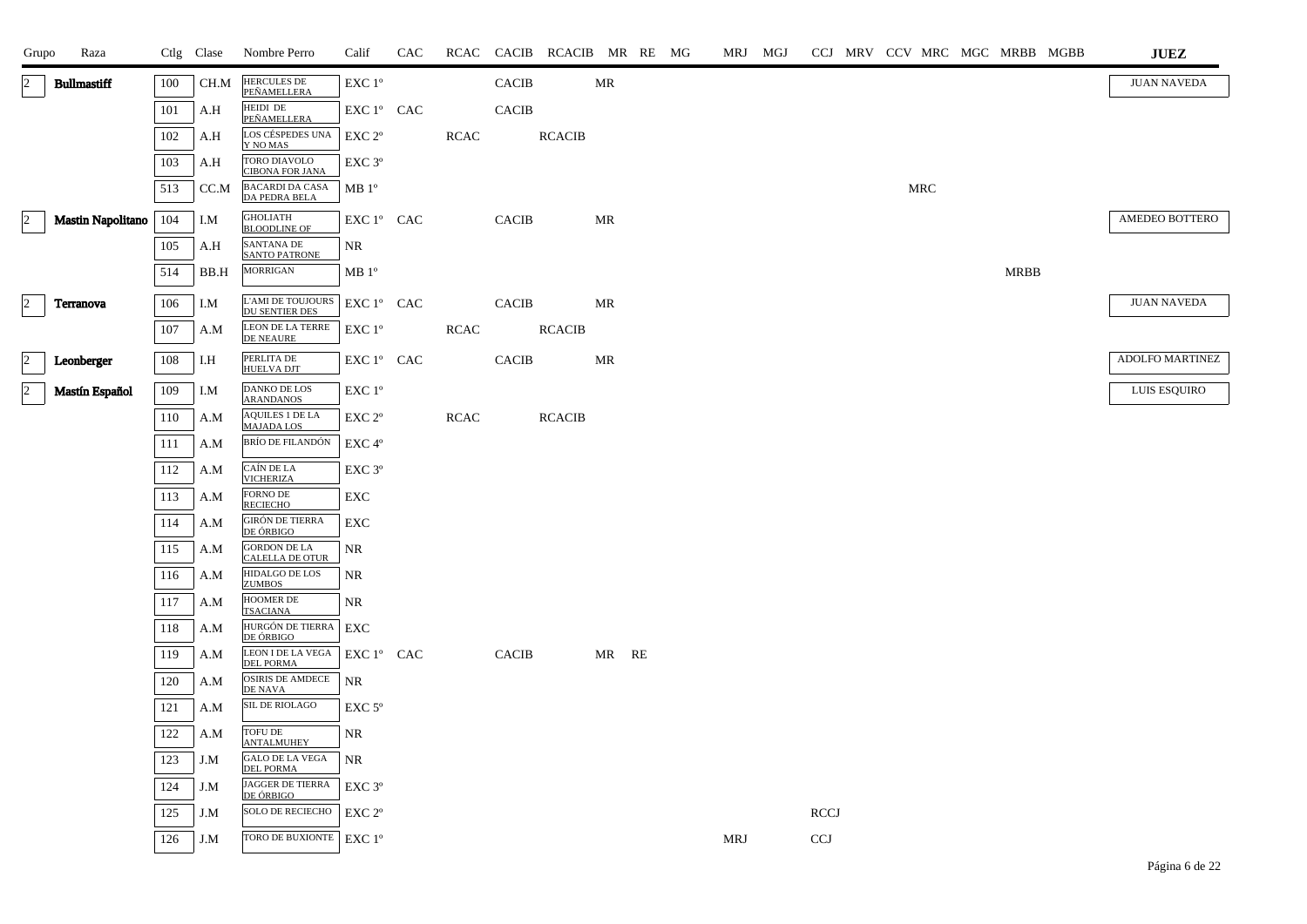| Grupo     | Raza               |     | Ctlg Clase | Nombre Perro                               | Calif              | CAC |             |              | RCAC CACIB RCACIB MR RE MG |       |  | MRJ MGJ |             |  |            | CCJ MRV CCV MRC MGC MRBB MGBB |              | <b>JUEZ</b>         |
|-----------|--------------------|-----|------------|--------------------------------------------|--------------------|-----|-------------|--------------|----------------------------|-------|--|---------|-------------|--|------------|-------------------------------|--------------|---------------------|
| 2         | Mastín Español     | 127 | I.H        | CARLA DE TORANZO NR                        |                    |     |             |              |                            |       |  |         |             |  |            |                               |              | <b>LUIS ESQUIRO</b> |
|           |                    | 128 | I.H        | HUNGARA DE LA<br><b>VEGA DEL PORMA</b>     | NR                 |     |             |              |                            |       |  |         |             |  |            |                               |              |                     |
|           |                    | 129 | I.H        | MENCIA DE<br>TORANZO                       | NR                 |     |             |              |                            |       |  |         |             |  |            |                               |              |                     |
|           |                    | 130 | I.H        | PASTORA DEL<br>MONTE VIZCAYO               | NR                 |     |             |              |                            |       |  |         |             |  |            |                               |              |                     |
|           |                    | 131 | A.H        | ANKARA DE LOS<br><b>ARANDANOS</b>          | EXC                |     |             |              |                            |       |  |         |             |  |            |                               |              |                     |
|           |                    | 132 | A.H        | <b>BESANA DE LOS</b><br><b>ZUMBOS</b>      | NR                 |     |             |              |                            |       |  |         |             |  |            |                               |              |                     |
|           |                    | 133 | A.H        | <b>BRISA DE LA</b><br><b>GRITSANDANA</b>   | EXC 4°             |     |             |              |                            |       |  |         |             |  |            |                               |              |                     |
|           |                    | 134 | A.H        | <b>BRUJA I DE</b><br>FILANDÓN              | EXC <sub>5°</sub>  |     |             |              |                            |       |  |         |             |  |            |                               |              |                     |
|           |                    | 135 | A.H        | <b>COLLADA DE LA</b><br><b>MAJADA LOS</b>  | EXC                |     |             |              |                            |       |  |         |             |  |            |                               |              |                     |
|           |                    | 136 | A.H        | DAMA DE CURUEÑO<br><b>PORMA</b>            | <b>NR</b>          |     |             |              |                            |       |  |         |             |  |            |                               |              |                     |
|           |                    | 137 | A.H        | FABIOLA DE SERYLU EXC 3°                   |                    |     |             |              |                            |       |  |         |             |  |            |                               |              |                     |
|           |                    | 138 | A.H        | GALA DE LA<br>CALELLA DE OTUR              | NR                 |     |             |              |                            |       |  |         |             |  |            |                               |              |                     |
|           |                    | 139 | A.H        | HEVA DE TIERRA DE   EXC<br><b>ÓRBIGO</b>   |                    |     |             |              |                            |       |  |         |             |  |            |                               |              |                     |
|           |                    | 140 | A.H        | <b>INDIA DE TIERRA</b><br><b>DE ÓRBIGO</b> | EXC                |     |             |              |                            |       |  |         |             |  |            |                               |              |                     |
|           |                    | 141 | A.H        | <b>LAGUNA DE</b><br><b>CUATRO</b>          | EXC 2°             |     | <b>RCAC</b> |              | <b>RCACIB</b>              |       |  |         |             |  |            |                               |              |                     |
|           |                    | 142 | A.H        | LUNA DE LA<br><b>MAJADA DE LOS</b>         | EXC 1° CAC         |     |             | <b>CACIB</b> |                            |       |  |         |             |  |            |                               |              |                     |
|           |                    | 143 | A.H        | MALU DE LA<br><b>PORTIECHA</b>             | EXC                |     |             |              |                            |       |  |         |             |  |            |                               |              |                     |
|           |                    | 144 | A.H        | TUNA DE FILANDON                           | EXC                |     |             |              |                            |       |  |         |             |  |            |                               |              |                     |
|           |                    | 145 | J.H        | DAMA DE<br><b>ARANDANO</b>                 | NR                 |     |             |              |                            |       |  |         |             |  |            |                               |              |                     |
|           |                    | 146 | J.H        | INDIRA DE LA $\,$<br><b>REGUERA</b>        | EXC 3 <sup>o</sup> |     |             |              |                            |       |  |         |             |  |            |                               |              |                     |
|           |                    | 147 | J.H        | JUNGLA DE TIERRA<br>DE ÓRBIGO              | EXC 1°             |     |             |              |                            |       |  |         | <b>CCJ</b>  |  |            |                               |              |                     |
|           |                    | 148 | J.H        | <b>LOBERA DE LA</b><br>CALELLA DE OTUR     | NR                 |     |             |              |                            |       |  |         |             |  |            |                               |              |                     |
|           |                    | 149 | J.H        | <b>MAQUILA D ELOS</b><br><b>ZUMBOS</b>     | NR                 |     |             |              |                            |       |  |         |             |  |            |                               |              |                     |
|           |                    | 150 | J.H        | PRUA DE LA<br>CANGUETA                     | EXC <sub>2°</sub>  |     |             |              |                            |       |  |         | <b>RCCJ</b> |  |            |                               |              |                     |
|           |                    | 515 | BB.M       | <b>JANKO DE LOS</b><br><b>ARANDANOS</b>    | MB 1 <sup>o</sup>  |     |             |              |                            |       |  |         |             |  |            |                               | MRBB 2° MGBB |                     |
|           |                    | 516 | BB.H       | JARA DE LOS<br><b>ARANDANOS</b>            | MB 1 <sup>o</sup>  |     |             |              |                            |       |  |         |             |  |            |                               |              |                     |
|           |                    | 517 | CC.M       | ION DE LA FILTROSA   MB 1°                 |                    |     |             |              |                            |       |  |         |             |  | MRC 2º MGC |                               |              |                     |
|           |                    | 518 | CC.H       | <b>CIMA DE LA</b><br><b>PORTIECHA</b>      | MB 1 <sup>o</sup>  |     |             |              |                            |       |  |         |             |  |            |                               |              |                     |
| $\vert$ 2 | Mastín del Pirineo | 151 | A.M        | ARRO DE LA DOBLE                           | EXC 1° CAC         |     |             | <b>CACIB</b> |                            | MR RE |  |         |             |  |            |                               |              | PALOMA IGLESIAS     |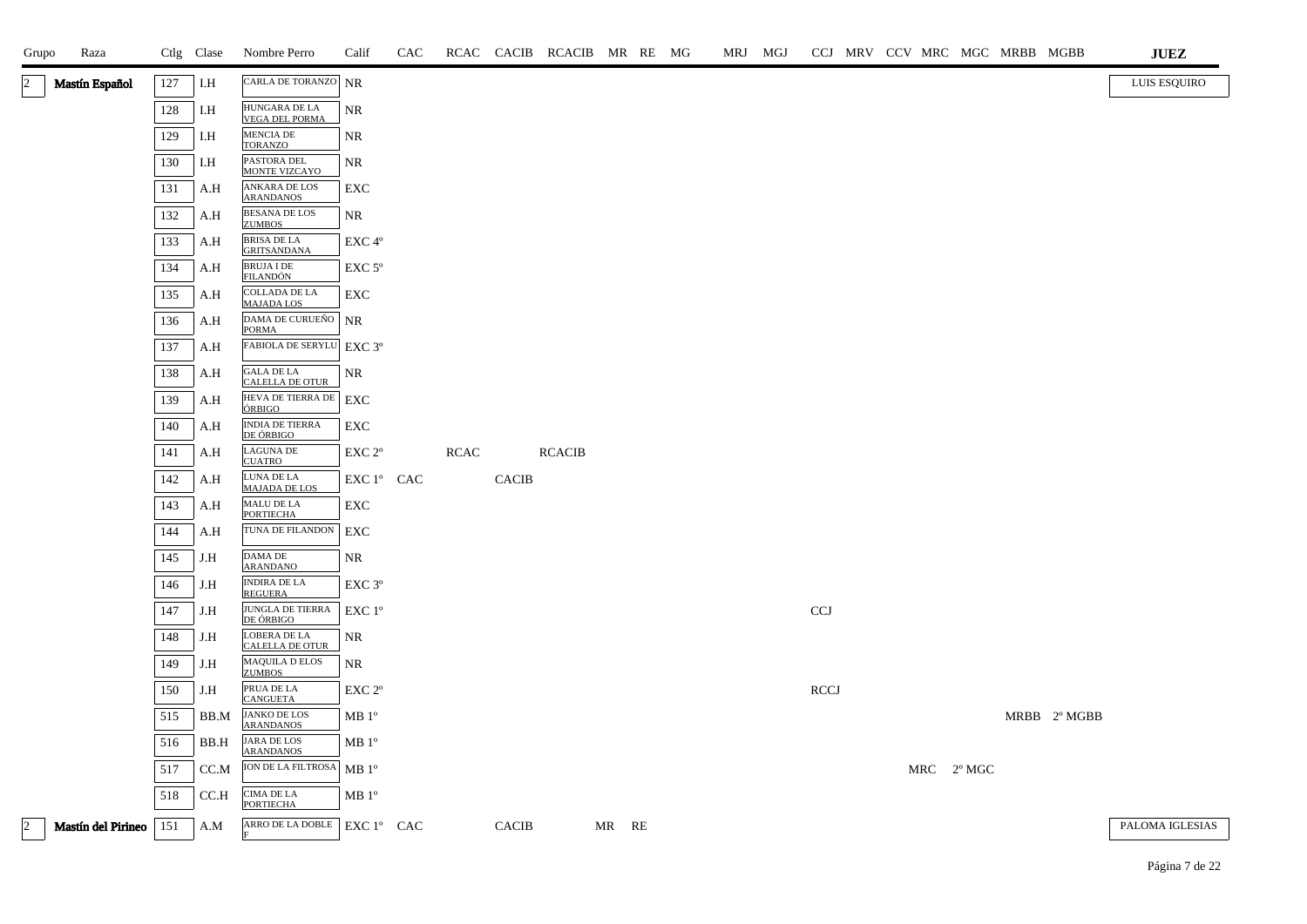| Grupo          | Raza                                                        |     | Ctlg Clase | Nombre Perro                             | Calif              | CAC |             |                               | RCAC CACIB RCACIB MR RE MG |    |    | MRJ MGJ    |            |            |  | CCJ MRV CCV MRC MGC MRBB MGBB |  | ${\bf JUEZ}$             |
|----------------|-------------------------------------------------------------|-----|------------|------------------------------------------|--------------------|-----|-------------|-------------------------------|----------------------------|----|----|------------|------------|------------|--|-------------------------------|--|--------------------------|
| $\overline{2}$ | Cane Corso<br>Italiano                                      | 519 | BB.M       | ELVIS EL BASTIÓN<br>DEL TORÍO            | $\, {\bf B}$       |     |             |                               |                            |    |    |            |            |            |  |                               |  | AMEDEO BOTTERO           |
| $\overline{a}$ | San Bernardo pelo<br>corto                                  | 152 | I.H        | DELIA LOLA DE<br><b>MONTANAY</b>         | ${\rm EXC}$        |     |             |                               |                            |    |    |            |            |            |  |                               |  | ADOLFO MARTINEZ          |
| $\vert$ 2      | San Bernardo pelo<br>largo                                  | 153 | I.M        | <b>LORENZO DES</b><br><b>LEGENDES DE</b> | EXC                |     |             |                               |                            |    |    |            |            |            |  |                               |  | ADOLFO MARTINEZ          |
|                |                                                             | 154 | I.H        | DAMBA DE<br><b>MONTANAY</b>              | EXC <sub>2°</sub>  |     | <b>RCAC</b> |                               | <b>RCACIB</b>              |    |    |            |            |            |  |                               |  |                          |
|                |                                                             | 155 | I.H        | <b>TOSCA DEL REI</b><br><b>LEONE</b>     | EXC 1° CAC         |     |             | CACIB                         |                            | MR |    |            |            |            |  |                               |  |                          |
|                |                                                             | 156 | A.H        | LONDON DE EDEL-<br><b>HUND</b>           | MB                 |     |             |                               |                            |    |    |            |            |            |  |                               |  |                          |
|                |                                                             | 157 | J.H        | EIRE DEL PICCOLO<br>PARADISO             | EXC                |     |             |                               |                            |    |    |            |            |            |  |                               |  |                          |
|                |                                                             | 520 | BB.M       | <b>ENZO</b>                              | B                  |     |             |                               |                            |    |    |            |            |            |  |                               |  |                          |
| $\overline{2}$ | Perro de pastor de<br>Europa del sureste                    | 158 | J.M        | <b>J-MURES DE PLAI<br/>BUCOVINEAN</b>    | MB                 |     |             |                               |                            |    |    |            |            |            |  |                               |  | ADOLFO MARTINEZ          |
|                | (Ciobanes<br>Romanesc de<br><b>Bucovina</b> (Acpt<br>prov.) |     |            |                                          |                    |     |             |                               |                            |    |    |            |            |            |  |                               |  |                          |
|                |                                                             | 159 | J.H        | PERDI                                    | EXC 1°             |     |             |                               |                            | MR | NR | <b>MRJ</b> |            | <b>CCJ</b> |  |                               |  |                          |
| $\overline{2}$ | Bouvier de<br>Appenzell                                     | 160 | A.H        | CH JR MENCIA DE<br><b>LA ACERRA</b>      | <b>NR</b>          |     |             |                               |                            |    |    |            |            |            |  |                               |  | <b>ADRANKA MIJATOVIC</b> |
|                |                                                             | 161 | V.H        | CH. HOYA VOM<br><b>SUNNESTRÄRN</b>       | NR                 |     |             |                               |                            |    |    |            |            |            |  |                               |  |                          |
| $\overline{2}$ | Bouvier de Berna                                            | 162 | I.M        | REALCLASS GALAN                          | EXC 1° CAC         |     |             | <b>CACIB</b>                  |                            | MR |    |            |            |            |  |                               |  | ADRANKA MIJATOVIC        |
|                |                                                             | 163 | CH.M       | DEVAEL CHEEKY<br><b>QUESTION</b>         | EXC 1°             |     |             |                               | <b>RCACIB</b>              |    |    |            |            |            |  |                               |  |                          |
|                |                                                             | 164 | A.M        | TULIPANOS BERNI<br><b>POPEYE</b>         | EXC 1°             |     | <b>RCAC</b> |                               |                            |    |    |            |            |            |  |                               |  |                          |
|                |                                                             | 165 | CH.M       | DEVAEL JUST CALL<br><b>ME EARL</b>       | EXC                |     |             |                               |                            |    |    |            |            |            |  |                               |  |                          |
|                |                                                             | 166 | CH.M       | LEGACY OF JUSTUS<br><b>D'AINHOA</b>      | <b>NR</b>          |     |             |                               |                            |    |    |            |            |            |  |                               |  |                          |
|                |                                                             | 167 | J.M        | HAMLET DE LLOBU<br><b>ASTUR</b>          | EXC 1°             |     |             |                               |                            |    |    | <b>MRJ</b> | 3º MGJ CCJ |            |  |                               |  |                          |
|                |                                                             | 168 | I.H        | DEVAEL MESSAGE<br>IN A BOTTLE            | EXC 2 <sup>o</sup> |     | <b>RCAC</b> |                               | <b>RCACIB</b>              |    |    |            |            |            |  |                               |  |                          |
|                |                                                             | 169 | I.H        | LA RELEVE DU<br>ROYAUME DES              | EXC 1° CAC         |     |             | $\ensuremath{\mathsf{CACIB}}$ |                            |    |    |            |            |            |  |                               |  |                          |
|                |                                                             | 170 | J.H        | DEVAEL ADD FUEL<br>TO FIRE               | EXC 1°             |     |             |                               |                            |    |    |            |            |            |  |                               |  |                          |
|                |                                                             | 171 | J.H        | <b>GINEBRA DE LLOBU</b><br><b>ASTUR</b>  | EXC 2 <sup>o</sup> |     |             |                               |                            |    |    |            |            |            |  |                               |  |                          |
|                |                                                             | 172 | J.H        | <b>QUEEN OF THE</b><br>DREAMS DE NEBOA   | EXC <sub>3°</sub>  |     |             |                               |                            |    |    |            |            |            |  |                               |  |                          |
|                |                                                             | 173 | J.H        | <b>REALCLASS</b><br><b>HURRICANE</b>     | MB                 |     |             |                               |                            |    |    |            |            |            |  |                               |  |                          |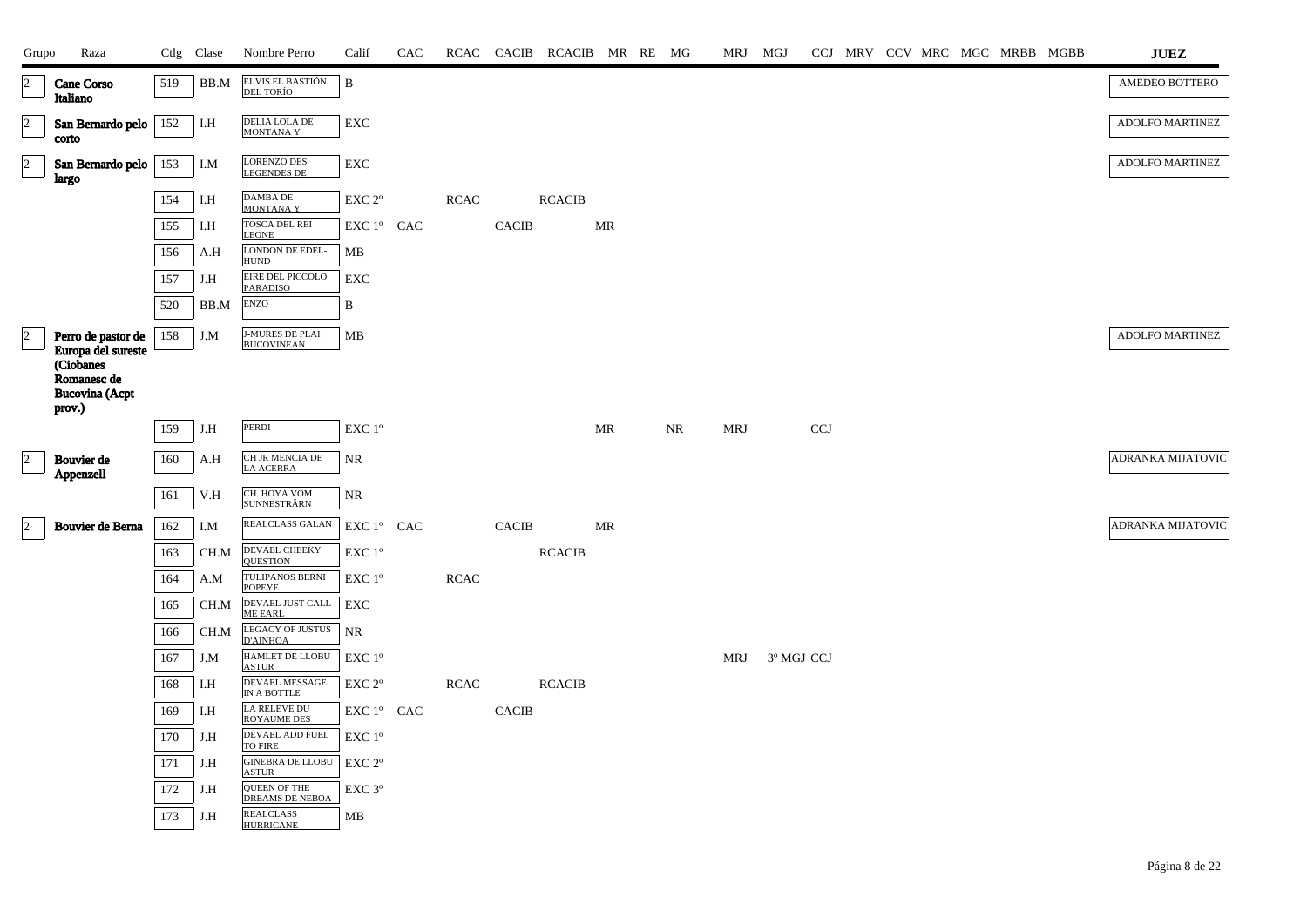| Grupo           | Raza                                              |     | Ctlg Clase | Nombre Perro                                                | Calif                                        | CAC |             |              | RCAC CACIB RCACIB MR RE MG |           |    |                | MRJ MGJ    |            |             |  |     | CCJ MRV CCV MRC MGC MRBB MGBB |  | <b>JUEZ</b>             |
|-----------------|---------------------------------------------------|-----|------------|-------------------------------------------------------------|----------------------------------------------|-----|-------------|--------------|----------------------------|-----------|----|----------------|------------|------------|-------------|--|-----|-------------------------------|--|-------------------------|
| 3               | <b>Bedlington Terrier</b>                         | 174 | CH.M       | MULTI CH.<br><b>INVADERS OF</b>                             | EXC 1°                                       |     |             | <b>CACIB</b> |                            | MR        |    | $3^{\circ}$ MG |            |            |             |  |     |                               |  | AMEDEO BOTTERO          |
| $\vert$ 3       | Fox Terrier de<br>pelo liso                       | 175 | A.M        | <b>ABADENE BLACK</b><br><b>HUNTER</b>                       | EXC 1° CAC                                   |     |             | <b>CACIB</b> |                            | MR        |    | $2^{\circ}$ MG |            |            |             |  |     |                               |  | <b>ULISES RODRIGUEZ</b> |
|                 |                                                   | 176 | I.H        | <b>BETTY II DE PERROS</b>   EXC 1° CAC<br><b>DE TRABAJO</b> |                                              |     |             | <b>CACIB</b> |                            |           |    |                |            |            |             |  |     |                               |  |                         |
| 13              | <b>Lakeland Terrier</b>                           | 177 | A.H        | <b>CHELINES GOLDEN</b><br><b>THING</b>                      | EXC 2 <sup>o</sup>                           |     | <b>RCAC</b> |              | <b>RCACIB</b>              |           |    |                |            |            |             |  |     |                               |  | AMEDEO BOTTERO          |
|                 |                                                   | 178 | A.H        | <b>CHELINES MISS</b><br><b>FILIPINAS</b>                    | EXC 1° CAC                                   |     |             | <b>CACIB</b> |                            | <b>MR</b> |    |                |            |            |             |  |     |                               |  |                         |
| $\vert$ 3       | <b>Kerry Blue Terrier</b>   179                   |     | A.M        | <b>ARTERRIERS QUE</b><br><b>BUENO QUE</b>                   | $\ensuremath{\mathrm{EXC}}$ $2^{\mathrm{o}}$ |     | <b>RCAC</b> |              | <b>RCACIB</b>              |           |    |                |            |            |             |  |     |                               |  | AMEDEO BOTTERO          |
|                 |                                                   | 180 | A.M        | EL CULLINAN AZUL<br><b>DE CHAPEAU</b>                       | EXC 1° CAC                                   |     |             | <b>CACIB</b> |                            | MR        |    | MG             |            |            |             |  |     |                               |  |                         |
|                 |                                                   | 181 | J.M        | SARAOZ OH MY GOD                                            | $EXC1^{\circ}$                               |     |             |              |                            |           |    |                |            |            | <b>CCJ</b>  |  |     |                               |  |                         |
|                 |                                                   | 182 | A.H        | CH.SARAOZ KILL-<br><b>BILL</b>                              | EXC 1° CAC                                   |     |             | <b>CACIB</b> |                            |           |    |                |            |            |             |  |     |                               |  |                         |
|                 |                                                   | 183 | J.H        | <b>SARAOZ OBSESION</b>                                      | EXC 1°                                       |     |             |              |                            |           |    |                | MRJ        | MGJ        | <b>CCJ</b>  |  |     |                               |  |                         |
|                 | Ratonero-                                         | 184 | I.M        | <b>GONZO DO CHAN</b><br><b>CEREIXO</b>                      | NR                                           |     |             |              |                            |           |    |                |            |            |             |  |     |                               |  | <b>JUAN NAVEDA</b>      |
|                 | Bodeguero<br>Andaluz (no<br>aceptado FCI)         |     |            |                                                             |                                              |     |             |              |                            |           |    |                |            |            |             |  |     |                               |  |                         |
| $\vert 3 \vert$ | <b>Gos Rater</b><br>Valencia (No<br>aceptado FCI) | 185 | J.H        | <b>RAYMA</b><br>ABRACADABRA                                 | EXC 1°                                       |     |             |              |                            | MR        | RE |                | <b>MRJ</b> |            | <b>CCJ</b>  |  |     |                               |  | <b>JUAN NAVEDA</b>      |
| $\vert 3 \vert$ | Jack Russel Terrier 186                           |     | A.M        | JR CH TOUCHSTAR<br><b>GAME OVER</b>                         | EXC 1° CAC                                   |     |             | <b>CACIB</b> |                            | <b>MR</b> |    |                |            |            |             |  |     |                               |  | AMEDEO BOTTERO          |
|                 |                                                   | 187 | J.M        | <b>TOUCHSTAR RAVE</b><br>THE RULES                          | EXC 1°                                       |     |             |              |                            |           |    |                |            |            | <b>CCJ</b>  |  |     |                               |  |                         |
|                 |                                                   | 188 | A.H        | <b>JACKANDFISH</b><br><b>FLASHING LIGTHS</b>                | EXC 1° CAC                                   |     |             |              | <b>RCACIB</b>              |           |    |                |            |            |             |  |     |                               |  |                         |
|                 |                                                   | 189 | CH.H       | <b>ESTOICO</b><br><b>MARISMILLA</b>                         | EXC 1°                                       |     |             | <b>CACIB</b> |                            |           |    |                |            |            |             |  |     |                               |  |                         |
|                 |                                                   | 190 | J.H        | DE LA NOVAL<br><b>GOSPEL</b>                                | EXC 1°                                       |     |             |              |                            |           |    |                | <b>MRJ</b> |            | <b>CCJ</b>  |  |     |                               |  |                         |
|                 |                                                   | 191 | J.H        | <b>GLAMOUR GWENDA</b><br><b>VALENTINO D&amp;D</b>           | MB                                           |     |             |              |                            |           |    |                |            |            |             |  |     |                               |  |                         |
|                 |                                                   | 192 | J.H        | HORADADA FUNNY<br><b>GIRL</b>                               | EXC <sub>2°</sub>                            |     |             |              |                            |           |    |                |            |            | <b>RCCJ</b> |  |     |                               |  |                         |
|                 |                                                   | 521 | CC.M       | <b>HORADADA</b><br><b>GENTLEMAN</b>                         | MB1°                                         |     |             |              |                            |           |    |                |            |            |             |  | MRC | $2^{\circ}$ MGC               |  |                         |
|                 |                                                   | 522 | CC.M       | QUINDOS'S<br><b>MANOLO ESCOBAR</b>                          | $MB 2^{\circ}$                               |     |             |              |                            |           |    |                |            |            |             |  |     |                               |  |                         |
|                 |                                                   | 523 | CC.H       | <b>QUINDOS'S SPANISH</b><br><b>GIRL</b>                     | MB 1 <sup>o</sup>                            |     |             |              |                            |           |    |                |            |            |             |  |     |                               |  |                         |
| $\vert 3 \vert$ | <b>Scottish Terrier</b>                           | 193 | CH.M       | MELSCOT IVANHOE                                             | EXC 1°                                       |     |             | <b>CACIB</b> |                            | <b>MR</b> |    |                |            |            |             |  |     |                               |  | AMEDEO BOTTERO          |
|                 |                                                   | 194 | J.M        | <b>PERHAPS</b><br><b>STRANGER IN THE</b>                    | EXC 1°                                       |     |             |              |                            |           |    |                | MRJ        | 2º MGJ CCJ |             |  |     |                               |  |                         |
|                 | West Highland<br><b>White Terrier</b>             | 195 | A.M        | <b>HEARTBREAKKER</b><br>OF SUGAR STAR                       | EXC 1° CAC                                   |     |             | <b>CACIB</b> |                            | <b>MR</b> |    | <b>NR</b>      |            |            |             |  |     |                               |  | <b>ULISES RODRIGUEZ</b> |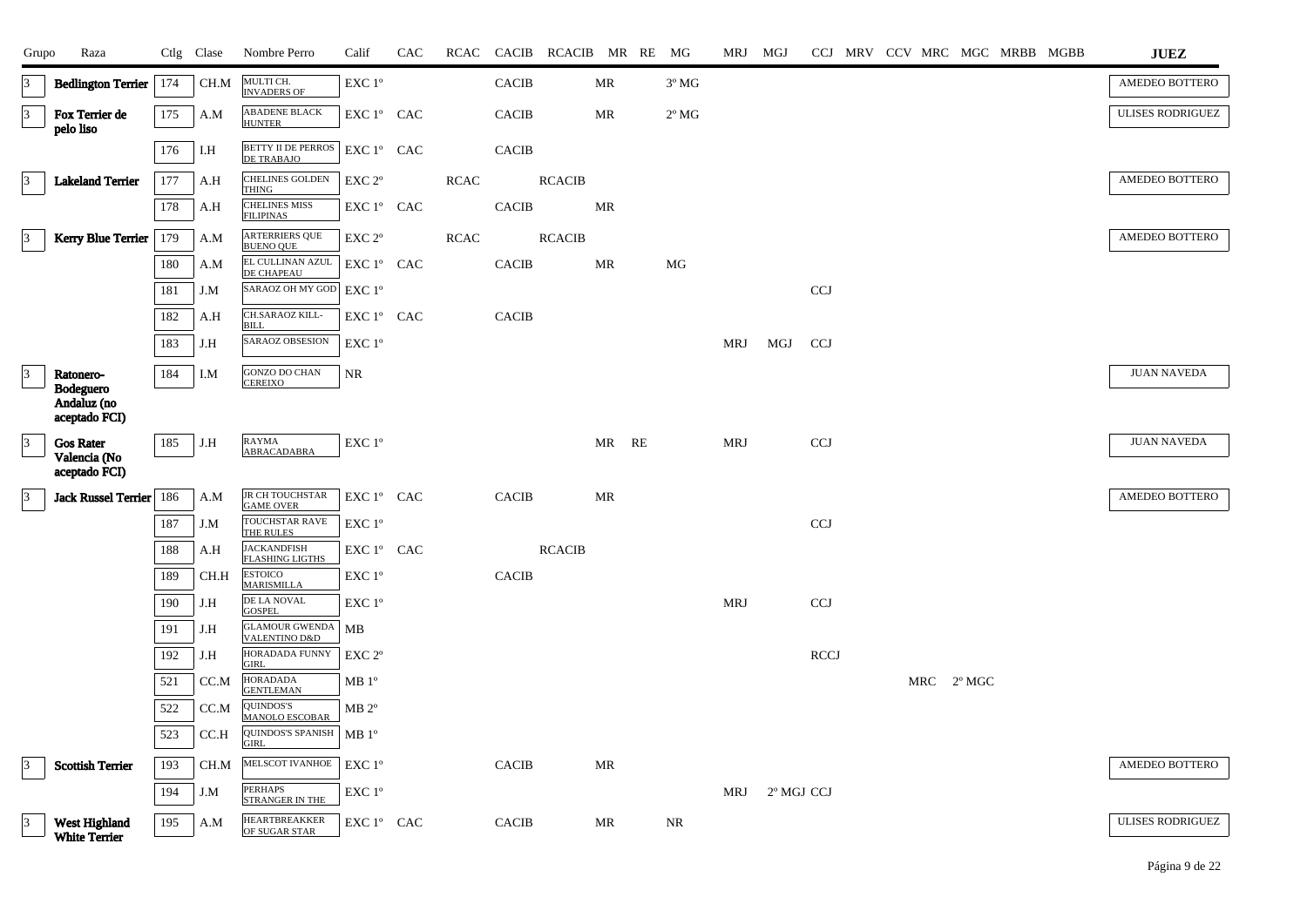| Grupo           | Raza                                        |     | Ctlg Clase | Nombre Perro                                   | Calif                                        | CAC |             |              | RCAC CACIB RCACIB MR RE MG |    |  | MRJ MGJ    |            |             |  |  | CCJ MRV CCV MRC MGC MRBB MGBB |              | $\mathbf{J}\mathbf{U}\mathbf{E}\mathbf{Z}$ |
|-----------------|---------------------------------------------|-----|------------|------------------------------------------------|----------------------------------------------|-----|-------------|--------------|----------------------------|----|--|------------|------------|-------------|--|--|-------------------------------|--------------|--------------------------------------------|
| $\vert$ 3       | West Highland<br><b>White Terrier</b>       | 196 | I.H        | DE LA FIGALFRESA<br><b>DULCE</b>               | EXC 1° CAC                                   |     |             | <b>CACIB</b> |                            |    |  |            |            |             |  |  |                               |              | <b>ULISES RODRIGUEZ</b>                    |
|                 |                                             | 197 | J.H        | DE LA FIGALFRESA<br><b>HUGS KISSES</b>         | EXC 1°                                       |     |             |              |                            |    |  | <b>MRJ</b> |            | <b>CCJ</b>  |  |  |                               |              |                                            |
|                 |                                             | 198 | J.H        | PIZPIRETAS<br>KYRIELLE                         | NR.                                          |     |             |              |                            |    |  |            |            |             |  |  |                               |              |                                            |
| 13              | <b>Bull Terrier</b><br><b>Standard</b>      | 199 | CH.M       | <b>BULLCAL</b><br><b>ALTAMIRA BISONT</b>       | EXC 1°                                       |     |             | <b>CACIB</b> |                            | MR |  |            |            |             |  |  |                               |              | PALOMA IGLESIAS                            |
|                 |                                             | 200 | J.M        | <b>BULLCAL</b><br><b>ALTAMIRA ST</b>           | EXC 1°                                       |     |             |              |                            |    |  | <b>MRJ</b> |            | <b>CCJ</b>  |  |  |                               |              |                                            |
|                 |                                             | 524 | BB.M       | <b>BULLCAL</b><br>ALTAMIRA PLATA O             | MB 1 <sup>o</sup>                            |     |             |              |                            |    |  |            |            |             |  |  |                               | MRBB MGBB    |                                            |
| $\vert$ 3       | <b>Bull Terrier</b><br>Miniatura            | 201 | I.M        | EMERITABULL<br>DRAKO BULLCAL                   | EXC 1° CAC                                   |     |             | <b>CACIB</b> |                            |    |  |            |            |             |  |  |                               |              | PALOMA IGLESIAS                            |
|                 |                                             | 202 | J.M        | <b>BULLCAL</b><br><b>ALTAMIRA POPPE</b>        | EXC 2°                                       |     |             |              |                            |    |  |            |            | <b>RCCJ</b> |  |  |                               |              |                                            |
|                 |                                             | 203 | J.M        | CACHUELO DE<br><b>GERBAL</b>                   | EXC 1°                                       |     |             |              |                            | MR |  | MRJ        | 3º MGJ CCJ |             |  |  |                               |              |                                            |
|                 |                                             | 204 | I.H        | <b>BULLACK AUTUMN</b><br><b>ROOTS</b>          | $EXC1^{\circ}$ CAC                           |     |             | <b>CACIB</b> |                            |    |  |            |            |             |  |  |                               |              |                                            |
|                 |                                             | 205 | J.H        | <b>BULLCAL</b><br><b>ALTAMIRA GALA</b>         | EXC 1°                                       |     |             |              |                            |    |  |            |            | <b>CCJ</b>  |  |  |                               |              |                                            |
| $\vert 3 \vert$ | <b>Staffordshire Bull</b><br><b>Terrier</b> | 206 | I.M        | <b>ITCHEBOREN</b><br><b>BREACH OF PLANS</b>    | EXC 1º CAC                                   |     |             |              | <b>RCACIB</b>              |    |  |            |            |             |  |  |                               |              | <b>ULISES RODRIGUEZ</b>                    |
|                 |                                             | 207 | A.M        | <b>TYSON</b>                                   | EXC 1°                                       |     | <b>RCAC</b> |              |                            |    |  |            |            |             |  |  |                               |              |                                            |
|                 |                                             | 208 | CH.M       | $\operatorname{CH}$<br>,HIPNOTIZEMAKER         | EXC 1°                                       |     |             | <b>CACIB</b> |                            | MR |  |            |            |             |  |  |                               |              |                                            |
|                 |                                             | 209 | J.M        | <b>EARTHQUAKE</b><br><b>STAFFS MR NICE</b>     | EXC 1°                                       |     |             |              |                            |    |  | <b>MRJ</b> |            | <b>CCJ</b>  |  |  |                               |              |                                            |
|                 |                                             | 210 | I.H        | ALEBASTAFF ICE<br>WHITE                        | EXC <sub>3°</sub>                            |     |             |              |                            |    |  |            |            |             |  |  |                               |              |                                            |
|                 |                                             | 211 | I.H        | <b>CRUELLA BELLA</b><br>THE VIL DE             | EXC 2°                                       |     |             |              |                            |    |  |            |            |             |  |  |                               |              |                                            |
|                 |                                             | 212 | I.H        | <b>DIMANTSTAFF</b><br><b>MORTICIA LITTLE</b>   | $\ensuremath{\mathrm{EXC}}$ $1^{\mathrm{o}}$ |     |             |              |                            |    |  |            |            |             |  |  |                               |              |                                            |
|                 |                                             | 213 | A.H        | <b>JESSICA RABBIT DE</b><br><b>NAYADESTAFF</b> | EXC 3°                                       |     |             |              |                            |    |  |            |            |             |  |  |                               |              |                                            |
|                 |                                             | 214 | A.H        | <b>KIRA</b>                                    | EXC 2°                                       |     | <b>RCAC</b> |              | <b>RCACIB</b>              |    |  |            |            |             |  |  |                               |              |                                            |
|                 |                                             | 215 | A.H        | <b>LEGEDSTAFF JUST</b><br><b>ROMANCE</b>       | EXC 1° CAC                                   |     |             | <b>CACIB</b> |                            |    |  |            |            |             |  |  |                               |              |                                            |
|                 |                                             | 216 | A.H        | OLD ESSENCE<br><b>ERYTHEIA</b>                 | EXC 4°                                       |     |             |              |                            |    |  |            |            |             |  |  |                               |              |                                            |
|                 |                                             | 217 | A.H        | TRIUMPH DE EL<br><b>VIEJO GRINGO</b>           | $EXC$ 5°                                     |     |             |              |                            |    |  |            |            |             |  |  |                               |              |                                            |
|                 |                                             | 218 | J.H        | <b>EARTHQUAKE</b><br><b>STAFFS NIKEI</b>       | EXC 1°                                       |     |             |              |                            |    |  |            |            | <b>CCJ</b>  |  |  |                               |              |                                            |
|                 |                                             | 525 | BB.M       | <b>ONLYSTAFF BIG BEN</b>                       | $MB1^{\circ}$                                |     |             |              |                            |    |  |            |            |             |  |  |                               | MRBB 3º MGBB |                                            |
|                 |                                             | 526 | BB.H       | ONLYSTAFF<br><b>DREAMING AWAKE</b>             | MB <sup>o</sup>                              |     |             |              |                            |    |  |            |            |             |  |  |                               |              |                                            |
|                 |                                             | 527 | CC.M       | <b>ERIK DE</b><br><b>GALAICOBULLS</b>          | MB 1 <sup>o</sup>                            |     |             |              |                            |    |  |            |            |             |  |  |                               |              |                                            |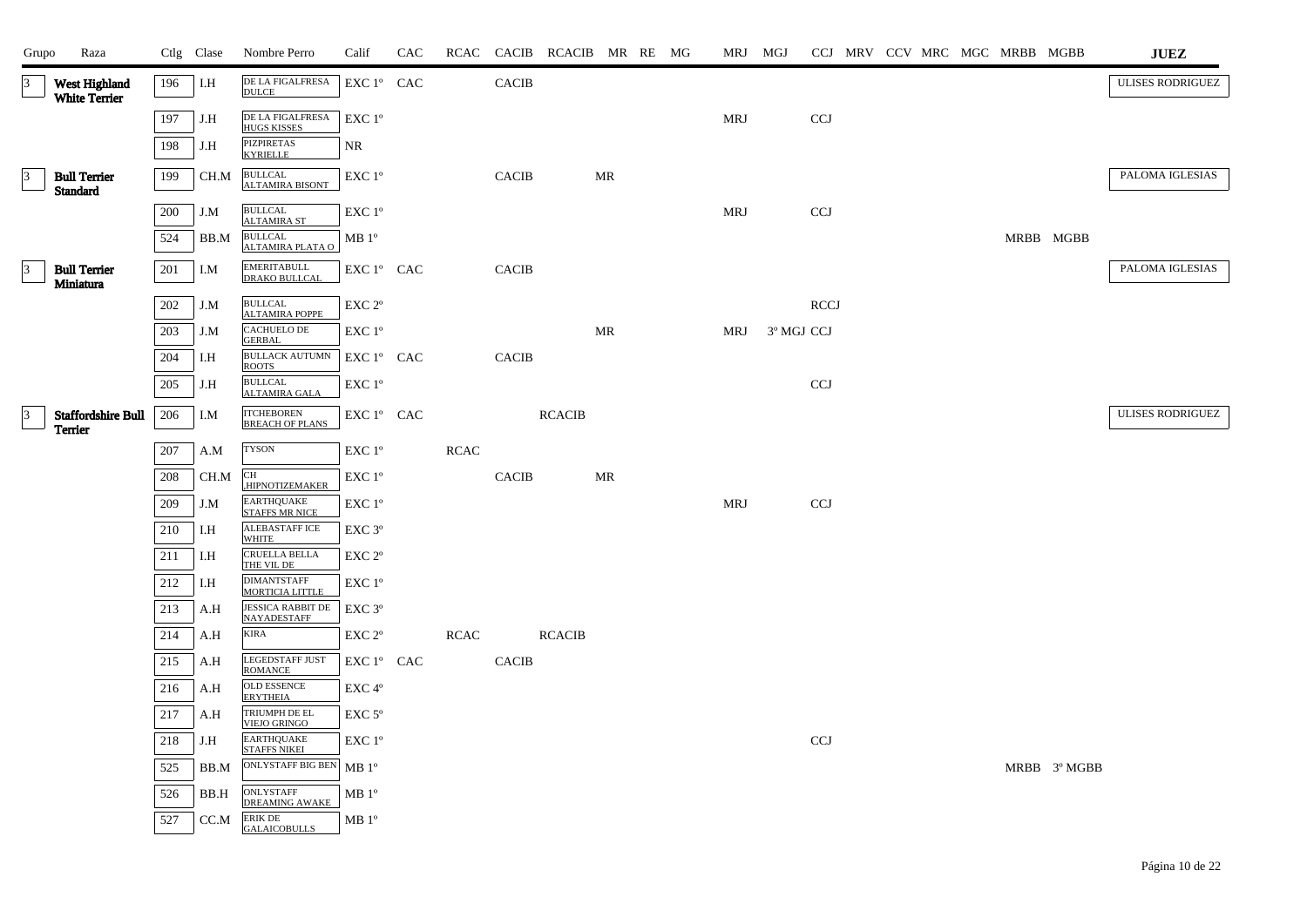| Grupo           | Raza                                        |         | Ctlg Clase                   | Nombre Perro                                               | Calif                | CAC |      |              | RCAC CACIB RCACIB MR RE MG |            |  |     | MRJ MGJ |                           | CCJ MRV CCV MRC MGC MRBB MGBB |     |              | <b>JUEZ</b>              |
|-----------------|---------------------------------------------|---------|------------------------------|------------------------------------------------------------|----------------------|-----|------|--------------|----------------------------|------------|--|-----|---------|---------------------------|-------------------------------|-----|--------------|--------------------------|
| 3               | <b>Staffordshire Bull</b><br>Terrier        | 528     | CC.H                         | LEGENDSTAFF JOY<br>IN THE SOUL                             | MB 1 <sup>o</sup>    |     |      |              |                            |            |  |     |         |                           | <b>MRC</b>                    |     |              | <b>ULISES RODRIGUEZ</b>  |
|                 |                                             | 529     | CC.H                         | MAGGIE DE<br><b>GALAICOBULLS</b>                           | $MB 2^{\circ}$       |     |      |              |                            |            |  |     |         |                           |                               |     |              |                          |
| $\vert$ 3       | American<br>Staffordshire<br><b>Terrier</b> | 219     | I.M                          | <b>EUROPE TIPIT Z</b><br><b>HANKY</b>                      | <b>NR</b>            |     |      |              |                            |            |  |     |         |                           |                               |     |              | <b>ADRANKA MIJATOVIC</b> |
|                 |                                             | $220\,$ | I.M                          | REYESTAFF'S BILLY<br><b>NELSON</b>                         | NR                   |     |      |              |                            |            |  |     |         |                           |                               |     |              |                          |
|                 |                                             | 221     | CH.M                         | <b>KARBALLIDO</b>                                          | EXC 1°               |     |      | <b>CACIB</b> |                            | MR         |  |     |         |                           |                               |     |              |                          |
|                 |                                             | 222     | J.M                          | <b>STAFFS</b><br><b>BALTHAZAR DE</b><br><b>CANS JUANSA</b> | EXC 3 <sup>o</sup>   |     |      |              |                            |            |  |     |         |                           |                               |     |              |                          |
|                 |                                             | 223     | J.M                          | <b>KARBALLIDO</b><br><b>STAFFS ZIPRENO</b>                 | EXC 2°               |     |      |              |                            |            |  |     |         |                           |                               |     |              |                          |
|                 |                                             | 224     | J.M                          | <b>NGORONG</b><br><b>NGORONG</b>                           | EXC 1°               |     |      |              |                            |            |  | MRJ |         | <b>CCJ</b>                |                               |     |              |                          |
|                 |                                             | 225     | I.H                          | <b>ALEA JACTA EST</b><br><b>NEVER DIE</b>                  | EXC 1°               |     | RCAC |              |                            |            |  |     |         |                           |                               |     |              |                          |
|                 |                                             | 226     | A.H                          | <b>ALEA JACTA EST</b><br>UNA DI NOI                        | EXC 1° CAC           |     |      |              |                            |            |  |     |         |                           |                               |     |              |                          |
|                 |                                             | 227     | A.H                          | <b>AURA MEIGA</b><br><b>BONECA</b>                         | EXC 2°               |     |      |              |                            |            |  |     |         |                           |                               |     |              |                          |
|                 |                                             | 228     | A.H                          | LAIKA DE CANS<br><b>JUANSA</b>                             | EXC 3°               |     |      |              |                            |            |  |     |         |                           |                               |     |              |                          |
|                 |                                             | 229     | CH.H                         | CH.KARBALLIDO<br><b>STAFFS ELECTRA</b>                     | EXC 1°               |     |      | <b>CACIB</b> |                            | <b>MSO</b> |  |     |         |                           |                               |     |              |                          |
|                 |                                             | 230     | CH.H                         | <b>LANDERSTASFFS</b><br><b>ALEA JACTA EST</b>              | EXC 2°               |     |      |              | <b>RCACIB</b>              |            |  |     |         |                           |                               |     |              |                          |
|                 |                                             | 231     | CH.H                         | <b>OLD SCHOOL</b><br><b>KENNELS BLACK</b>                  | EXC 3°               |     |      |              |                            |            |  |     |         |                           |                               |     |              |                          |
|                 |                                             | 232     | J.H                          | <b>MARIA&amp;RAKI'S</b><br><b>MADELEINE</b>                | EXC 1°               |     |      |              |                            |            |  |     |         | $\ensuremath{\text{CCJ}}$ |                               |     |              |                          |
|                 |                                             | 530     | BB.M                         | <b>OLD SCHOOL</b><br><b>KENNELS NEVER</b>                  | MB 1 <sup>o</sup>    |     |      |              |                            |            |  |     |         |                           |                               |     | MRBB 2° MGBB |                          |
|                 |                                             | 531     | BB.H                         | OLD SCHOOL<br><b>KENNELS FANTASY</b>                       | $\rm MB$ $1^{\rm o}$ |     |      |              |                            |            |  |     |         |                           |                               |     |              |                          |
|                 |                                             | 532     | BB.H                         | RONDA DE CANS<br><b>JUANSA</b>                             | $MB 2^{\circ}$       |     |      |              |                            |            |  |     |         |                           |                               |     |              |                          |
|                 |                                             | 533     | CC.M                         | ALEA JACTA EST<br><b>WAR CRY</b>                           | $MB 2^{\circ}$       |     |      |              |                            |            |  |     |         |                           |                               |     |              |                          |
|                 |                                             | 534     | $\mathop{\rm CC.M}\nolimits$ | <b>KARBALLIDO</b><br><b>STAFFS RAINBOW</b>                 | $MB 1^{\circ}$       |     |      |              |                            |            |  |     |         |                           | MRC                           | MGC |              |                          |
|                 |                                             | 535     | CC.H                         | <b>ALEA JACTA EST</b><br><b>LAGUERTA</b>                   | $MB1^{\circ}$        |     |      |              |                            |            |  |     |         |                           |                               |     |              |                          |
| $\vert 3 \vert$ | Yorkshire Terrier                           | 233     | I.H                          | <b>QUIMERA DE</b><br>SULUMISIEGO                           | NR                   |     |      |              |                            |            |  |     |         |                           |                               |     |              | <b>ULISES RODRIGUEZ</b>  |
|                 |                                             | 234     | A.H                          | DECLAN'S FELICITY                                          | NR                   |     |      |              |                            |            |  |     |         |                           |                               |     |              |                          |
| $\vert$ 3       | <b>Teckel Estandar</b><br>pelo duro         | 236     | CH.M                         | <b>IGLOO DU MOULIN<br/>EDELWEISS</b>                       | NO CAL<br>тm         |     |      |              |                            |            |  |     |         |                           |                               |     |              | VALERIA BOBIKOVA         |
|                 |                                             | 237     | J.M                          | <b>IODA VON DER</b><br>STEINERNEN FURT                     | $MB1^{\circ}$        |     |      |              |                            |            |  |     |         |                           |                               |     |              |                          |
|                 |                                             | 238     | T.H                          | <b>BESAME MUCHO DE</b><br><b>LOS MADRONOS</b>              | EXC                  |     |      |              |                            |            |  |     |         |                           |                               |     |              |                          |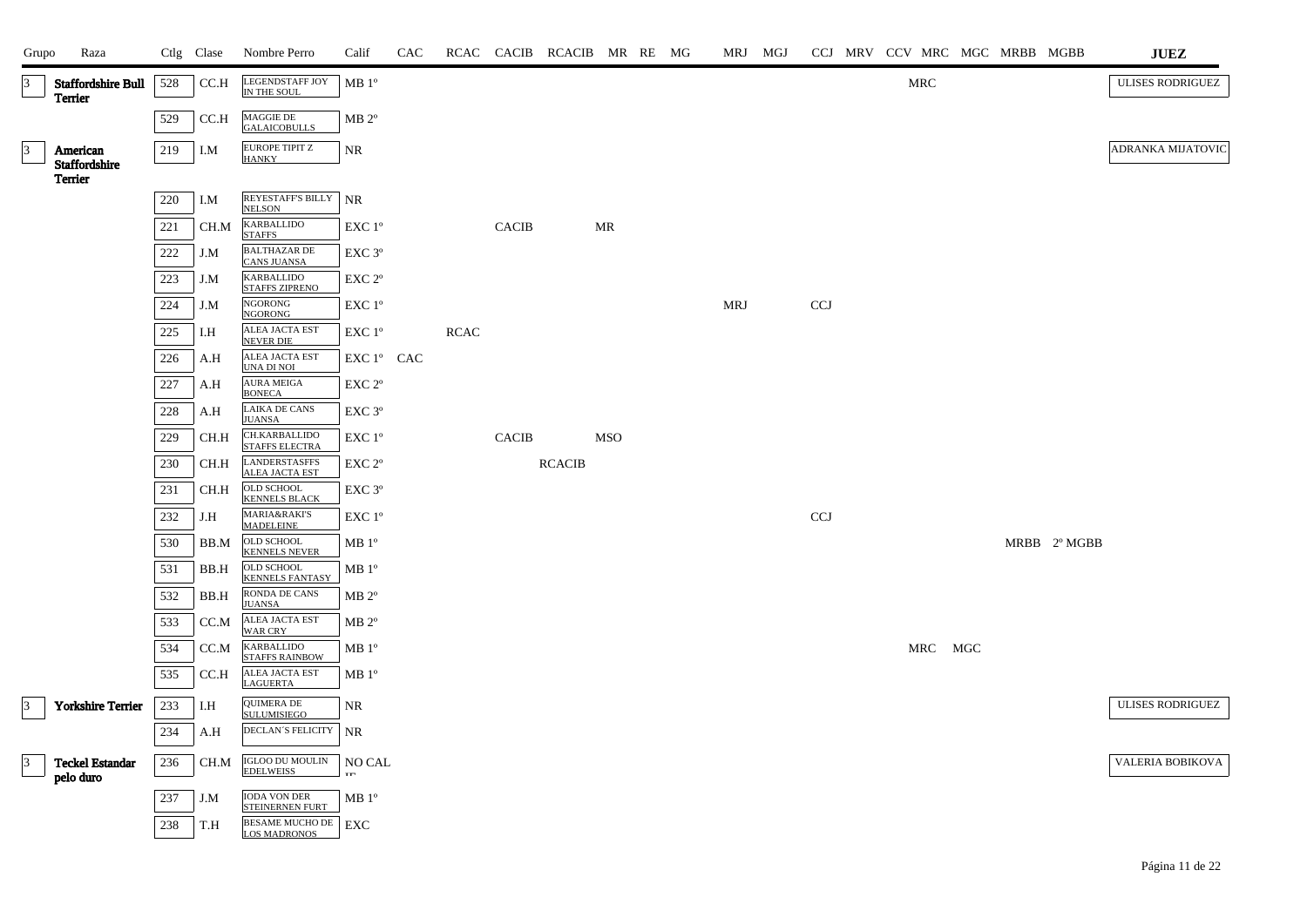| Grupo           | Raza                                          |         | Ctlg Clase | Nombre Perro                              | Calif             | CAC | RCAC        | CACIB        | RCACIB MR RE MG |    |                | MRJ MGJ    |                    |            |            |         |  | CCJ MRV CCV MRC MGC MRBB MGBB | <b>JUEZ</b>        |
|-----------------|-----------------------------------------------|---------|------------|-------------------------------------------|-------------------|-----|-------------|--------------|-----------------|----|----------------|------------|--------------------|------------|------------|---------|--|-------------------------------|--------------------|
| 4               | <b>Teckel Estandar</b><br>pelo duro           | 235     | A.M        | LUX DEL PALATINO<br>PASSEPARTOUT          | EXC 1° CAC        |     |             | <b>CACIB</b> |                 | MR |                |            |                    |            |            |         |  |                               | VALERIA BOBIKOVA   |
|                 |                                               | 239     | A.H        | AISHA DEL RINCON<br>DE LA VIÑA            | $B$ 2°            |     |             |              |                 |    |                |            |                    |            |            |         |  |                               |                    |
|                 |                                               | 240     | A.H        | <b>NURIA DEL</b><br><b>HUNTANAR</b>       | MB1°              |     |             |              |                 |    |                |            |                    |            |            |         |  |                               |                    |
|                 |                                               | 536     | CC.M       | ARCO DA VELLA<br><b>CACHELO</b>           | MB1°              |     |             |              |                 |    |                |            |                    |            |            | MRC MGC |  |                               |                    |
| 14              | <b>Teckel Estandar</b><br>pelo largo          | $241\,$ | A.M        | ERASMUS RUDÉ                              | EXC 1° CAC        |     |             | <b>CACIB</b> |                 | MR | $3^{\circ}$ MG |            |                    |            |            |         |  |                               | VALERIA BOBIKOVA   |
|                 |                                               | 242     | I.H        | <b>OMEGA RUDE</b>                         | EXC 1º CAC        |     |             | <b>CACIB</b> |                 |    |                |            |                    |            |            |         |  |                               |                    |
|                 |                                               | 243     | A.H        | CH.J. YIMBA DE LOS<br><b>CUBONES</b>      | EXC 1°            |     | <b>RCAC</b> |              | <b>RCACIB</b>   |    |                |            |                    |            |            |         |  |                               |                    |
|                 |                                               | 244     | A.H        | <b>HUNTAKS</b><br><b>BELLISSIMA</b>       | NR                |     |             |              |                 |    |                |            |                    |            |            |         |  |                               |                    |
| 14              | <b>Teckel Estandar</b><br>pelo corto          | 245     | I.M        | KOSTA FELICITAS<br><b>SAN BAZILIO</b>     | EXC 1° CAC        |     |             | <b>CACIB</b> |                 |    |                |            |                    |            |            |         |  |                               | VALERIA BOBIKOVA   |
|                 |                                               | 246     | CH.H       | THE HINKS DREAM<br><b>SOLO UNA</b>        | EXC 1°            |     |             | <b>CACIB</b> |                 | MR | $2^{\circ}$ MG |            |                    |            |            |         |  |                               |                    |
|                 |                                               | 247     | J.H        | PROUD HUNTER<br><b>ELIXIR</b>             | EXC 1°            |     |             |              |                 |    |                | MRJ        | MGJ N CCJ<br>n nte |            |            |         |  |                               |                    |
|                 |                                               | 537     | CC.H       | THE HINKS DREAM<br>FLY ME TO MOON         | MB 1 <sup>o</sup> |     |             |              |                 |    |                |            |                    |            | <b>MRC</b> |         |  |                               |                    |
|                 |                                               | 538     | CC.H       | THE HINKS DREAM<br>LA CHICA DE AYER       | $MB 2^{\circ}$    |     |             |              |                 |    |                |            |                    |            |            |         |  |                               |                    |
| 14              | <b>Teckel Miniatura</b><br>pelo duro (Zwerg)  | 248     | CH.M       | CH.(E) CHJ.(E)<br><b>ALMARXILS</b>        | EXC 1°            |     |             | <b>CACIB</b> |                 | MR | MG             |            |                    |            |            |         |  |                               | <b>JUAN NAVEDA</b> |
|                 |                                               | 249     | J.M        | L'ANDECHA CISCU                           | EXC 1°            |     |             |              |                 |    |                | <b>MRJ</b> |                    | <b>CCJ</b> |            |         |  |                               |                    |
|                 |                                               | $250\,$ | I.H        | LAITA DE KER-KI-<br><b>DOUAR</b>          | EXC 1° CAC        |     |             | <b>CACIB</b> |                 |    |                |            |                    |            |            |         |  |                               |                    |
|                 |                                               | 251     | I.H        | <b>POCAHONTAS</b>                         | EXC 2°            |     | <b>RCAC</b> |              | <b>RCACIB</b>   |    |                |            |                    |            |            |         |  |                               |                    |
|                 |                                               | 252     | I.H        | SUKA DE LOS<br><b>BREÑALES</b>            | MB 3°             |     |             |              |                 |    |                |            |                    |            |            |         |  |                               |                    |
|                 |                                               | 254     | A.H        | <b>CAROL DE</b><br><b>ALEXIAYPATRICIA</b> | NR                |     |             |              |                 |    |                |            |                    |            |            |         |  |                               |                    |
|                 |                                               | 255     | A.H        | JERMENN DE KER-<br><b>KI-DOUAR</b>        | <b>NR</b>         |     |             |              |                 |    |                |            |                    |            |            |         |  |                               |                    |
|                 |                                               | 256     | A.H        | <b>QUEEN OF MY</b><br>DREAMS DE LLUMO     | <b>NR</b>         |     |             |              |                 |    |                |            |                    |            |            |         |  |                               |                    |
| $\vert 4 \vert$ | <b>Teckel Miniatura</b><br>pelo largo (Zwerg) | 259     | I.M        | TRIFLE DE LLUMO                           | EXC 1º CAC        |     |             | <b>CACIB</b> |                 | MR |                |            |                    |            |            |         |  |                               | <b>JUAN NAVEDA</b> |
|                 |                                               | 260     | I.H        | VALENTINA DE<br>LLUMO                     | EXC 1° CAC        |     |             | <b>CACIB</b> |                 |    |                |            |                    |            |            |         |  |                               |                    |
|                 |                                               | 261     | T.H        | <b>LAYKA DES</b><br><b>GARRIGUES DE</b>   | EXC 1°            |     | <b>RCAC</b> |              | <b>RCACIB</b>   |    |                |            |                    |            |            |         |  |                               |                    |
|                 |                                               | 262     | A.H        | TRAVIATA DE<br>LLUMO                      | EXC 1°            |     |             |              |                 |    |                |            |                    |            |            |         |  |                               |                    |
|                 |                                               | 263     | J.H        | ARETHAFRANKLIN<br>DE LLUMO                | EXC 1°            |     |             |              |                 |    |                | <b>MRJ</b> |                    | <b>CCJ</b> |            |         |  |                               |                    |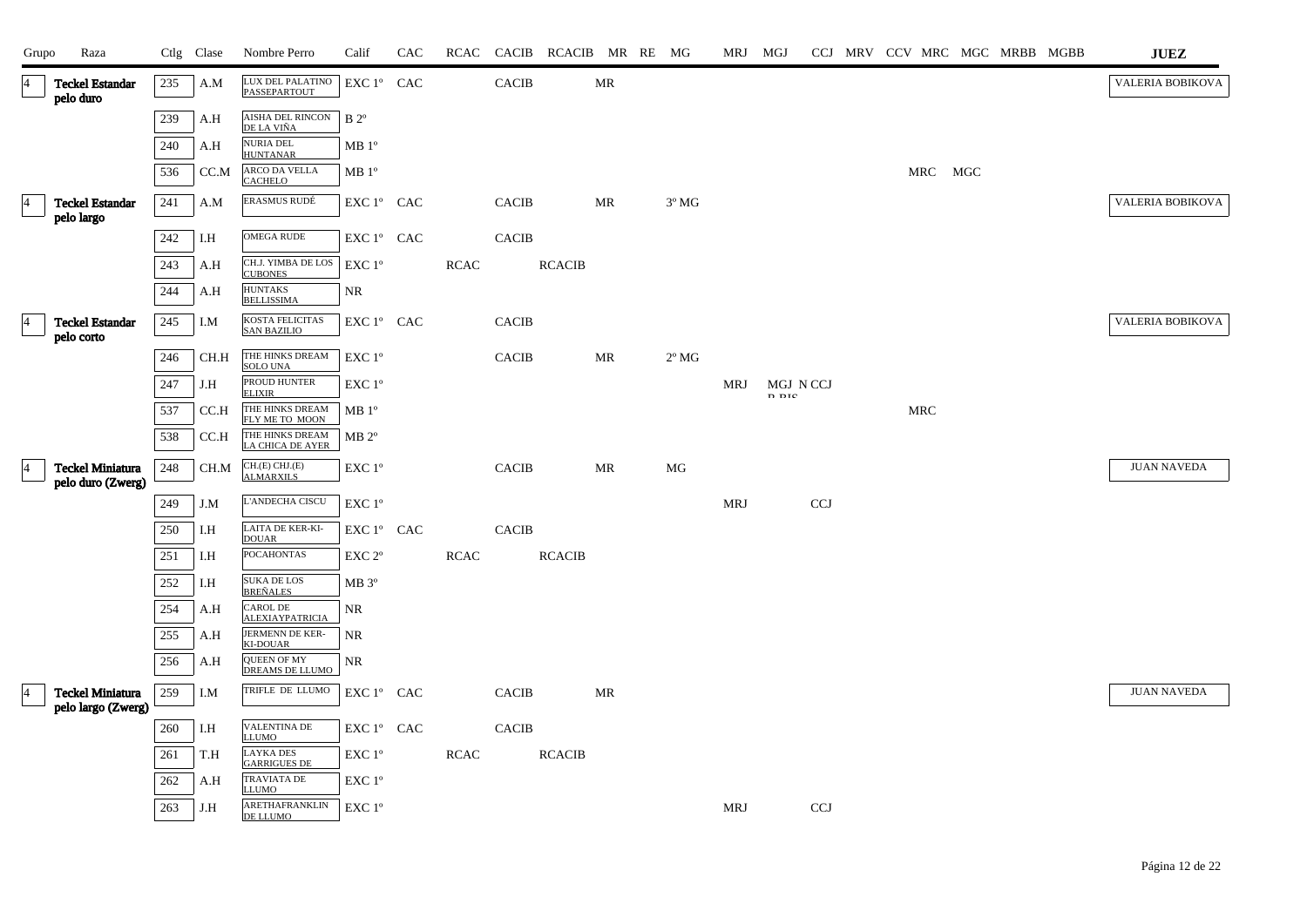| Grupo          | Raza                                          |     | Ctlg Clase | Nombre Perro                                   | Calif                                        | CAC |             |                        | RCAC CACIB RCACIB MR RE MG |           |  | MRJ MGJ    |                           |            |  | CCJ MRV CCV MRC MGC MRBB MGBB | $\mathbf{J}\mathbf{U}\mathbf{E}\mathbf{Z}$ |
|----------------|-----------------------------------------------|-----|------------|------------------------------------------------|----------------------------------------------|-----|-------------|------------------------|----------------------------|-----------|--|------------|---------------------------|------------|--|-------------------------------|--------------------------------------------|
| $\overline{4}$ | <b>Teckel Miniatura</b><br>pelo corto (Zwerg) | 265 | J.M        | BITCOIN DE LLUMO                               | EXC 1°                                       |     |             |                        |                            |           |  |            | <b>CCJ</b>                |            |  |                               | VALERIA BOBIKOVA                           |
|                |                                               | 266 | J.M        | <b>LORIWIND CASPER</b><br><b>UKRAINIAN BOY</b> | EXC <sub>2°</sub>                            |     |             |                        |                            |           |  |            | <b>RCCJ</b>               |            |  |                               |                                            |
|                |                                               | 267 | I.H        | STAIER'S CZARINA<br>FOR PINELLA                | EXC 1° CAC                                   |     |             | $\operatorname{CACIB}$ |                            |           |  |            |                           |            |  |                               |                                            |
|                |                                               | 268 | A.H        | JASMINE DE KER-KI-<br><b>DOUAR</b>             | EXC 1°                                       |     | <b>RCAC</b> |                        | <b>RCACIB</b>              |           |  |            |                           |            |  |                               |                                            |
|                |                                               | 269 | A.H        | MONZA DE LLUMO                                 | <b>NR</b>                                    |     |             |                        |                            |           |  |            |                           |            |  |                               |                                            |
|                |                                               | 271 | J.H        | PESETA DE LLUMO                                | EXC 1°                                       |     |             |                        |                            | MR        |  | <b>MRJ</b> | CCJ                       |            |  |                               |                                            |
|                |                                               | 539 | BB.H       | <b>BOMBON</b>                                  | MB 1 <sup>o</sup>                            |     |             |                        |                            |           |  |            |                           |            |  | MRBB MGBB                     |                                            |
|                |                                               | 540 | CC.M       | VIVERE A COLORI<br><b>DEGLI ARISTOBASSI</b>    | MB 1 <sup>o</sup>                            |     |             |                        |                            |           |  |            |                           | <b>MRC</b> |  |                               |                                            |
|                |                                               | 541 | CC.H       | NORDEN LIHT<br><b>ALTEZA</b>                   | MB 1 <sup>o</sup>                            |     |             |                        |                            |           |  |            |                           |            |  |                               |                                            |
| $\overline{4}$ | <b>Teckel Kaninchen</b><br>pelo duro          | 253 | A.H        | ALMARXILS LUCIA                                | EXC 1° CAC                                   |     |             | <b>CACIB</b>           |                            | <b>MR</b> |  |            |                           |            |  |                               | <b>JUAN NAVEDA</b>                         |
|                |                                               | 257 | J.H        | HOWDEEPLSYOURL<br><b>OVE VITORAZ</b>           | EXC 1°                                       |     |             |                        |                            |           |  | MRJ        | CCJ                       |            |  |                               |                                            |
|                |                                               | 258 | J.H        | <b>NOKA VOM</b><br><b>KOPPELKAMP</b>           | $MB 2^{\circ}$                               |     |             |                        |                            |           |  |            |                           |            |  |                               |                                            |
|                |                                               | 272 | A.M        | CH JR ARTURO I DE<br><b>GUPI</b>               | EXC 1° CAC                                   |     |             | <b>CACIB</b>           |                            |           |  |            |                           |            |  |                               |                                            |
|                |                                               | 273 | I.H        | BETY II DE GUPI                                | EXC 2 <sup>o</sup>                           |     |             |                        |                            |           |  |            |                           |            |  |                               |                                            |
|                |                                               | 274 | I.H        | MAGGY DE KER-KI-<br><b>DOUAR</b>               | $EXC1^{\circ}$                               |     | <b>RCAC</b> |                        | <b>RCACIB</b>              |           |  |            |                           |            |  |                               |                                            |
|                |                                               | 275 | J.H        | L'ANDECHA ALENDA MB 3º                         |                                              |     |             |                        |                            |           |  |            |                           |            |  |                               |                                            |
|                |                                               | 542 | BB.M       | <b>TIAGO VOM</b><br>TEUFELSFELSEN              | <b>NR</b>                                    |     |             |                        |                            |           |  |            |                           |            |  |                               |                                            |
|                | <b>Teckel Kaninchen</b><br>pelo largo         | 276 | A.M        | <b>J O BLACK PANTER</b><br><b>PAX</b>          | EXC 1° CAC                                   |     |             | <b>CACIB</b>           |                            |           |  |            |                           |            |  |                               | <b>JUAN NAVEDA</b>                         |
|                |                                               | 277 | J.M        | OKAWANGO DE<br><b>MEDINA MAYURCA</b>           | EXC 1°                                       |     |             |                        |                            |           |  |            | CCJ                       |            |  |                               |                                            |
|                |                                               | 278 | T.H        | <b>J'SKATE DES</b><br><b>GARRIGUES DE</b>      | EXC 1º CAC                                   |     |             | <b>CACIB</b>           |                            | MR        |  |            |                           |            |  |                               |                                            |
|                |                                               | 279 | A.H        | FLAUTA MÁGICA<br>DE LLUMO                      | EXC 1°                                       |     | RCAC        |                        | <b>RCACIB</b>              |           |  |            |                           |            |  |                               |                                            |
|                |                                               | 280 | J.H        | OKLAHOMA MY<br><b>ORANGE HAPPINESS</b>         | $\ensuremath{\mathrm{EXC}}$ $1^{\mathrm{o}}$ |     |             |                        |                            |           |  | <b>MRJ</b> | $\ensuremath{\text{CCJ}}$ |            |  |                               |                                            |
|                |                                               | 281 | J.H        | <b>O-MALDIVA DE</b><br><b>MEDINA MAYURCA</b>   | EXC 2°                                       |     |             |                        |                            |           |  |            | <b>RCCJ</b>               |            |  |                               |                                            |
|                | <b>Teckel Kaninchen</b><br>pelo corto         | 264 | I.M        | <b>JANNIS VOM</b><br><b>HIMMELMOOR</b>         | EXC 1°                                       |     |             |                        |                            |           |  |            |                           |            |  |                               | VALERIA BOBIKOVA                           |
|                |                                               | 270 | J.H        | PESCADILLA DE<br><b>PINELLA</b>                | EXC 1°                                       |     |             |                        |                            |           |  | <b>MRJ</b> | CCJ                       |            |  |                               |                                            |
|                |                                               | 282 | A.M        | <b>ALMARXILS DAVID</b><br><b>COLOMA</b>        | $EXC1^{\circ}$ CAC                           |     |             | <b>CACIB</b>           |                            | MR        |  |            |                           |            |  |                               |                                            |
|                |                                               | 283 | A.M        | LAFAYETTE DE KER-<br><b>KI-DOUAR</b>           | EXC 2°                                       |     | <b>RCAC</b> |                        | <b>RCACIB</b>              |           |  |            |                           |            |  |                               |                                            |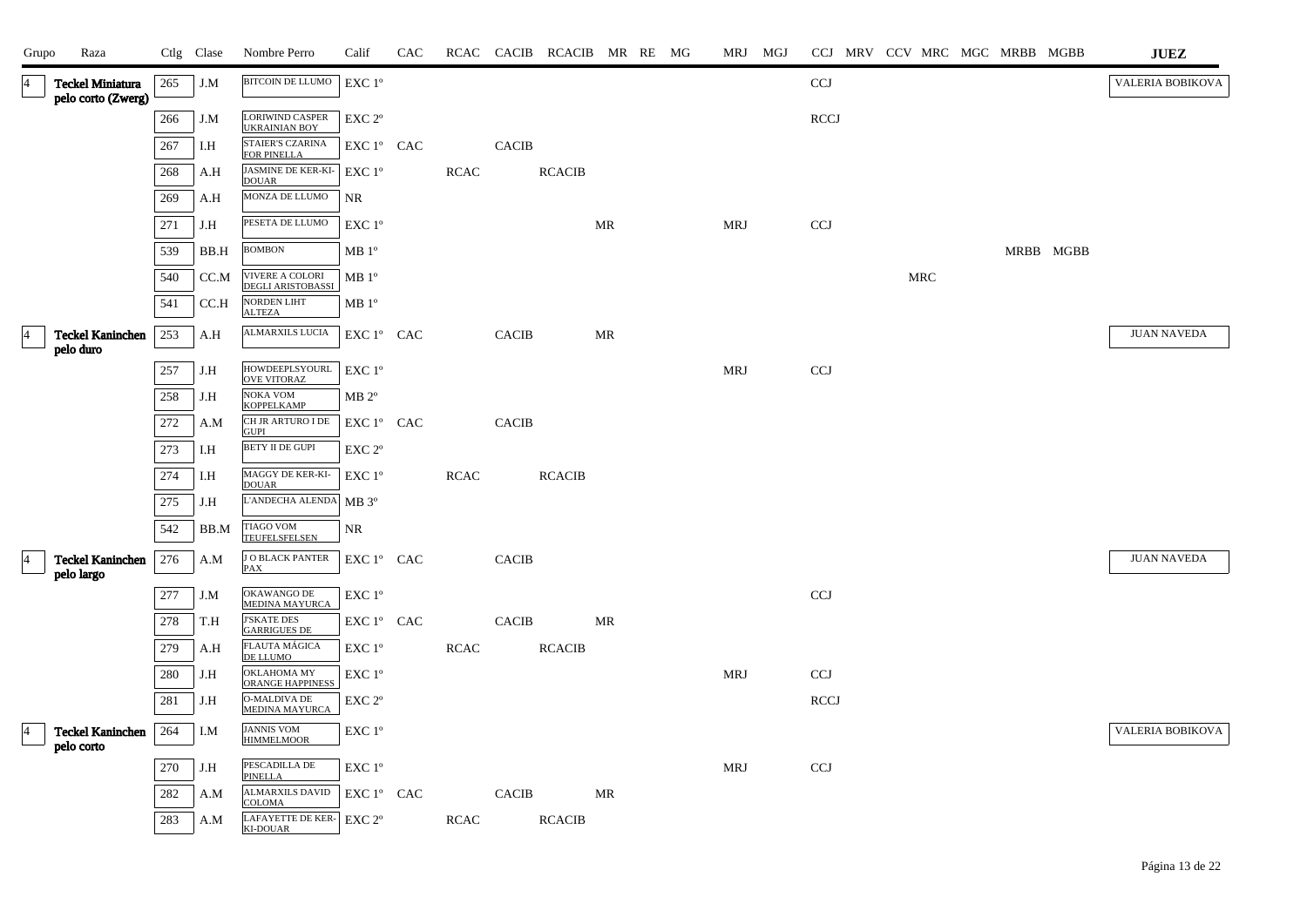| Grupo                   | Raza                                  |     | Ctlg Clase | Nombre Perro                                    | Calif                                      | CAC | RCAC        |              | CACIB RCACIB MR RE MG |           |                | MRJ MGJ    |     |             |  |            |  | CCJ MRV CCV MRC MGC MRBB MGBB | <b>JUEZ</b>        |
|-------------------------|---------------------------------------|-----|------------|-------------------------------------------------|--------------------------------------------|-----|-------------|--------------|-----------------------|-----------|----------------|------------|-----|-------------|--|------------|--|-------------------------------|--------------------|
| $\vert 4 \vert$         | <b>Teckel Kaninchen</b><br>pelo corto | 284 | I.H        | QUORICINA DEGLI<br><b>ARISTOBASSI</b>           | EXC 1° CAC                                 |     |             | <b>CACIB</b> |                       |           |                |            |     |             |  |            |  |                               | VALERIA BOBIKOVA   |
| $\vert$ 5               | Samoyedo                              | 285 | I.M        | DE VILLAODON<br><b>VERMOUTH-WHITE</b>           | EXC 1°                                     |     | <b>RCAC</b> |              | <b>RCACIB</b>         |           |                |            |     |             |  |            |  |                               | AMEDEO BOTTERO     |
|                         |                                       | 286 | A.M        | <b>NORTISK</b><br><b>ARCHIBALD MOORE</b>        | EXC 1° CAC                                 |     |             | <b>CACIB</b> |                       |           |                |            |     |             |  |            |  |                               |                    |
|                         |                                       | 287 | J.M        | <b>HAYSKEM EUSKAL</b><br>PRINCE                 | EXC 1°                                     |     |             |              |                       | MR        |                | MRJ        | MGJ | <b>CCJ</b>  |  |            |  |                               |                    |
| $\sqrt{5}$              | Alaskan Malamute                      | 288 | I.M        | OPTIMUS DE<br><b>KIRASLY</b>                    | NR                                         |     |             |              |                       |           |                |            |     |             |  |            |  |                               | AMEDEO BOTTERO     |
|                         |                                       | 289 | A.M        | <b>ALAN DE AZKEN</b><br><b>PORTU</b>            | NR.                                        |     |             |              |                       |           |                |            |     |             |  |            |  |                               |                    |
|                         |                                       | 290 | A.M        | <b>STORM KLOUD BIG</b><br><b>RIVER AT STORM</b> | EXC 1°                                     |     |             |              |                       |           |                |            |     |             |  |            |  |                               |                    |
|                         |                                       | 291 | A.H        | <b>GLORY DE CIRCULO</b><br>POLAR                | EXC 1° CAC                                 |     |             | <b>CACIB</b> |                       | MR        |                |            |     |             |  |            |  |                               |                    |
|                         |                                       | 292 | A.H        | SP JCH AZKEN<br>PORTU NEW RED                   | NR                                         |     |             |              |                       |           |                |            |     |             |  |            |  |                               |                    |
|                         |                                       | 293 | J.H        | OHANI DE KIRASLY                                | NR                                         |     |             |              |                       |           |                |            |     |             |  |            |  |                               |                    |
| $\sqrt{5}$              | <b>Siberian Husky</b>                 | 294 | I.M        | ZALTANA (FC) MR<br><b>GREY</b>                  | EXC 1° CAC                                 |     |             | <b>CACIB</b> |                       | <b>MR</b> | MG             |            |     |             |  |            |  |                               | ADRANKA MIJATOVIC  |
|                         |                                       | 295 | A.M        | JOHN SMITH DOS<br><b>ABRUÑEIROS</b>             | EXC 1°                                     |     | <b>RCAC</b> |              | <b>RCACIB</b>         |           |                |            |     |             |  |            |  |                               |                    |
|                         |                                       | 296 | CH.M       | C-MAX DOS<br><b>ABRUÑEIROS</b>                  | EXC 1°                                     |     |             |              |                       |           |                |            |     |             |  |            |  |                               |                    |
|                         |                                       | 297 | A.H        | NELLIEL DE<br><b>BICHILOBA</b>                  | EXC 1° CAC                                 |     |             | <b>CACIB</b> |                       |           |                |            |     |             |  |            |  |                               |                    |
|                         |                                       | 543 | CC.H       | <b>DANGEROUS</b><br><b>AFFAIR SPEIGAS</b>       | MB 1 <sup>o</sup>                          |     |             |              |                       |           |                |            |     |             |  | <b>MRC</b> |  |                               |                    |
| $\vert 5 \vert$         | Spitz pequeño                         | 298 | J.M        | <b>JUANITO</b>                                  | EXC <sub>2°</sub>                          |     |             |              |                       |           |                |            |     | <b>RCCJ</b> |  |            |  |                               | VALERIA BOBIKOVA   |
|                         | marrón o<br>negro(Kleinspitz)         |     |            |                                                 |                                            |     |             |              |                       |           |                |            |     |             |  |            |  |                               |                    |
|                         |                                       | 299 | J.M        | PEPO                                            | $\ensuremath{\mathrm{EXC}}$ $1^\mathrm{o}$ |     |             |              |                       | MR        | NR             | <b>MRJ</b> |     | <b>CCJ</b>  |  |            |  |                               |                    |
| $\vert 5 \vert$         | Spitz enano<br>(Pomerania)            | 300 | I.M        | MR.POPPER DE CAN<br><b>TITOS</b>                | EXC 1° CAC                                 |     |             | <b>CACIB</b> |                       | MR        | $3^{\circ}$ MG |            |     |             |  |            |  |                               | VALERIA BOBIKOVA   |
|                         |                                       | 301 | I.M        | YACOB DE<br><b>CANTIBRERA</b>                   | EXC <sub>2°</sub>                          |     |             |              |                       |           |                |            |     |             |  |            |  |                               |                    |
|                         |                                       | 302 | A.M        | POMSTYLE<br><b>LABOUTIN EXOTIC</b>              | $MB 2^{\circ}$                             |     |             |              |                       |           |                |            |     |             |  |            |  |                               |                    |
|                         |                                       | 303 | A.M        | <b>QUEEN OF STAR</b><br>PRINCE MOREY            | EXC 1°                                     |     | RCAC        |              | <b>RCACIB</b>         |           |                |            |     |             |  |            |  |                               |                    |
| $\vert 5 \vert$         | Chow chow                             | 304 | J.H        | RUBÍ DE LOS<br>PERROS DE BIGO                   | <b>NR</b>                                  |     |             |              |                       |           |                |            |     |             |  |            |  |                               | <b>JUAN NAVEDA</b> |
| $\overline{\mathbf{5}}$ | <b>Eurasier</b>                       | 305 | CH.M       | CH. DEL ZIZOU<br><b>JACOMO DES</b>              | EXC 1°                                     |     |             | <b>CACIB</b> |                       | MR        |                |            |     |             |  |            |  |                               | <b>JUAN NAVEDA</b> |
|                         |                                       | 306 | J.M        | HELIO DE KYODAI                                 | EXC 1°                                     |     |             |              |                       |           |                | <b>MRJ</b> |     | <b>CCJ</b>  |  |            |  |                               |                    |
|                         |                                       | 307 | A.H        | <b>DUFFI DONNA AV</b><br><b>NIXENSPITSE</b>     | EXC 1° CAC                                 |     |             | <b>CACIB</b> |                       |           |                |            |     |             |  |            |  |                               |                    |
|                         |                                       | 308 | A.H        | MIA OF MONT'S<br><b>LUNAE</b>                   | EXC <sub>2°</sub>                          |     | RCAC        |              | <b>RCACIB</b>         |           |                |            |     |             |  |            |  |                               |                    |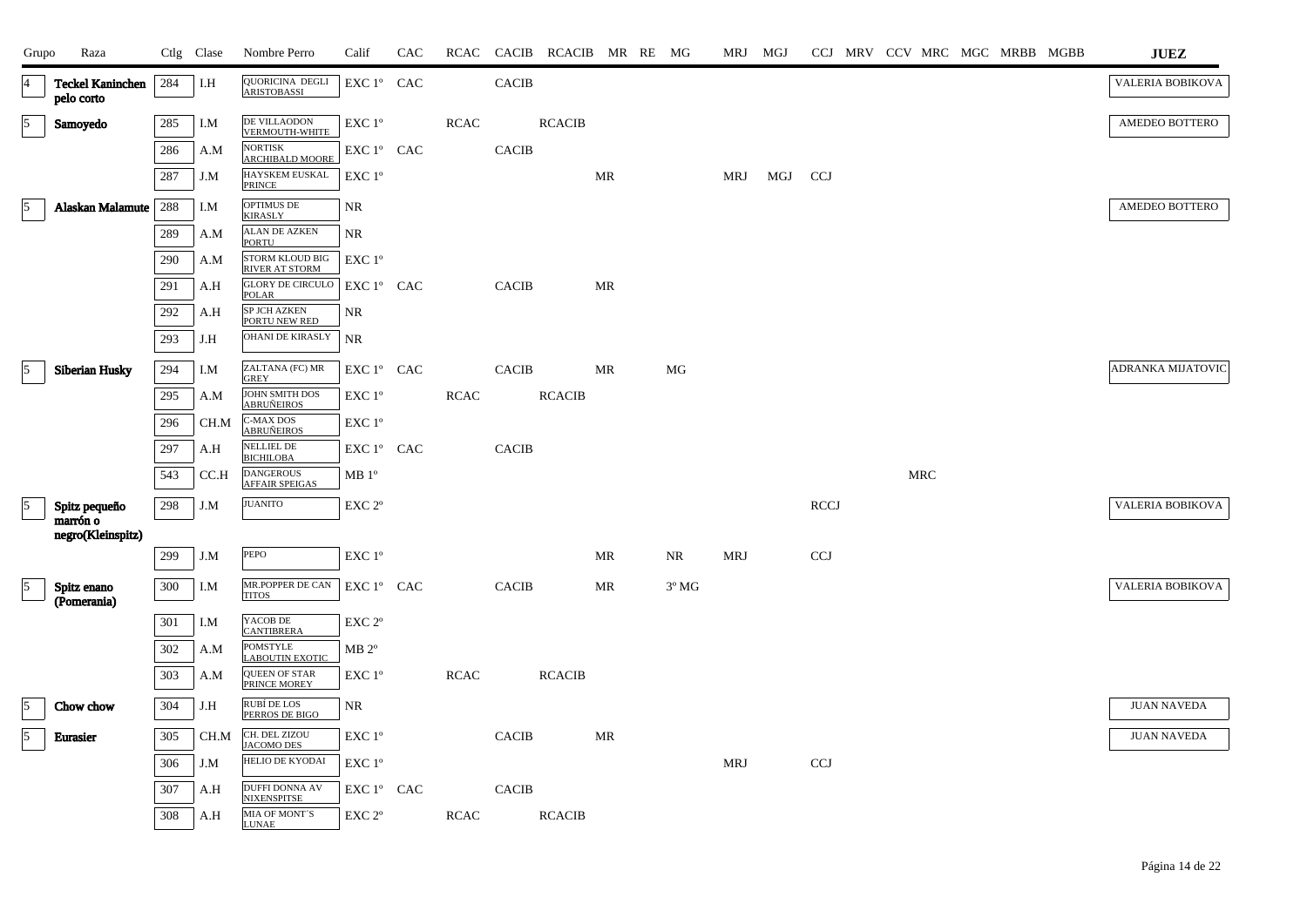| Grupo           | Raza                                                   |     | Ctlg Clase | Nombre Perro                                   | Calif              | CAC | RCAC        |              | CACIB RCACIB MR RE MG |           |                | MRJ MGJ    |     |             |  |         | CCJ MRV CCV MRC MGC MRBB MGBB |           | <b>JUEZ</b>        |
|-----------------|--------------------------------------------------------|-----|------------|------------------------------------------------|--------------------|-----|-------------|--------------|-----------------------|-----------|----------------|------------|-----|-------------|--|---------|-------------------------------|-----------|--------------------|
| 15              | Akita                                                  | 309 | J.H        | <b>LAURA FERNANDEZ</b><br><b>GONZALEZ</b>      | EXC 1°             |     |             |              |                       | <b>MR</b> |                | <b>MRJ</b> |     | <b>CCJ</b>  |  |         |                               |           | ADRANKA MIJATOVIC  |
| 5               | Akita Americano                                        | 310 | A.M        | DE KANERS OBI-<br><b>WAN KENOBI</b>            | EXC 1° CAC         |     |             | <b>CACIB</b> |                       | MR        | $2^{\circ}$ MG |            |     |             |  |         |                               |           | ADRANKA MIJATOVIC  |
|                 |                                                        | 311 | J.M        | <b>KYODAI ERAGON</b><br><b>MY LIFE</b>         | $EXC1^{\circ}$     |     |             |              |                       |           |                |            |     |             |  |         |                               |           |                    |
|                 |                                                        | 312 | A.H        | <b>ABBA DE</b><br><b>FUERZASERENA</b>          | MВ                 |     |             |              |                       |           |                |            |     |             |  |         |                               |           |                    |
|                 |                                                        | 313 | A.H        | <b>FANTASIA CON</b><br><b>WOLF-GRAY DELLA</b>  | EXC 1° CAC         |     |             | <b>CACIB</b> |                       |           |                |            |     |             |  |         |                               |           |                    |
|                 |                                                        | 544 | CC.H       | <b>BIBI FUERZASERENA</b> MB 1°                 |                    |     |             |              |                       |           |                |            |     |             |  | MRC MGC |                               |           |                    |
| $\overline{5}$  | Podenco andaluz<br>peq pelo corto                      | 314 | J.H        | <b>ASPIRINA DE LAS</b><br>POSADAS DE ÁVILA     | EXC 1 <sup>o</sup> |     |             |              |                       | MR RE     |                | <b>MRJ</b> |     | <b>CCJ</b>  |  |         |                               |           | <b>JUAN NAVEDA</b> |
| $\vert 6 \vert$ | Sabueso Español                                        | 315 | I.H        | CHICA I DE JADEI                               | EXC 1° CAC         |     |             | <b>CACIB</b> |                       | MR RE     |                |            |     |             |  |         |                               |           | ADOLFO MARTINEZ    |
| 6               | <b>Petit Basset</b><br>Griffon Vendéen                 | 316 | CH.H       | <b>BLACK MAJESTY</b><br><b>GUAVA COLADA</b>    | EXC 1 <sup>o</sup> |     |             | <b>CACIB</b> |                       | <b>MR</b> |                |            |     |             |  |         |                               |           | VALERIA BOBIKOVA   |
| 6               | <b>Basset Hound</b>                                    | 317 | I.M        | <b>CHARMER CHIMMY</b><br>V. GRUNSVEN           | EXC 1º CAC         |     |             | <b>CACIB</b> |                       |           |                |            |     |             |  |         |                               |           | VALERIA BOBIKOVA   |
|                 |                                                        | 318 | J.M        | FAT PUPPYS GUNS N<br><b>ROSES</b>              | EXC 1 <sup>o</sup> |     |             |              |                       |           |                | MRJ        | MGJ | CCJ         |  |         |                               |           |                    |
|                 |                                                        | 319 | CH.H       | <b>CAVATINA</b><br><b>GALOPUJACA</b>           | EXC 1 <sup>o</sup> |     |             | <b>CACIB</b> |                       | <b>MR</b> | MG             |            |     |             |  |         |                               |           |                    |
| 6               | <b>Beagle</b>                                          | 320 | A.M        | <b>ENTRESIERRAS</b><br><b>BALOO SLOTH BEAR</b> | EXC                |     |             |              |                       |           |                |            |     |             |  |         |                               |           | VALERIA BOBIKOVA   |
|                 |                                                        | 321 | J.M        | DE ALMODOBAR<br>PRINCE OF                      | EXC <sub>2°</sub>  |     |             |              |                       |           |                |            |     | <b>RCCJ</b> |  |         |                               |           |                    |
|                 |                                                        | 322 | J.M        | <b>ENTRESIERRAS</b><br><b>FINALLY FIND YOU</b> | EXC 1°             |     |             |              |                       | MR        |                | <b>MRJ</b> |     | <b>CCJ</b>  |  |         |                               |           |                    |
|                 |                                                        | 323 | A.H        | <b>ENTRESIERRAS</b><br><b>BLUE FAIRY</b>       | EXC 1° CAC         |     |             | <b>CACIB</b> |                       |           |                |            |     |             |  |         |                               |           |                    |
|                 |                                                        | 545 | BB.H       | <b>ENTRESIERRAS</b><br><b>INDIRA GANDHI</b>    | MB 1 <sup>o</sup>  |     |             |              |                       |           |                |            |     |             |  |         |                               | MRBB MGBB |                    |
| 6               | Rhodesian<br>ridgeback                                 | 324 | I.M        | AVE CAESAR DRIVE<br><b>IAM YOUR TO KEEP</b>    | EXC 1º CAC         |     |             | <b>CACIB</b> |                       |           |                |            |     |             |  |         |                               |           | VALERIA BOBIKOVA   |
|                 |                                                        | 325 | I.H        | <b>ELANGENI FRIENDS</b><br>IN HI PLACES        | EXC 1º CAC         |     |             |              | <b>RCACIB</b>         |           |                |            |     |             |  |         |                               |           |                    |
|                 |                                                        | 326 | CH.H       | <b>SAIMON'S PRAIDE</b><br><b>ECSTASY OF</b>    | EXC 1°             |     |             | <b>CACIB</b> |                       | MR        | $3^{\circ}$ MG |            |     |             |  |         |                               |           |                    |
| $\vert 6 \vert$ | <b>Dálmata</b><br>(Dalmatinac)                         | 327 | CH.M       | CH. DE<br>PORTOLAGOA                           | EXC 1 <sup>o</sup> |     |             | <b>CACIB</b> |                       | <b>MR</b> | $2^{\circ}$ MG |            |     |             |  |         |                               |           | ADRANKA MIJATOVIC  |
| 17              | Braco alemán de<br>pelo corto                          | 328 | A.M        | <b>COLD DE SIETE-</b><br><b>REALES</b>         | EXC 1° CAC         |     |             | <b>CACIB</b> |                       |           |                |            |     |             |  |         |                               |           | VALERIA BOBIKOVA   |
|                 |                                                        | 329 | A.M        | <b>DOLAR DEL</b><br><b>VOLTOYA</b>             | EXC 2 <sup>o</sup> |     | <b>RCAC</b> |              | <b>RCACIB</b>         |           |                |            |     |             |  |         |                               |           |                    |
|                 |                                                        | 330 | J.M        | <b>DORIAN (DEL</b><br>CAÑON COLORADO)          | $EXC1^{\circ}$     |     |             |              |                       | MR        |                | MRJ        |     | <b>CCJ</b>  |  |         |                               |           |                    |
|                 | Perro de muestra<br>aleman de pelo<br>duro (Drahthaar) | 331 | J.H        | CATY DEL VALLE<br><b>DEL DUERO</b>             | EXC 1°             |     |             |              |                       | <b>MR</b> | NR             | <b>MRJ</b> |     | <b>CCJ</b>  |  |         |                               |           | VALERIA BOBIKOVA   |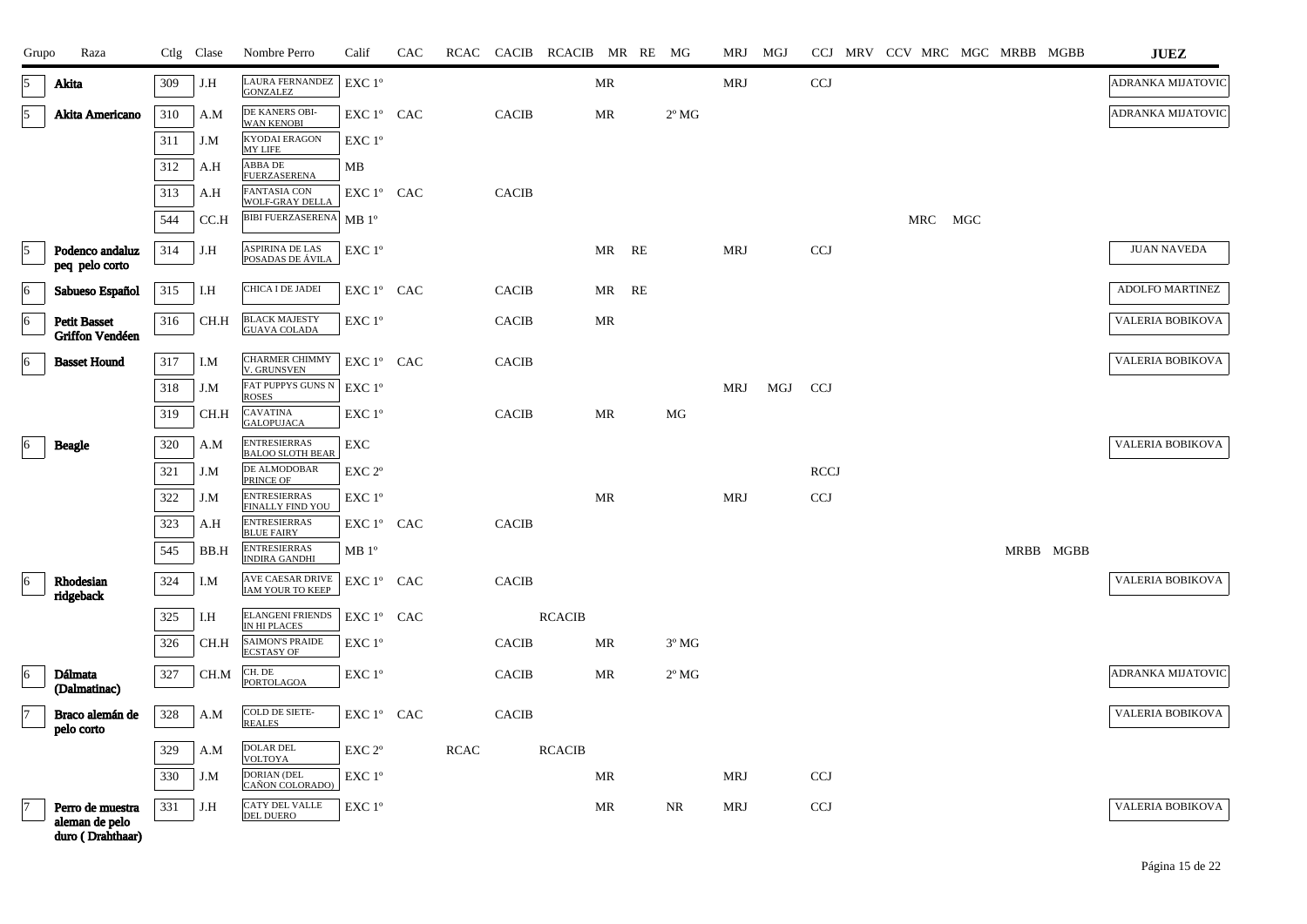| Grupo          | Raza                                              |     | Ctlg Clase   | Nombre Perro                                         | Calif                                          | CAC |              | RCAC CACIB RCACIB MR RE MG |            |                | MRJ MGJ    |     |            |  |         |             | CCJ MRV CCV MRC MGC MRBB MGBB | ${\bf JUEZ}$           |
|----------------|---------------------------------------------------|-----|--------------|------------------------------------------------------|------------------------------------------------|-----|--------------|----------------------------|------------|----------------|------------|-----|------------|--|---------|-------------|-------------------------------|------------------------|
| $\overline{7}$ | Perro de muestra<br>aleman de pelo                | 546 | BB.H         | <b>BUMBA DE EL PRAO</b>                              | MB 1 <sup>o</sup>                              |     |              |                            |            |                |            |     |            |  |         |             | MRBB MGBB                     | VALERIA BOBIKOVA       |
| 7              | duro (Drahthaar)<br>Braco de Weimar<br>pelo corto | 332 | A.M          | $\mbox{ALAN}$                                        | MB 1 <sup>o</sup>                              |     |              |                            |            |                |            |     |            |  |         |             |                               | RONNY BLOMME           |
|                |                                                   | 333 | J.M          | <b>GREAT HERMES</b><br>TIERRA DEL VIENTO             | EXC 1°                                         |     |              |                            | MR         |                | MRJ        | MGJ | <b>CCJ</b> |  |         |             |                               |                        |
|                |                                                   | 334 | A.H          | DEXTERANA OMEGA                                      | EXC 1° CAC                                     |     | <b>CACIB</b> |                            | <b>MSO</b> |                |            |     |            |  |         |             |                               |                        |
|                |                                                   | 335 | V.H          | D'ALPHA DE<br><b>CAMPOS DE PAÇOS</b>                 | MB                                             |     |              |                            |            |                |            |     |            |  |         |             |                               |                        |
|                |                                                   | 482 | J.M          | MOZART DE<br>COVALOSO                                | MB                                             |     |              |                            |            |                |            |     |            |  |         |             |                               |                        |
|                |                                                   | 547 | BB.H         | HANAKO OF<br>HABANA TIERRA                           | MB 1 <sup>o</sup>                              |     |              |                            |            |                |            |     |            |  |         | <b>MRBB</b> |                               |                        |
| 7              | Perdiguero de<br><b>Burgos</b>                    | 336 | A.M          | CID                                                  | <b>NR</b>                                      |     |              |                            |            |                |            |     |            |  |         |             |                               | <b>ADOLFO MARTINEZ</b> |
|                |                                                   | 337 | A.M          | SIL DE CONDADO                                       | NR                                             |     |              |                            |            |                |            |     |            |  |         |             |                               |                        |
|                |                                                   | 548 | CC.M         | $_{\rm LUCAS}$                                       | NR                                             |     |              |                            |            |                |            |     |            |  |         |             |                               |                        |
|                |                                                   | 549 | CCA          | <b>NIEBLA</b>                                        | NR                                             |     |              |                            |            |                |            |     |            |  |         |             |                               |                        |
| $\overline{7}$ | Pequeño<br>Münsterländer                          | 338 | T.H          | $\overline{\text{BLANC}}$ DE RJ. DE<br><b>FRESNO</b> | EXC 1º CAC                                     |     | CACIB        |                            | MR         |                |            |     |            |  |         |             |                               | VALERIA BOBIKOVA       |
| $\overline{7}$ | <b>Epagneul</b> breton                            | 339 | A.M          | <b>CRONOS DE</b><br>MONCRUZ                          | $\mathop{\hbox{\rm EXC}}$ $1^{\circ}$ $\;$ CAC |     | <b>CACIB</b> |                            | MR         | $3^{\circ}$ MG |            |     |            |  |         |             |                               | VALERIA BOBIKOVA       |
|                |                                                   | 340 | J.M          | MAKAY DE<br><b>ARROBIETA</b>                         | NR                                             |     |              |                            |            |                |            |     |            |  |         |             |                               |                        |
|                |                                                   | 341 | V.M          | TOR                                                  | NR                                             |     |              |                            |            |                |            |     |            |  |         |             |                               |                        |
|                |                                                   | 342 | I.H          | <b>GEA DE MONCRUZ</b>                                | EXC 1° CAC                                     |     | CACIB        |                            |            |                |            |     |            |  |         |             |                               |                        |
|                |                                                   | 343 | I.H          | SASA DECASA ATO                                      | NR                                             |     |              |                            |            |                |            |     |            |  |         |             |                               |                        |
|                |                                                   | 344 | J.H          | <b>MALICIA</b>                                       | $\rm NR$                                       |     |              |                            |            |                |            |     |            |  |         |             |                               |                        |
| 7              | Pointer                                           | 345 | $_{\rm J.M}$ | LUCHO DE SOL DE<br>NAVELINA                          | EXC 1°                                         |     |              |                            |            |                | <b>MRJ</b> |     | CCJ        |  |         |             |                               | RONNY BLOMME           |
|                |                                                   | 346 | J.M          | LUDVING DE SOL<br>DE NAVELINA                        | $MB 2^{\circ}$                                 |     |              |                            |            |                |            |     |            |  |         |             |                               |                        |
|                |                                                   | 347 | T.H          | AGRA DE TORRES<br><b>DA VARELA</b>                   | MB                                             |     |              |                            |            |                |            |     |            |  |         |             |                               |                        |
|                |                                                   | 348 | A.H          | KARA DE LOS<br><b>PONJALES</b>                       | NR                                             |     |              |                            |            |                |            |     |            |  |         |             |                               |                        |
|                |                                                   | 349 | A.H          | <b>KIRA DE LOS</b><br><b>PONJALES</b>                | <b>NR</b>                                      |     |              |                            |            |                |            |     |            |  |         |             |                               |                        |
|                |                                                   | 350 | A.H          | <b>KOKADE LOS</b><br><b>PONJALES</b>                 | <b>NR</b>                                      |     |              |                            |            |                |            |     |            |  |         |             |                               |                        |
|                |                                                   | 351 | A.H          | MISWAKI'S<br><b>BRENTINA</b>                         | EXC 1º CAC                                     |     | <b>CACIB</b> |                            | MR         |                |            |     |            |  |         |             |                               |                        |
|                |                                                   | 550 | CCA          | <b>MISWAKI'S NEVER</b><br><b>TOO LATE</b>            | $MB1^{\circ}$                                  |     |              |                            |            |                |            |     |            |  | MRC MGC |             |                               |                        |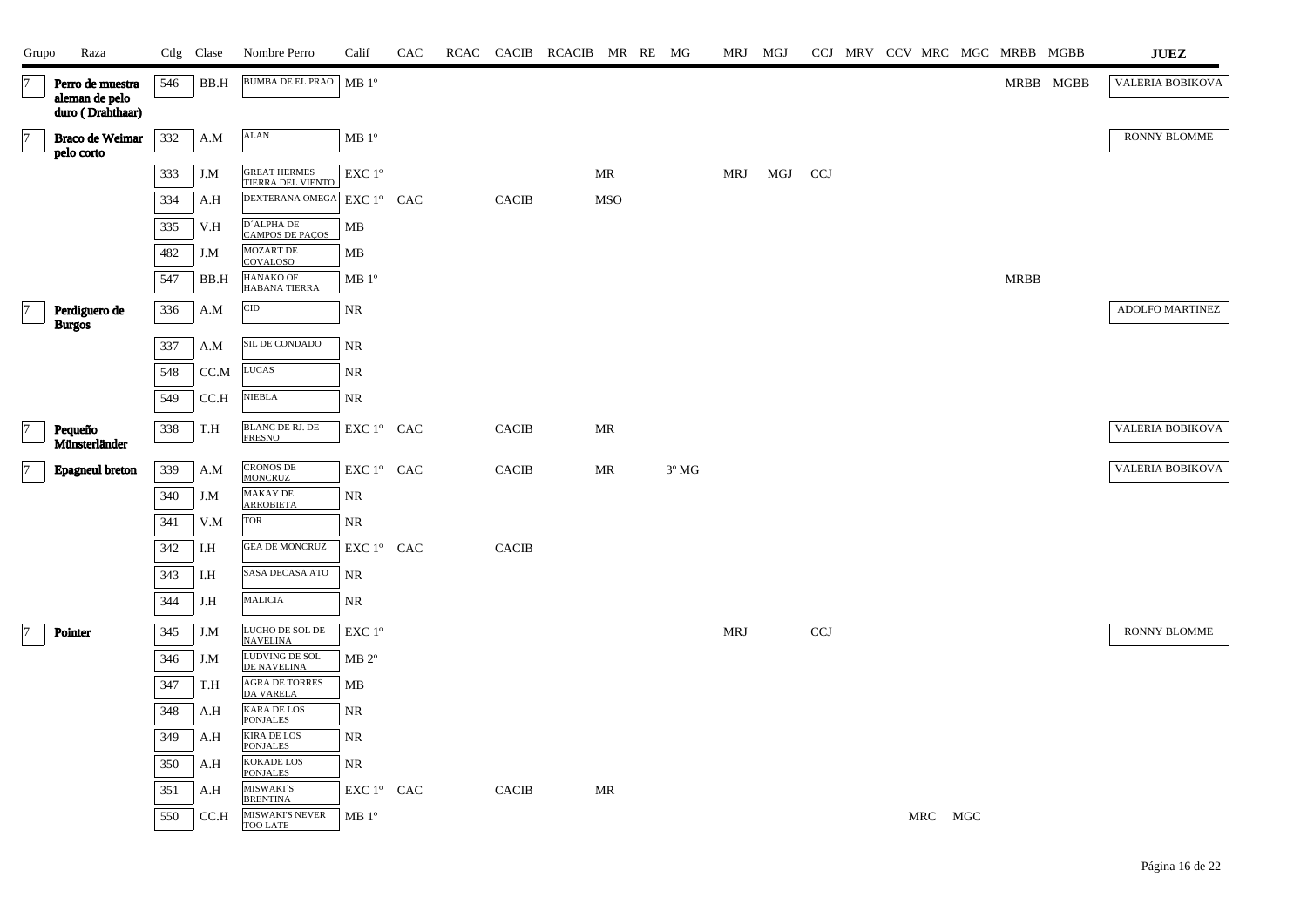| Grupo          | Raza                      |     | Ctlg Clase | Nombre Perro                                   | Calif              | CAC |             |              | RCAC CACIB RCACIB MR RE MG |           |                |     | MRJ MGJ |            |         |     | CCJ MRV CCV MRC MGC MRBB MGBB |  | <b>JUEZ</b>         |
|----------------|---------------------------|-----|------------|------------------------------------------------|--------------------|-----|-------------|--------------|----------------------------|-----------|----------------|-----|---------|------------|---------|-----|-------------------------------|--|---------------------|
| $\overline{7}$ | Setter Inglés             | 352 | I.M        | CAMELOT DE LAS<br>CUMBRES DE                   | MB                 |     |             |              |                            |           |                |     |         |            |         |     |                               |  | RONNY BLOMME        |
|                |                           | 353 | T.M        | <b>IRGO DO FONTELO</b>                         | MB                 |     |             |              |                            |           |                |     |         |            |         |     |                               |  |                     |
|                |                           | 354 | J.M        | <b>MOONRACKER DE</b><br><b>LOS VITORONES</b>   | EXC 1°             |     |             |              |                            | <b>MR</b> | $2^{\circ}$ MG | MRJ |         | <b>CCJ</b> |         |     |                               |  |                     |
|                |                           | 551 | BB.M       | <b>SIL'VER FOG</b><br><b>PASODOBLE</b>         | B                  |     |             |              |                            |           |                |     |         |            |         |     |                               |  |                     |
| 17             | Setter Gordon)            | 355 | A.M        | CHJ JIMINY<br><b>CRICKET BLACK IVY</b>         | EXC 1° CAC         |     |             |              | <b>RCACIB</b>              |           |                |     |         |            |         |     |                               |  | <b>RONNY BLOMME</b> |
|                |                           | 356 | CH.M       | JR CH ES CH<br><b>GOANGO BLACK I</b>           | EXC 1°             |     |             | <b>CACIB</b> |                            |           |                |     |         |            |         |     |                               |  |                     |
|                |                           | 357 | V.M        | MULTI CH DARKO<br><b>DE ZUASTI</b>             | EXC 1°             |     |             |              |                            | MR        | MG             |     |         |            | MRV CCV |     |                               |  |                     |
| $\vert$ 7      | Setter Irlandés           | 358 | J.M        | <b>IRISH SHERRY DO</b><br>TO ME                | NR                 |     |             |              |                            |           |                |     |         |            |         |     |                               |  | <b>RONNY BLOMME</b> |
|                | Rojo                      | 552 | CC.H       | <b>LOTUSHILL</b>                               | MB 1 <sup>o</sup>  |     |             |              |                            |           |                |     |         |            |         | MRC |                               |  |                     |
| $\sqrt{8}$     | <b>Flat-Coated</b>        |     |            | <b>FASCINATION</b><br>MARGOT DE LA             | EXC 1º CAC         |     |             | <b>CACIB</b> |                            | <b>MR</b> |                |     |         |            |         |     |                               |  | RONNY BLOMME        |
|                | Retriever                 | 359 | A.H        | <b>CORRALIZA</b>                               |                    |     |             |              |                            |           |                |     |         |            |         |     |                               |  |                     |
| 8              | <b>Labrador Retriever</b> | 360 | I.M        | <b>BLOOMWOOD</b><br><b>AMERICAN EDITION</b>    | MВ                 |     |             |              |                            |           |                |     |         |            |         |     |                               |  | RONNY BLOMME        |
|                |                           | 361 | A.M        | <b>CANIS AMICUS</b><br><b>IMPRESIONANTE</b>    | EXC                |     |             |              |                            |           |                |     |         |            |         |     |                               |  |                     |
|                |                           | 362 | A.M        | CH JR. ANGEL<br><b>HEAVENTSENT</b>             | EXC 1° CAC         |     |             | <b>CACIB</b> |                            |           |                |     |         |            |         |     |                               |  |                     |
|                |                           | 363 | A.M        | <b>JACKY BROWN OF</b><br><b>MISTY DREAMS</b>   | $EXC 2^{\circ}$    |     | <b>RCAC</b> |              | <b>RCACIB</b>              |           |                |     |         |            |         |     |                               |  |                     |
|                |                           | 364 | A.M        | JR CH LORETTA<br><b>LABS HIDDEN ACE</b>        | EXC 3°             |     |             |              |                            |           |                |     |         |            |         |     |                               |  |                     |
|                |                           | 365 | A.M        | KOWALSKI COYOTE                                | ${\rm EXC}$        |     |             |              |                            |           |                |     |         |            |         |     |                               |  |                     |
|                |                           | 366 | A.M        | LEO DE RIO NEVADO                              | $EXC 4^{\circ}$    |     |             |              |                            |           |                |     |         |            |         |     |                               |  |                     |
|                |                           | 367 | A.M        | <b>WESTERN DEL</b><br><b>TRANGO HERBU</b>      | EXC                |     |             |              |                            |           |                |     |         |            |         |     |                               |  |                     |
|                |                           | 368 | A.M        | YELLOW MOON Z<br><b>GRODU HRABIEGO</b>         | EXC                |     |             |              |                            |           |                |     |         |            |         |     |                               |  |                     |
|                |                           | 369 | CH.M       | CH. JR. DARTH<br><b>VADER DE</b>               | EXC 1 <sup>o</sup> |     |             |              |                            |           |                |     |         |            |         |     |                               |  |                     |
|                |                           | 370 | J.M        | <b>BOLSKAN ANDY</b><br><b>WARHOL</b>           | EXC 1°             |     |             |              |                            |           |                | MRJ |         | <b>CCJ</b> |         |     |                               |  |                     |
|                |                           | 371 | J.M        | <b>LAB'SPB SPECIAL</b><br><b>EDITION</b>       | MВ                 |     |             |              |                            |           |                |     |         |            |         |     |                               |  |                     |
|                |                           | 372 | I.H        | <b>BOLSKAN AY</b><br><b>DOLORES</b>            | EXC 1° CAC         |     |             | <b>CACIB</b> |                            | MR        | $3^{\circ}$ MG |     |         |            |         |     |                               |  |                     |
|                |                           | 373 | I.H        | <b>DIORESSENCE</b><br><b>CHILD OF SUNRISE</b>  | EXC 3°             |     |             |              |                            |           |                |     |         |            |         |     |                               |  |                     |
|                |                           | 374 | I.H        | <b>LAB'SPB OCEAN OF</b><br><b>LOVE</b>         | MВ                 |     |             |              |                            |           |                |     |         |            |         |     |                               |  |                     |
|                |                           | 375 | I.H        | <b>LEDA TDB DAS</b><br>TERRAS DE SÃO           | EXC 4°             |     |             |              |                            |           |                |     |         |            |         |     |                               |  |                     |
|                |                           | 376 | I.H        | LORETTA'S UNIQUE<br><b>ITS BETTER THAN</b>     | MВ                 |     |             |              |                            |           |                |     |         |            |         |     |                               |  |                     |
|                |                           | 377 | I.H        | <b>VANILLA BEAN Z</b><br><b>GRODU HRABIEGO</b> | EXC <sub>2°</sub>  |     | <b>RCAC</b> |              | <b>RCACIB</b>              |           |                |     |         |            |         |     |                               |  |                     |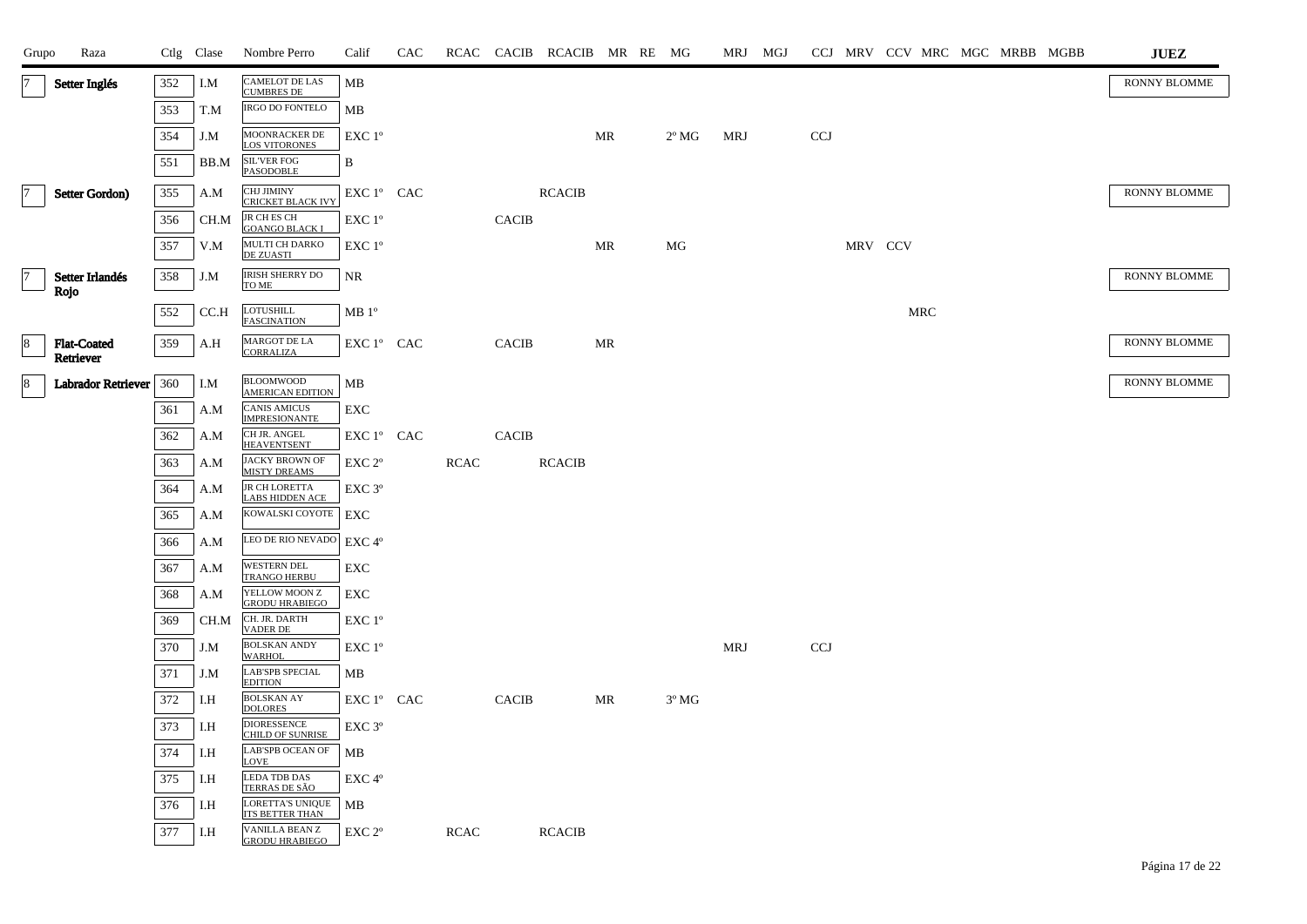| Grupo           | Raza                     |         | Ctlg Clase | Nombre Perro                                 | Calif              | CAC |             |              | RCAC CACIB RCACIB MR RE MG |           |    | MRJ MGJ    |            |  |            | CCJ MRV CCV MRC MGC MRBB MGBB | <b>JUEZ</b>  |
|-----------------|--------------------------|---------|------------|----------------------------------------------|--------------------|-----|-------------|--------------|----------------------------|-----------|----|------------|------------|--|------------|-------------------------------|--------------|
| 8               | Labrador Retriever   378 |         | A.H        | <b>ALEN DO MAR</b><br><b>ANNETTE</b>         | MB                 |     |             |              |                            |           |    |            |            |  |            |                               | RONNY BLOMME |
|                 |                          | 379     | A.H        | ALMA                                         | NR.                |     |             |              |                            |           |    |            |            |  |            |                               |              |
|                 |                          | 380     | A.H        | ANI                                          | NR                 |     |             |              |                            |           |    |            |            |  |            |                               |              |
|                 |                          | 381     | A.H        | HONEYDARK NEW<br>HOPE HARPOCAN               | EXC 1°             |     |             |              |                            |           |    |            |            |  |            |                               |              |
|                 |                          | 382     | A.H        | JR CH ENDAGORA<br><b>MY FAIR LADY</b>        | NR                 |     |             |              |                            |           |    |            |            |  |            |                               |              |
|                 |                          | 383     | A.H        | PLASENCIA DE<br><b>HARPOCAN</b>              | NR                 |     |             |              |                            |           |    |            |            |  |            |                               |              |
|                 |                          | 384     | A.H        | ZENQUIU HARPO DE<br>LOMO ANCHO               | EXC 2 <sup>o</sup> |     |             |              |                            |           |    |            |            |  |            |                               |              |
|                 |                          | 385     | CH.H       | <b>MAROU OPTIMUS</b><br><b>CANIS Z GRODU</b> | EXC                |     |             |              |                            |           |    |            |            |  |            |                               |              |
|                 |                          | 386     | J.H        | ELIZABETH TERRA<br><b>NATALE</b>             | NR                 |     |             |              |                            |           |    |            |            |  |            |                               |              |
|                 |                          | 387     | J.H        | HELEN'S MIRAKLE<br><b>DARIA DE LA</b>        | $MB 3^{\circ}$     |     |             |              |                            |           |    |            |            |  |            |                               |              |
|                 |                          | 388     | J.H        | JUDY'S IN THE<br><b>SANDBOX Z GRODU</b>      | EXC 1°             |     |             |              |                            |           |    |            | <b>CCJ</b> |  |            |                               |              |
|                 |                          | 389     | J.H        | <b>LABRAMARINE</b><br><b>JUSTINE</b>         | $EXC 2^{\circ}$    |     |             |              |                            |           |    |            |            |  |            |                               |              |
|                 |                          | 390     | J.H        | SOY FOR TRANGO<br>DE BOCALAN                 | NR                 |     |             |              |                            |           |    |            |            |  |            |                               |              |
|                 |                          | 391     | J.H        | TRUFA DE RIO<br><b>NEVADO</b>                | $MB$ <sup>o</sup>  |     |             |              |                            |           |    |            |            |  |            |                               |              |
|                 |                          | 392     | J.H        | URRE                                         | NR                 |     |             |              |                            |           |    |            |            |  |            |                               |              |
|                 |                          | 553     | CC.H       | CRAZY DEL TRANGO MB 1º                       |                    |     |             |              |                            |           |    |            |            |  | MRC MGC    |                               |              |
| 8               | <b>Golden Retriever</b>  | 393     | I.M        | DEL VALLE DE<br>PIÉLAGOS CARPE               | EXC 1°             |     | <b>RCAC</b> |              | <b>RCACIB</b>              |           |    |            |            |  |            |                               | RONNY BLOMME |
|                 |                          | 394     | T.M        | RON BARCELO DE<br>VALDELESABEYES             | EXC 1° CAC         |     |             | <b>CACIB</b> |                            |           |    |            |            |  |            |                               |              |
|                 |                          | 395     | J.M        | VALAR MORGHULIS<br>DE BOSQUE DEL             | $EXC1^{\circ}$     |     |             |              |                            | <b>MR</b> | MG | <b>MRJ</b> | <b>CCJ</b> |  |            |                               |              |
|                 |                          | 396     | I.H        | GREY GOOSE CHICA<br>DE AYER                  | EXC 1 <sup>o</sup> |     | <b>RCAC</b> |              |                            |           |    |            |            |  |            |                               |              |
|                 |                          | 397     | I.H        | THE DANCE OF DRAGONS DE                      | MB                 |     |             |              |                            |           |    |            |            |  |            |                               |              |
|                 |                          | 398     | A.H        | <b>BLOODY MARY DE</b><br>VALDELESABEYES      | EXC 2°             |     |             |              |                            |           |    |            |            |  |            |                               |              |
|                 |                          | 399     | A.H        | GREY GOOSE SEDA<br>Y HIERRO                  | EXC 1° CAC         |     |             |              | <b>RCACIB</b>              |           |    |            |            |  |            |                               |              |
|                 |                          | 400     | CH.H       | TOSCANA MOON DE<br>RIA VELA                  | EXC 1°             |     |             | <b>CACIB</b> |                            |           |    |            |            |  |            |                               |              |
|                 |                          | 554     | CC.M       | TWIN MUSTAG DE<br>VALDELESABEYES             | MB 1 <sup>o</sup>  |     |             |              |                            |           |    |            |            |  | <b>MRC</b> |                               |              |
| 8               | <b>Cocker Spaniel</b>    | $401\,$ | I.H        | <b>LOOKING FOR</b><br>PARADISE DE            | MB1°               |     |             |              |                            |           |    |            |            |  |            |                               | RONNY BLOMME |
|                 | Ingles                   | 402     | J.H        | <b>JARANA DE</b>                             | EXC 1°             |     |             |              |                            | MR        |    | <b>MRJ</b> | <b>CCJ</b> |  |            |                               |              |
| $\vert 8 \vert$ | <b>English Springer</b>  | 403     | I.M        | <b>ROCANGO</b><br>DUENDE ESPAÑOL             | EXC 1° CAC         |     |             |              | <b>RCACIB</b>              |           |    |            |            |  |            |                               | RONNY BLOMME |
|                 | <b>Spaniel</b>           |         |            | <b>BOTON</b>                                 |                    |     |             |              |                            |           |    |            |            |  |            |                               |              |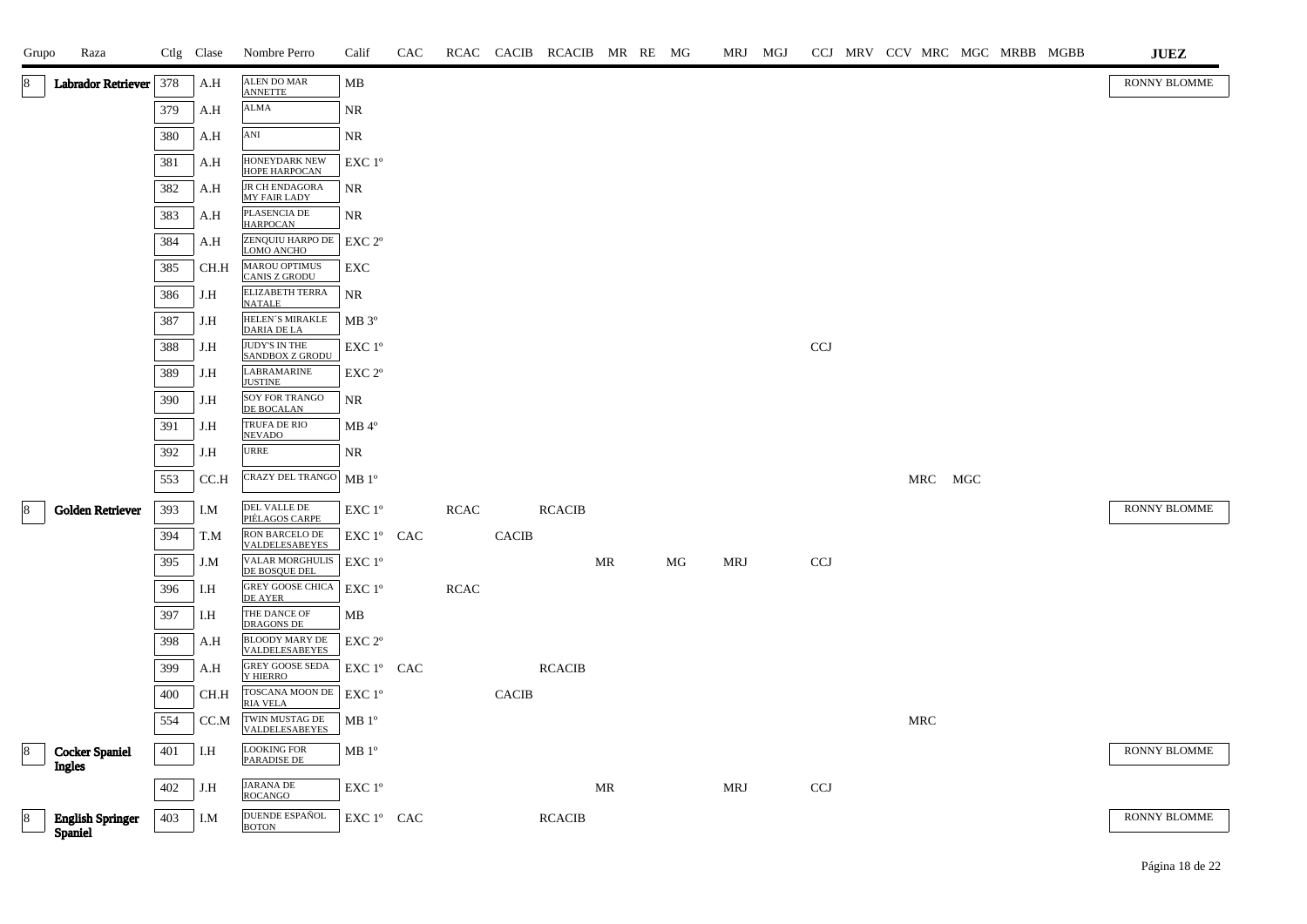| Grupo          | Raza                                      |         | Ctlg Clase | Nombre Perro                                  | Calif                                        | CAC | RCAC        |              | CACIB RCACIB MR RE MG |           |                | MRJ MGJ    |     |             |  |            | CCJ MRV CCV MRC MGC MRBB MGBB |  | $\mathbf{J}\mathbf{U}\mathbf{E}\mathbf{Z}$ |
|----------------|-------------------------------------------|---------|------------|-----------------------------------------------|----------------------------------------------|-----|-------------|--------------|-----------------------|-----------|----------------|------------|-----|-------------|--|------------|-------------------------------|--|--------------------------------------------|
| 8              | <b>English Springer</b><br><b>Spaniel</b> | 404     | CH.M       | <b>GENTELMAN DE</b><br><b>LOS TRES ROBLES</b> | $\ensuremath{\text{EXC}}$ $1^{\mathrm{o}}$   |     |             | <b>CACIB</b> |                       | MR        |                |            |     |             |  |            |                               |  | RONNY BLOMME                               |
|                |                                           | 405     | J.H        | PIM-PAM-PUM<br><b>BANANA EXTREAM</b>          | MB                                           |     |             |              |                       |           |                |            |     |             |  |            |                               |  |                                            |
| 8              | Welsh Springer<br><b>Spaniel</b>          | 406     | A.H        | <b>ALL AMERICAN</b><br><b>GIRL DES</b>        | EXC 1° CAC                                   |     |             | <b>CACIB</b> |                       | MR        |                |            |     |             |  |            |                               |  | RONNY BLOMME                               |
| $\,8\,$        | Perro de Agua<br>Español                  | 407     | A.M        | ANTES Y DESPUES<br><b>DOCONDADOPARAD</b>      | EXC 1º CAC                                   |     |             |              |                       |           |                |            |     |             |  |            |                               |  | PALOMA IGLESIAS                            |
|                |                                           | 408     | CH.M       | RAYARAGUA NEBE<br><b>GIVE ME FIVE</b>         | EXC 1°                                       |     |             | <b>CACIB</b> |                       | MR RE     | $2^{\circ}$ MG |            |     |             |  |            |                               |  |                                            |
|                |                                           | 409     | J.M        | <b>NORTEYNADA</b><br><b>XABIER</b>            | EXC 1°                                       |     |             |              |                       |           |                |            |     | CCJ         |  |            |                               |  |                                            |
|                |                                           | 410     | A.H        | <b>KIRA DE MONTESON</b>                       | EXC                                          |     |             |              |                       |           |                |            |     |             |  |            |                               |  |                                            |
|                |                                           | 411     | A.H        | TULA DE LA<br><b>ACERRA</b>                   | NR                                           |     |             |              |                       |           |                |            |     |             |  |            |                               |  |                                            |
|                |                                           | 412     | $\rm CH.H$ | CH. AGUSTINA DE LA ACERRA                     | $\rm NR$                                     |     |             |              |                       |           |                |            |     |             |  |            |                               |  |                                            |
|                |                                           | 413     | J.H        | RAYARAGUA MY<br><b>GODDESS</b>                | $\ensuremath{\mathrm{EXC}}$ $2^{\mathrm{o}}$ |     |             |              |                       |           |                |            |     | <b>RCCJ</b> |  |            |                               |  |                                            |
|                |                                           | 414     | J.H        | VILLA DE<br><b>VALNEBOEIRO</b>                | EXC 1°                                       |     |             |              |                       |           |                | <b>MRJ</b> | MGJ | <b>CCJ</b>  |  |            |                               |  |                                            |
|                |                                           | 555     | CC.M       | NORTEYNADA CZAR                               | MB <sup>o</sup>                              |     |             |              |                       |           |                |            |     |             |  |            |                               |  |                                            |
|                |                                           | 556     | CC.H       | AYALGA                                        | MB <sup>o</sup>                              |     |             |              |                       |           |                |            |     |             |  | <b>MRC</b> |                               |  |                                            |
| $\vert$ 9      | <b>Bichón Maltés</b>                      | 415     | I.M        | <b>KIRIKIS APACHE</b>                         | EXC 1° CAC                                   |     |             | <b>CACIB</b> |                       | MR        | $3^{\circ}$ MG |            |     |             |  |            |                               |  | AMEDEO BOTTERO                             |
|                |                                           | 416     | J.M        | <b>ZORGIN ZURI</b><br><b>OUENTIN</b>          | EXC 1°                                       |     |             |              |                       |           |                | <b>MRJ</b> |     | <b>CCJ</b>  |  |            |                               |  |                                            |
|                |                                           | 417     | I.H        | NJOY.A DE<br><b>CIMILLET MALTESE</b>          | NR                                           |     |             |              |                       |           |                |            |     |             |  |            |                               |  |                                            |
|                |                                           | 557     | CC.H       | <b>LARA CROFT</b><br><b>FORUSSI</b>           | $\rm MB$ $1^{\rm o}$                         |     |             |              |                       |           |                |            |     |             |  | MRC        | MGC                           |  |                                            |
| $ 9\rangle$    | Bichón Habanero                           | 418     | CH.M       | MULTI CH CIB                                  | $EXC1^{\circ}$                               |     |             | <b>CACIB</b> |                       | MR        |                |            |     |             |  |            |                               |  | AMEDEO BOTTERO                             |
|                |                                           | 419     | A.H        | <b>MARYANN'S</b><br><b>JCH PT QUANTA</b>      | EXC 1° CAC                                   |     |             | <b>CACIB</b> |                       |           |                |            |     |             |  |            |                               |  |                                            |
|                |                                           | 420     | J.H        | <b>HAVANA ANGEL</b><br><b>JUBILEE GOLDEN</b>  | $\ensuremath{\mathrm{EXC}}$ $1^\mathrm{o}$   |     |             |              |                       |           |                | <b>MRJ</b> |     | <b>CCJ</b>  |  |            |                               |  |                                            |
| $\overline{9}$ | <b>Caniche Gigante</b>                    | 421     | A.M        | <b>DIAMOND FLUPSIE</b><br><b>DANKO DE</b>     | EXC 1° CAC                                   |     |             | <b>CACIB</b> |                       | <b>MR</b> | MG             |            |     |             |  |            |                               |  | AMEDEO BOTTERO                             |
|                | Negro                                     |         |            | <b>VALVERDE DE LA</b>                         |                                              |     |             |              |                       |           |                |            |     |             |  |            |                               |  |                                            |
|                |                                           | $422\,$ | A.M        | TAO DE NOOR Y<br><b>ALBARRAL</b>              | EXC <sub>2°</sub>                            |     | <b>RCAC</b> |              | <b>RCACIB</b>         |           |                |            |     |             |  |            |                               |  |                                            |
|                |                                           | 423     | J.M        | <b>DEL BESAYA RIDER</b>                       | EXC 1°                                       |     |             |              |                       |           |                |            |     | <b>CCJ</b>  |  |            |                               |  |                                            |
|                |                                           | 424     | J.H        | AMORA DALMA<br><b>LUSITANI</b>                | EXC <sub>2°</sub>                            |     |             |              |                       |           |                |            |     | <b>RCCJ</b> |  |            |                               |  |                                            |
|                |                                           | 425     | J.H        | PASION GITANA DE<br><b>NOOR Y ALBARRAL</b>    | EXC 1°                                       |     |             |              |                       |           |                | <b>MRJ</b> |     | <b>CCJ</b>  |  |            |                               |  |                                            |
| $\overline{9}$ | <b>Caniche Mediano</b><br><b>Blanco</b>   | 426     | I.M        | ROGER MOORE DE<br><b>CALARUTH</b>             | EXC 1° CAC                                   |     |             | <b>CACIB</b> |                       | MR        |                |            |     |             |  |            |                               |  | AMEDEO BOTTERO                             |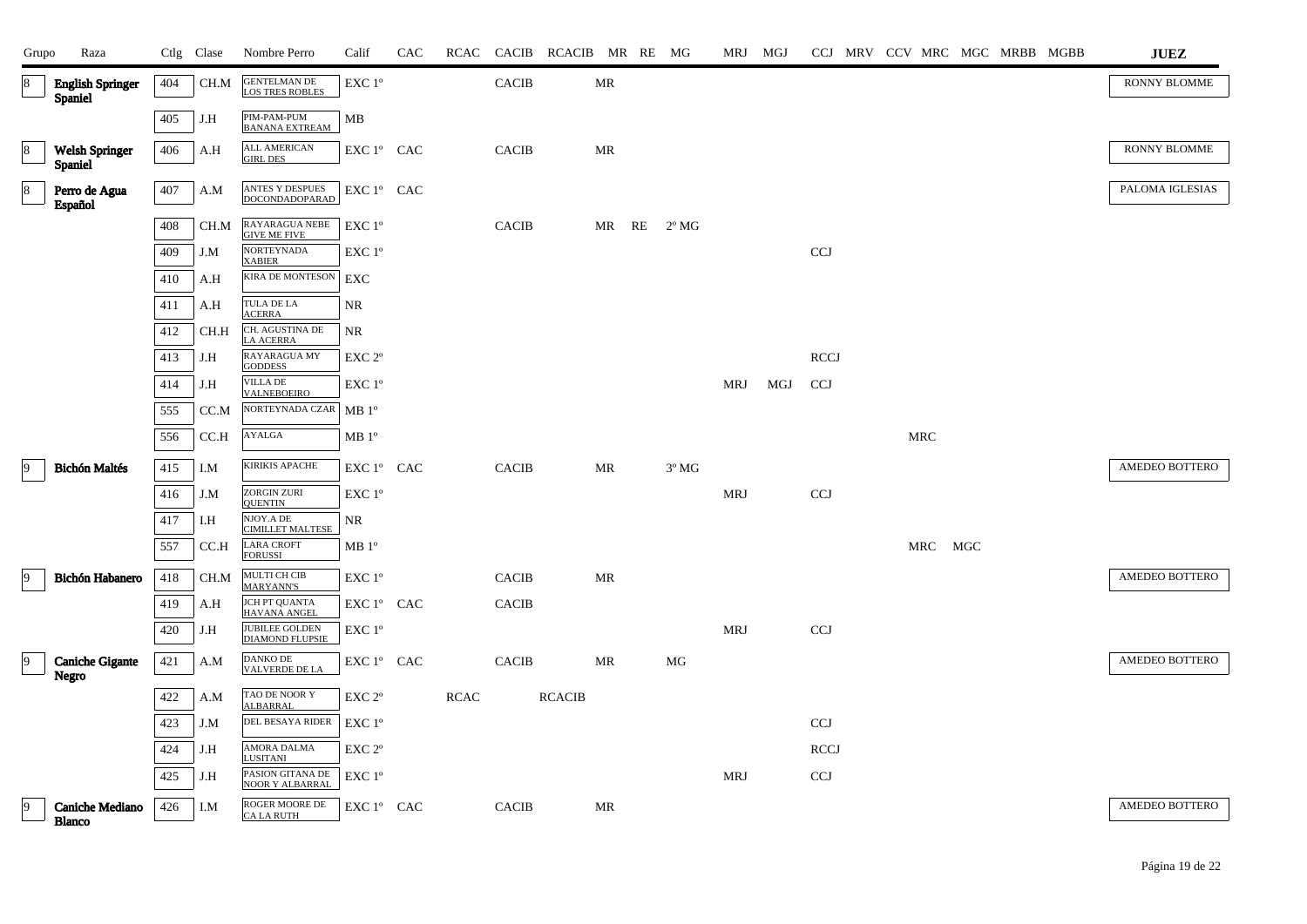| Grupo     | Raza                                |     | Ctlg Clase | Nombre Perro                                    | Calif                                      | CAC |             |              | RCAC CACIB RCACIB MR RE MG |                                   |                | MRJ MGJ    |            |             |  |     |                       | CCJ MRV CCV MRC MGC MRBB MGBB | JUEZ                    |
|-----------|-------------------------------------|-----|------------|-------------------------------------------------|--------------------------------------------|-----|-------------|--------------|----------------------------|-----------------------------------|----------------|------------|------------|-------------|--|-----|-----------------------|-------------------------------|-------------------------|
| 19        | <b>Caniche Enano</b><br><b>Gris</b> | 427 | J.M        | DEL BUEN SUCESO<br>YACO                         | $\ensuremath{\mathrm{EXC}}$ $1^\mathrm{o}$ |     |             |              |                            | $\ensuremath{\mathsf{MR}}\xspace$ |                | MRJ        | 2º MGJ CCJ |             |  |     |                       |                               | AMEDEO BOTTERO          |
| $\vert$ 9 | Caniche miniatura<br>todos (toy)    | 428 | A.M        | <b>PUSHISTIY</b><br>SOBLAZN ZIGZAG              | EXC 1° CAC                                 |     |             | <b>CACIB</b> |                            | MR                                |                |            |            |             |  |     |                       |                               | AMEDEO BOTTERO          |
|           |                                     | 429 | CH.H       | <b>VIVA VICTORIA</b><br><b>BOHEMIA TIMOTHY</b>  | EXC 1°                                     |     |             | <b>CACIB</b> |                            |                                   |                |            |            |             |  |     |                       |                               |                         |
|           |                                     | 558 | BB.M       | LE NOUVEAU DE<br><b>TORKENTALL</b>              | NR.                                        |     |             |              |                            |                                   |                |            |            |             |  |     |                       |                               |                         |
|           |                                     | 559 | CC.M       | <b>NAMASTER</b><br><b>FOREVER ADONAI</b>        | MB 1 <sup>o</sup>                          |     |             |              |                            |                                   |                |            |            |             |  | MRC |                       |                               |                         |
|           | Perro chino<br>crestado             | 430 | A.M        | MAGNUS STAFF<br>PIRATE ATTACK                   | <b>NR</b>                                  |     |             |              |                            |                                   |                |            |            |             |  |     |                       |                               | AMEDEO BOTTERO          |
|           |                                     | 431 | J.M        | <b>MAGNUS STAFF</b><br>PEDDY MONSTER            | <b>NR</b>                                  |     |             |              |                            |                                   |                |            |            |             |  |     |                       |                               |                         |
|           |                                     | 432 | I.H        | <b>MARTINI GIN</b><br>LITTLE CHAMPS             | NR.                                        |     |             |              |                            |                                   |                |            |            |             |  |     |                       |                               |                         |
|           |                                     | 433 | A.H        | <b>JR.CH ESP MAMBA</b><br><b>BEAUTY Z JASNE</b> | $EXC1^{\circ}$ CAC                         |     |             | <b>CACIB</b> |                            | MR                                |                |            |            |             |  |     |                       |                               |                         |
|           |                                     | 434 | CH.H       | <b>BELTZA DE EL</b><br><b>REDOBLE</b>           | EXC 1°                                     |     |             |              | <b>RCACIB</b>              |                                   |                |            |            |             |  |     |                       |                               |                         |
|           |                                     | 435 | J.H        | QUARRY`S<br><b>BUTTERFLY DA</b>                 | EXC 1°                                     |     |             |              |                            |                                   |                | <b>MRJ</b> |            | <b>CCJ</b>  |  |     |                       |                               |                         |
| 19        | <b>Shih Tzu</b>                     | 436 | A.M        | <b>IGARTXUNE HOY</b><br>PUEDE SER UN            | EXC 1º CAC                                 |     |             | <b>CACIB</b> |                            | MR                                | $2^{\circ}$ MG |            |            |             |  |     |                       |                               | <b>ULISES RODRIGUEZ</b> |
|           |                                     | 437 | A.H        | KAYBAROSHI HAN<br>& HAN MOONLIGHT               | EXC 1° CAC                                 |     |             | <b>CACIB</b> |                            |                                   |                |            |            |             |  |     |                       |                               |                         |
| -9        | Chihuahua pelo<br>corto             | 438 | CH.M       | <b>DARTAN THE</b><br><b>VALIANT ALADAR</b>      | EXC 1 <sup>o</sup>                         |     |             | <b>CACIB</b> |                            | MR                                |                |            |            |             |  |     |                       |                               | ULISES RODRIGUEZ        |
|           |                                     | 439 | J.M        | <b>GAVIOTO DE VALLE</b><br><b>NARANCO</b>       | $EXC1^{\circ}$                             |     |             |              |                            |                                   |                | MRJ        | 3º MGJ CCJ |             |  |     |                       |                               |                         |
|           |                                     | 440 | A.H        | THE LEVINSON<br><b>VICTORIA FEDERICA</b>        | EXC 1° CAC                                 |     |             | <b>CACIB</b> |                            |                                   |                |            |            |             |  |     |                       |                               |                         |
|           |                                     | 441 | A.H        | ZOEY DE VALLE<br><b>NARANCO</b>                 | EXC 2 <sup>o</sup>                         |     | <b>RCAC</b> |              | <b>RCACIB</b>              |                                   |                |            |            |             |  |     |                       |                               |                         |
|           |                                     | 442 | J.H        | <b>GOCHISO DE LOS</b><br><b>REYES DEL NUEVE</b> | EXC <sub>2°</sub>                          |     |             |              |                            |                                   |                |            |            | <b>RCCJ</b> |  |     |                       |                               |                         |
|           |                                     | 443 | J.H        | MELBADESRECORDS NR<br>DE L'ISLE AU VERT         |                                            |     |             |              |                            |                                   |                |            |            |             |  |     |                       |                               |                         |
|           |                                     | 444 | J.H        | MON AMOUR DA<br><b>MINHA QUINTA</b>             | $EXC1^{\circ}$                             |     |             |              |                            |                                   |                |            |            | <b>CCJ</b>  |  |     |                       |                               |                         |
|           |                                     | 560 | BB.H       | DÉBORA DE<br><b>DIAMANTES</b>                   | NR                                         |     |             |              |                            |                                   |                |            |            |             |  |     |                       |                               |                         |
|           |                                     | 561 | BB.H       | HAWAIANA DE<br><b>BELLA PLUMA</b>               | NR                                         |     |             |              |                            |                                   |                |            |            |             |  |     |                       |                               |                         |
|           |                                     | 562 | BB.H       | MAYA KOBA DE<br><b>VALLE NARANCO</b>            | MB 1 <sup>o</sup>                          |     |             |              |                            |                                   |                |            |            |             |  |     | $\operatorname{MRBB}$ |                               |                         |
|           |                                     | 563 | CC.H       | NILA DE VALLE<br><b>NARANCO</b>                 | B <sup>2</sup>                             |     |             |              |                            |                                   |                |            |            |             |  |     |                       |                               |                         |
|           |                                     | 564 | CC.H       | <b>REMEMBERING</b><br><b>DUINA DE VALLE</b>     | MB 1 <sup>o</sup>                          |     |             |              |                            |                                   |                |            |            |             |  | MRC |                       |                               |                         |
| 19        | Chihuahua pelo<br>largo             | 445 | I.M        | VIKTORY ARTIMAT<br><b>IRON</b>                  | EXC 1°                                     |     | <b>RCAC</b> |              | <b>RCACIB</b>              |                                   |                |            |            |             |  |     |                       |                               | ULISES RODRIGUEZ        |
|           |                                     | 446 | A.M        | I'M A DREAM OF<br><b>MIDSUMMER NIGHT</b>        | EXC 1° CAC                                 |     |             | <b>CACIB</b> |                            |                                   |                |            |            |             |  |     |                       |                               |                         |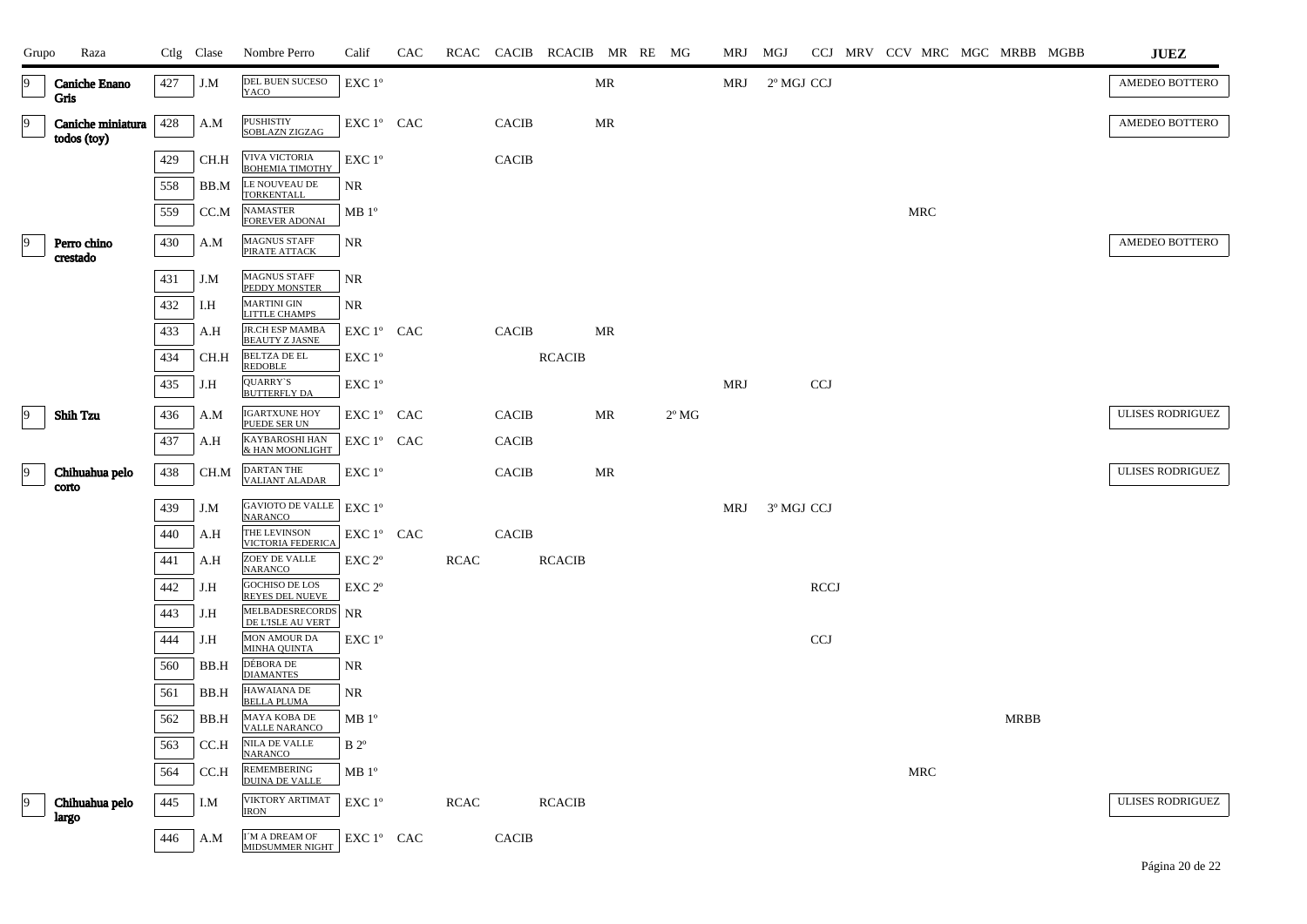| Grupo          | Raza                                                        |            | Ctlg Clase | Nombre Perro                                           | Calif                | CAC | RCAC        |              | CACIB RCACIB MR RE MG |                                   |  | MRJ MGJ    |     |            |         | CCJ MRV CCV MRC MGC MRBB MGBB |            |             |              | <b>JUEZ</b>             |
|----------------|-------------------------------------------------------------|------------|------------|--------------------------------------------------------|----------------------|-----|-------------|--------------|-----------------------|-----------------------------------|--|------------|-----|------------|---------|-------------------------------|------------|-------------|--------------|-------------------------|
| $\overline{9}$ | Chihuahua pelo<br>largo                                     | 447        | A.H        | CH JR THE<br><b>LEVINSON WHAT</b>                      | EXC 1° CAC           |     |             | <b>CACIB</b> |                       | $\ensuremath{\mathsf{MR}}\xspace$ |  |            |     |            |         |                               |            |             |              | <b>ULISES RODRIGUEZ</b> |
|                |                                                             | 448        | J.H        | <b>MELANGELLIN</b><br><b>NOLA WHITE ANGEL</b>          | EXC 1°               |     |             |              |                       |                                   |  | <b>MRJ</b> |     | <b>CCJ</b> |         |                               |            |             |              |                         |
|                |                                                             | 565        | BB.M       | <b>AKUMAL DE VALLE</b><br><b>NARANCO</b>               | MB <sup>0</sup>      |     |             |              |                       |                                   |  |            |     |            |         |                               |            | <b>MRBB</b> |              |                         |
|                |                                                             | 566        | CC.M       | LEBLANK DE<br><b>DASILVA</b>                           | MB 1 <sup>o</sup>    |     |             |              |                       |                                   |  |            |     |            |         |                               | MRC 3º MGC |             |              |                         |
| 9              | <b>Cavalier King</b><br><b>Charles Spaniel</b>              | 449        | I.H        | MY FAIR LADY DE<br><b>LOS URSIDOS</b>                  | EXC 1° CAC           |     |             | <b>CACIB</b> |                       | MR                                |  |            |     |            |         |                               |            |             |              | AMEDEO BOTTERO          |
| $\overline{9}$ | Pekinés                                                     | 450        | I.M        | <b>KLERKSHOF</b><br><b>ROMANO</b>                      | NR                   |     |             |              |                       |                                   |  |            |     |            |         |                               |            |             |              | AMEDEO BOTTERO          |
|                |                                                             | 451        | I.M        | $_{\mbox{MAC}}$                                        | EXC 1°               |     |             |              |                       |                                   |  |            |     |            |         |                               |            |             |              |                         |
|                |                                                             | 452        | CH.M       | <b>L&amp;A GOODTYMES</b><br><b>CAPUCCINO</b>           | EXC 1°               |     |             | <b>CACIB</b> |                       | MR                                |  |            |     |            |         |                               |            |             |              |                         |
| 19             | <b>Spaniel</b><br>continental enano<br>(Papillón) orj.dchas | 453        | A.M        | <b>BENTHEY DE LAS</b><br><b>JALBEBERAS</b>             | EXC 1° CAC           |     |             | <b>CACIB</b> |                       | MR                                |  |            |     |            |         |                               |            |             |              | AMEDEO BOTTERO          |
|                |                                                             |            |            |                                                        |                      |     |             |              |                       |                                   |  |            |     |            |         |                               |            |             |              |                         |
|                |                                                             | 454        | V.M        | NIGHTFIRE LOOK<br>AY ME                                | EXC 1°               |     |             |              |                       |                                   |  |            |     |            | MRV CCV |                               |            |             |              |                         |
| 9              | <b>Bulldog francés</b>                                      | 455        | I.M        | <b>CANEK DE</b><br><b>VALLEBAR</b>                     | EXC 2°               |     |             |              |                       |                                   |  |            |     |            |         |                               |            |             |              | <b>ULISES RODRIGUEZ</b> |
|                |                                                             | 456        | I.M        | <b>GAROU DU</b><br><b>DIEUDONNE</b>                    | EXC 1° CAC           |     |             | <b>CACIB</b> |                       |                                   |  |            |     |            |         |                               |            |             |              |                         |
|                |                                                             | 457        | A.M        | <b>BULL RANCH</b><br><b>TORETTO</b>                    | EXC 1°               |     | <b>RCAC</b> |              | <b>RCACIB</b>         |                                   |  |            |     |            |         |                               |            |             |              |                         |
|                |                                                             | 458        | J.M        | A SPECIAL<br><b>FORMULA JUNIOR</b>                     | EXC 1°               |     |             |              |                       |                                   |  |            |     | <b>CCJ</b> |         |                               |            |             |              |                         |
|                |                                                             | 459        | V.M        | MULTI CH.<br><b>VERSACE IZ</b><br><b>CIARA DE</b>      | EXC 1°               |     |             |              |                       | MR                                |  |            |     |            | MRV CCV |                               |            |             |              |                         |
|                |                                                             | 460<br>461 | I.H<br>J.H | <b>VALLEBAR</b><br>HAVANA MOON DU                      | EXC 1º CAC<br>EXC 1° |     |             | <b>CACIB</b> |                       |                                   |  | <b>MRJ</b> |     | <b>CCJ</b> |         |                               |            |             |              |                         |
|                |                                                             | 567        | BB.M       | <b>DIEUDONEE</b><br>THE PHOENIX                        | MB 1 <sup>o</sup>    |     |             |              |                       |                                   |  |            |     |            |         |                               |            |             | MRBB 2º MGBB |                         |
|                |                                                             | 568        | BB.H       | <b>WESTLIFE</b><br>DAIARA DE                           | MB 1 <sup>o</sup>    |     |             |              |                       |                                   |  |            |     |            |         |                               |            |             |              |                         |
| $\vert$ 9      | Carlino (Pug)                                               | 462        | CH.M       | <b>VALLEBAR</b><br>DIABOLBRIC'S THE                    | EXC 1°               |     |             | <b>CACIB</b> |                       |                                   |  |            |     |            |         |                               |            |             |              | AMEDEO BOTTERO          |
|                |                                                             | 463        | CH.M       | <b>PRINCE</b><br>LOS CHATOS DEL                        | EXC 2°               |     |             |              | <b>RCACIB</b>         |                                   |  |            |     |            |         |                               |            |             |              |                         |
|                |                                                             | 464        | J.M        | <b>NORTE POKER FACE</b><br>MR RIGHT DE                 | EXC 1°               |     |             |              |                       | MR                                |  | MRJ        | MGJ | <b>CCJ</b> |         |                               |            |             |              |                         |
|                |                                                             | 465        | I.H        | <b>CARLIMOPS CANES</b><br><b>VEROSHAN ROSALIE</b>      | EXC 1° CAC           |     |             | <b>CACIB</b> |                       |                                   |  |            |     |            |         |                               |            |             |              |                         |
|                |                                                             | 569        | BB.M       | EBANO DE MAGALI                                        | MB 1 <sup>o</sup>    |     |             |              |                       |                                   |  |            |     |            |         |                               |            | MRBB MGBB   |              |                         |
|                |                                                             | 570        | CC.M       | WIND OF CHANGE<br>TANGO STAR THE<br><b>GOLDEN KING</b> | MB <sup>0</sup>      |     |             |              |                       |                                   |  |            |     |            |         |                               | MRC 2º MGC |             |              |                         |
|                |                                                             | 571        | CC.H       | <b>DREAMING WITH</b><br>YOU VON TERMEL                 | MB 1 <sup>o</sup>    |     |             |              |                       |                                   |  |            |     |            |         |                               |            |             |              |                         |